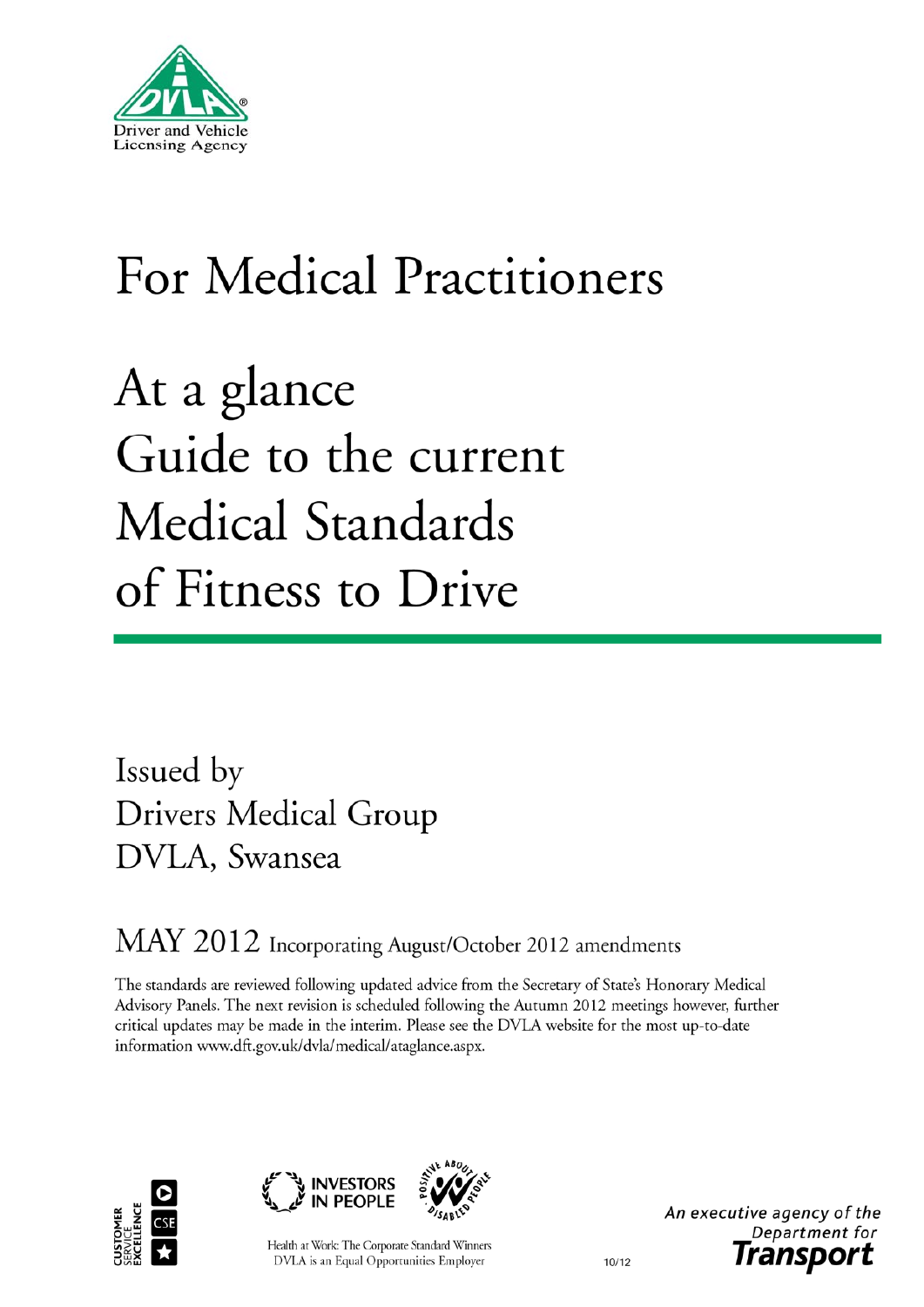# **CONTENTS**

|                       | <b>SUMMARY OF AMENDMENTS</b>                                                                                                                                                                                                                                                                                                             | $\mathbf{1}$                                                    |
|-----------------------|------------------------------------------------------------------------------------------------------------------------------------------------------------------------------------------------------------------------------------------------------------------------------------------------------------------------------------------|-----------------------------------------------------------------|
|                       | <b>INTRODUCTION</b><br>Age limits<br>Police, Ambulance and Health Service Vehicle Driver Licensing<br>Taxi Licensing<br>Seatbelt Exemption<br><b>Contact Details</b>                                                                                                                                                                     | $2 - 5$<br>3<br>$\begin{array}{c} 3 \\ 3 \\ 3 \end{array}$<br>5 |
| Chapter 1<br>Appendix | NEUROLOGICAL DISORDERS<br><b>Epilepsy Regulations</b><br>Withdrawal of Anti-Epilepsy Medication & Provoked Seizures                                                                                                                                                                                                                      | $6 - 17$<br>18<br>19                                            |
| Chapter 2<br>Appendix | <b>CARDIOVASCULAR DISORDER</b><br>Medication<br><b>Exercise Testing</b><br>Stress Myocardial Perfusion Scan/Stress Echocardiography<br>Coronary Angiography                                                                                                                                                                              | $20 - 27$<br>28<br>28<br>28<br>28                               |
| Chapter 3<br>Appendix | <b>DIABETES MELLITUS</b><br>Police, Ambulance and Health Service Vehicle Driver Licensing<br>Qualifying Conditions for drivers on Insulin and Group 2 Entitlement:<br>Information for drivers with Diabetes treated by non-insulin medication,<br>diet or both (INF188/2).<br>A Guide to Insulin Treated Diabetes and Driving (DIABINF). | 29-30<br>30<br>30<br>31<br>32                                   |
| Chapter 4<br>Appendix | PSYCHIATRIC DISORDERS/DISORDER including:-<br>Dementia, Learning Disability, Development & Behaviour Disorders<br>Psychiatric Notes including: - Medication, Confidentiality & Patients<br>under Section 17 of the Mental Health Act                                                                                                     | 33-35<br>36                                                     |
| Chapter 5<br>Appendix | DRUG AND ALCOHOL MISUSE AND DEPENDENCE<br>High Risk Offenders Scheme                                                                                                                                                                                                                                                                     | $37 - 40$<br>38                                                 |
| Chapter 6<br>Appendix | <b>VISUAL DISORDERS</b><br>Visual Fields and Perimetry<br>Exceptional Cases for Group one (car) entitlement<br>Peripheral Field Defect                                                                                                                                                                                                   | $41 - 42$<br>43<br>43<br>43                                     |
| Chapter 7             | <b>RENAL DISORDERS</b><br><b>RESPIRATORY &amp; SLEEP DISORDERS</b>                                                                                                                                                                                                                                                                       | 44<br>44                                                        |
| Chapter 8             | <b>MISCELLANEOUS CONDITIONS</b><br><b>OLDER DRIVERS</b><br><b>IMPAIRMENT OF COGNITIVE FUNCTION</b>                                                                                                                                                                                                                                       | 45<br>45<br>46                                                  |
| Appendix1             | <b>ADVICE FOR DISABLED DRIVERS</b>                                                                                                                                                                                                                                                                                                       | 47                                                              |
| Appendix 2            | DISABLED DRIVERS' ASSESSMENT CENTRES                                                                                                                                                                                                                                                                                                     | $48 - 50$                                                       |
|                       | <b>INDEX</b>                                                                                                                                                                                                                                                                                                                             | 51-52                                                           |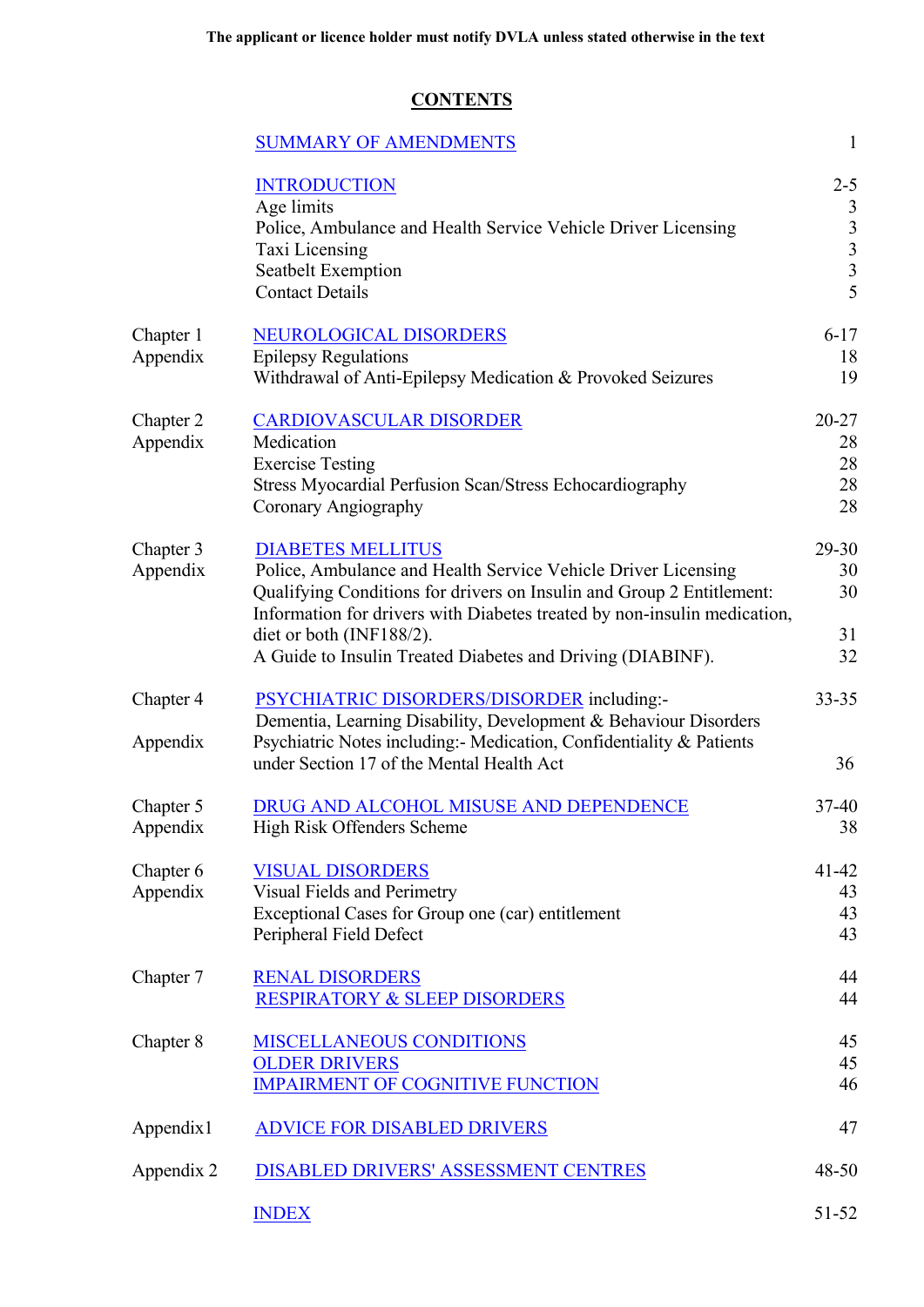### **SUMMARY OF AMENDMENTS updated May 2012 (unless otherwise stated)**

#### <span id="page-2-0"></span>**CHAPTER 1 NEUROLOGICAL DISORDERS**

| Page 6     | NON EPILEPTIC SEIZURE ATTACKS - New Entry.                                                                                                                                          |
|------------|-------------------------------------------------------------------------------------------------------------------------------------------------------------------------------------|
| Page $7-8$ | SOLITARY LOSS OF CONSCIOUSNESS/LOSS OF OR ALTERED AWARENESS - Word<br>"Solitary" as been added to the heading of categories 2 to 5.                                                 |
| Page 8     | SOLITARY LOSS OF CONSCIOUSNESS/LOSS OF OR ALTERED AWARENESS WITH SEIZURE<br>MARKERS – Additional information added under "Factors to be considered".                                |
|            | TWO OR MORE EPISODES LOSS OF CONSCIOUSNESS/LOSS OF OR ALTERED AWARENESS<br>WITHOUT RELIABLE PRODROMAL SYMPTOMS - New Entry.                                                         |
| Page 9     | STROKE/TIA – Group 2 Entitlement - Wording in this section has been amended.                                                                                                        |
| Page $10$  | ACUTE ENCEPHALITIC ILLNESSES AND MENINGITIS - Additional wording to cover "Limbic<br>Encephalitis" has been added below this heading.                                               |
| Page $12$  | MALIGNANT TUMOURS: - Wording below this heading has been revised (Updated October 2012).                                                                                            |
|            | SUPRATENTORIAL – GRADE I AND II GLIOMAS – Group 2 Entitlement – Additional wording has<br>been added to the end of this section.                                                    |
|            | INFRATENTORIAL TUMOURS – METASTATIC DEPOSITIS – Group 2 Entitlement – Wording in<br>this section has been revised.                                                                  |
| Page $17$  | INTRAVENTRICULAR SHUNT OR EXTRAVENTRICULAR DRAIN - Group 2 Entitlement -<br>Wording in this section has been revised.                                                               |
|            | NEUROENDOSCOPIC PROCEDURES – Group 1 Entitlement – Additional wording "and no other<br>disqualifying condition" has been added to the end of the information. (Updated August 2012) |
|            |                                                                                                                                                                                     |

#### **CHAPTER 3 DIABETES MELLITUS**

[Page 30](#page-31-0) APPENDIX – A GUIDE FOR DRIVERS WITH INSULIN TREATED DIABETES WHO WISH TO APPLY FOR GROUP 2 (LGV/PCV) ENTITLEMENT – Qualifying Conditions which must be met – Wording in 2<sup>nd</sup> bullet point has been revised.

[Page 32](#page-33-0) DIABINF - DRIVERS WITH INSULIN TREATED DIABETES ARE ADVISED TO TAKE THE FOLLOWING PRECAUTIONS. – Wording in  $1<sup>st</sup>$  bullet point has been revised.

DIABINF – YOU MUST INFORM DVLA IF – Wording in  $1<sup>st</sup>$  bullet point has been revised.

#### **CHAPTER 4 PSYCHIATRIC DISORDERS**

[Page 35](#page-36-0) MILD COGNITIVE IMPAIRMENT (MCI) – Group 1 Entitlement – Wording in this section has been revised.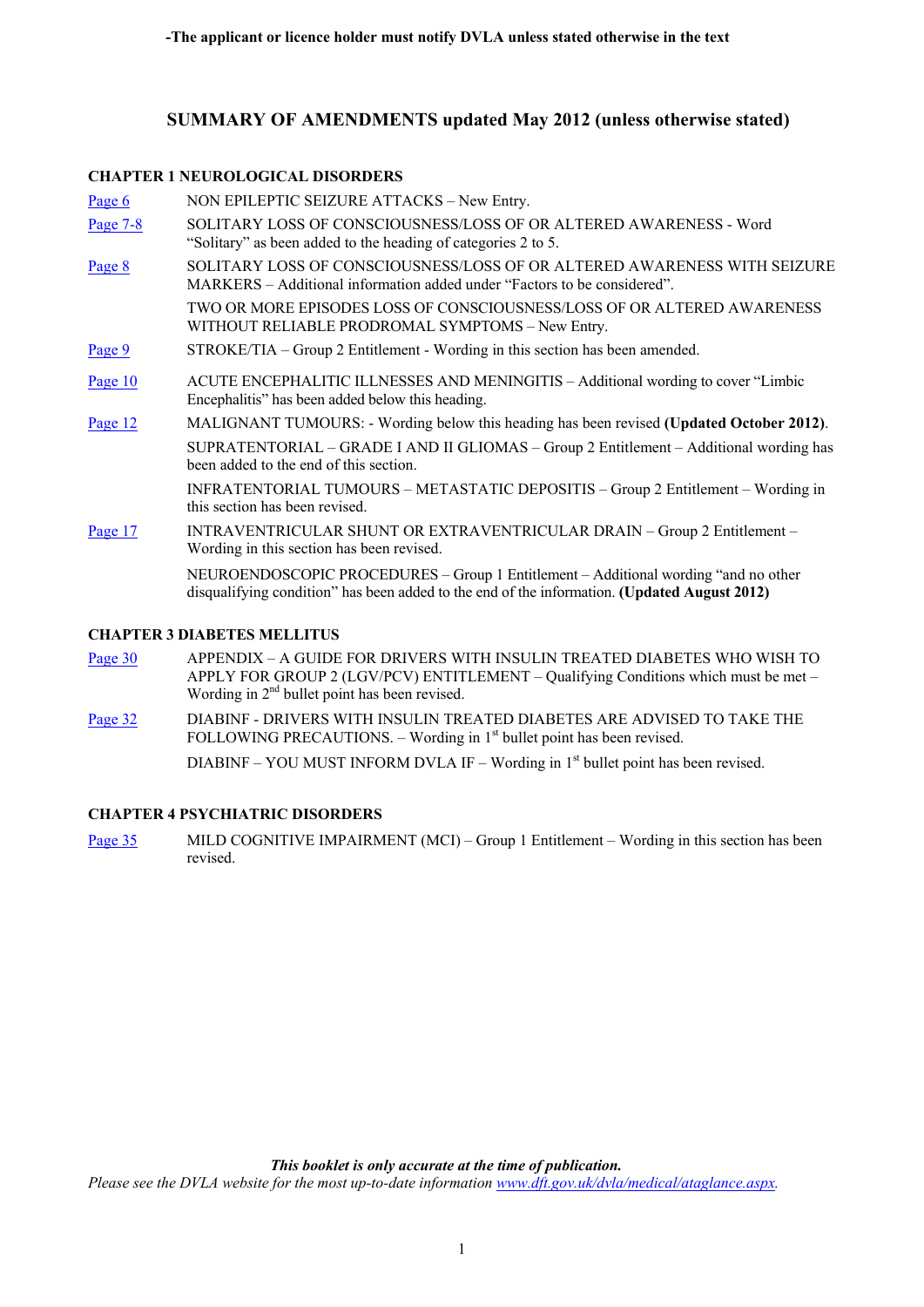#### **AT A GLANCE BOOKLET - INTRODUCTION**

<span id="page-3-0"></span>**This publication summarises the national medical guidelines of fitness to drive and is available to doctors and health care professionals. It can be found specifically through EMIS, INPS secure GP Medical Information Systems and NHSpurchasing.co.uk. It is also publicly available on the DVLA website at [http://www.dft.gov.uk/dvla/medical.aspx.](http://www.dft.gov.uk/dvla/medical.aspx) Hard copies of the booklet are available on request for a fee of £4.50 (cheques made payable to DVLA Swansea) from Drivers Medical Group, DMDG, DVLA, Swansea SA99 1DF. Telephone 01792 782336 (answer machine for Medical Professionals Only).** 

**The information in the booklet is intended to assist doctors in advising their patients whether or not they should inform DVLA of their medical condition and what the outcome of medical enquiries is likely to be.**

**In the interests of road safety, those who suffer from a medical condition likely to cause a sudden disabling event at the wheel or who are unable to safely control their vehicle from any other cause, should not drive.** 

#### x **Compilation of the Guidelines.**

These guidelines represent the interpretation and application of the law in relation to fitness to drive following advice from the Secretary of State's Honorary Medical Advisory Panels. The Panels consist of doctors eminent in the respective fields of Cardiology, Neurology, Diabetes, Vision, Alcohol/Substance Abuse and Psychiatry together with lay members.

The Panels meet twice yearly and the standards are reviewed and updated where indicated. **This booklet is, therefore, only accurate at the time of publication.** Please see the DVLA website for the most up-to-date information [www.dft.gov.uk/dvla/medical/ataglance.aspx](http://www.dft.gov.uk/dvla/medical/ataglance.aspx).

It is also emphasised that this booklet is for use as guidance only. Whilst it provides some idea of the anticipated outcome of a medical enquiry, the specific medical factors of each case will be considered before an individual licensing decision is reached.

#### x **The Legal basis for the medical standards.**

The Secretary of State for Transport acting through the medical advisers at the Drivers Medical Group, DVLA, has the responsibility to ensure that all licence holders are fit to drive.

The legal basis of fitness to drive lies in the 2<sup>nd</sup> EC Directive on driving licences (91/439/EEC), which came into effect in the UK in January 1997, the Road Traffic Act 1988 and the Motor Vehicles (Driving Licences) Regulations 1999. The 2nd Driving Licence Directive was amended by Directive 2009/112/EC with effect from 15.9.09 and these amendments came into force on 15.9.2010.

Section 92 of the Road Traffic Act 1988 refers to prescribed, relevant and prospective disabilities.

- x A prescribed disability is one that is a legal bar to the holding of the licence. Certain statutory conditions, defined in regulation, may need to be met. An example is epilepsy.
- A relevant disability is any medical condition that is likely to render the person a source of danger while driving. An example is a visual field defect.
- A prospective disability is any medical condition, which, because of its progressive or intermittent nature may develop into a prescribed or relevant disability in the course of time. An example is insulin treated diabetes. A driver with a prospective disability may normally only hold a driving licence subject to medical review in one, two or three years.

Sections 92 and 93 of The Road Traffic Act 1988 also cover drivers with physical disabilities who require adaptations to their vehicle to ensure its safe control. The adaptations required are now coded and entered on the licence. (**See** Appendices [1](#page-48-0) **&** [2\)](#page-49-0)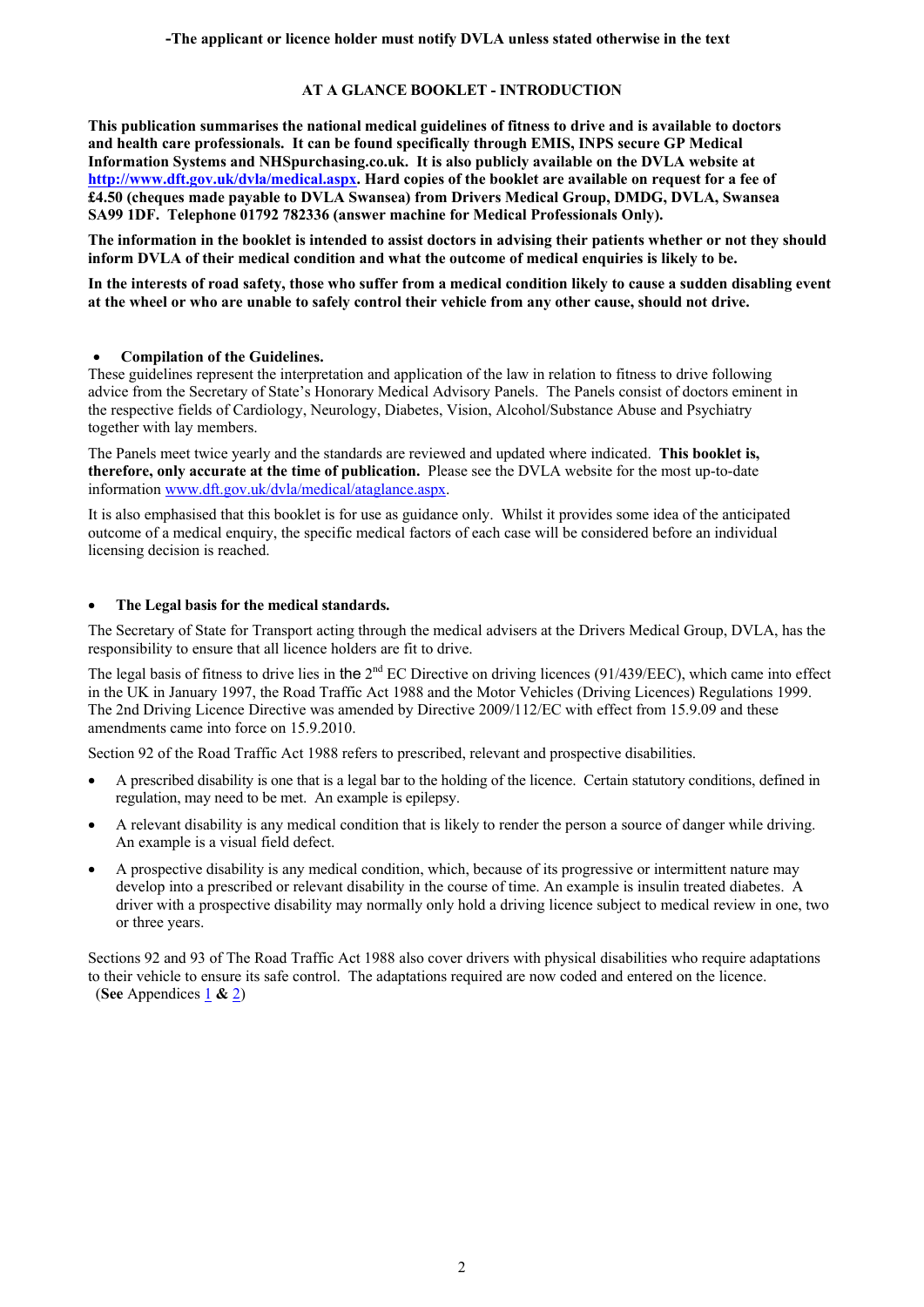#### <span id="page-4-0"></span>**Licence Groups**

The medical standards refer to Group 1 and Group 2 licence holders.

**Group 1** includes motor cars and motor cycles.

**Group 2** includes large lorries (category C) and buses (category D). The medical standards for Group 2 drivers are very much higher than those for Group 1 because of the size and weight of the vehicle. This also reflects the higher risk caused by the length of time the driver may spend at the wheel in the course of his/her occupation.

All drivers who obtained entitlement to Group 1, category B (motor car) before 1 January 1997 have additional entitlement to category **C1 and D1.** C1 is a medium size lorry of weight between 3.5 and 7.5 tonne. D1 is a minibus of between 9 and 16 seats, not for hire or reward.

Holders of C1 and D1 entitlement retain the entitlement until their licence expires or it is medically revoked. On subsequent renewal the higher medical standards applicable to Group 2 will apply.

Under certain circumstances volunteer drivers can drive a minibus of up to 16 seats without having to obtain category D1 entitlement. Individuals should consult DVLA for a detailed fact sheet.

#### x **Age limits**

Group1: Licences are normally issued valid until age 70 years (Till 70 licence) unless restricted to a shorter duration for medical reasons as indicated above. There is no upper limit but after age 70 renewal is necessary every 3 years. All licence applications require a medical self declaration by the applicant.

A person in receipt of the higher rate of the Mobility Component of Disability Living Allowance may apply for a licence (Group 1 category B) from age 16 years, instead of the usual lower age limit of 17 years.

Group 2: Excepting in the armed forces and certain PCV licences, Group 2 licences, lorries (category C) or buses (category D) are normally issued at age 21 years and are valid till age 45 years but may be issued from age 18 where the licence holder has obtained or is undertaking a Certificate of Professional Competence (CPC) initial qualification. Group 2 licences are renewable thereafter every five years to age 65 years unless restricted to a shorter period for medical reasons.

From age 65 years Group 2 licences are renewable annually without upper age limit. All Group 2 licence applications must be accompanied by a completed medical application form D4.

#### x **Police, Ambulance and Health Service Vehicle Driver Licensing \***

Responsibility for determining the standards, including medical requirements, to be applied to police, ambulance and health service vehicle drivers, over and above the driver licensing requirements rests with the individual Police Force, with the NHS Trust, Primary Care Trust or Health Service body in each area. The Secretary of State's Honorary Medical Advisory Panel on Diabetes and Driving has issued advice regarding insulin treated diabetes and the driving of emergency vehicles, which can be found in the [Appendix](#page-31-0) at the end of Chapter 3.

#### x **Taxi Licensing \***

The House of Commons Transport Select Committee on Taxis and Private Hire Vehicles recommended in February 1995 that taxi licence applicants should pass a medical examination before such a licence could be granted.

Responsibility for determining the standards, including medical requirements, to be applied to taxi drivers, over and above the driver licensing requirements, rests with the Transport for London in the Metropolitan area and the Local Authority in all others areas. Current best practice advice is contained in the booklet "Fitness to Drive": A Guide for Health Professionals published on behalf of the Department by The Royal Society of Medicine Press Limited ((RSM) in 2006. This recommended that the Group 2 medical standards applied by DVLA in relation to bus and lorry drivers, should also be applied by local authorities to taxi drivers.

\*Caveat: The advice of the Panels on the interpretation of EC and UK legislation, and its appropriate application, is made within the context of driver licensing and the DVLA process. It is for others to decide whether or how those recommendations should be interpreted for their own areas of interest, in the knowledge of their specific circumstances.

#### **Seatbelt Exemption**

There is overwhelming evidence to show that seatbelts prevent death and serious injury in road traffic accidents. For this reason, the law makes it compulsory for car occupants to wear seatbelts, where fitted. One exception allowed by legislation is if the car occupant has a valid exemption certificate, which confirms it is inadvisable on medical grounds to wear a seatbelt. The certificates are issued by medical practitioners, who will need to consider very carefully the reasons for exemption, in view of the weight of evidence in favour of seatbelts. Medical practitioners can obtain supplies of *Certificate of Exemption from Compulsory Seat Belt Wearing* (product Ref PUB 109) and the guidance leaflet *Medical Exemption from Compulsory Seat Belt Wearing* via on-line ordering – [www.orderline.dh.gov.uk](http://www.orderline.dh.gov.uk/) or by phoning 0300 123 1002. The certificates come in booklets of five. Further enquiries should be made to: Department for Transport, Road Safety Division 1, Zone 2/15, Great Minster House, 33 Horseferry Road, London SW1P 4DR; Tel: 020 7944 5929; Email: [andrewb.smith@dft.gsi.gov.uk.](mailto:andrewb.smith@dft.gsi.gov.uk)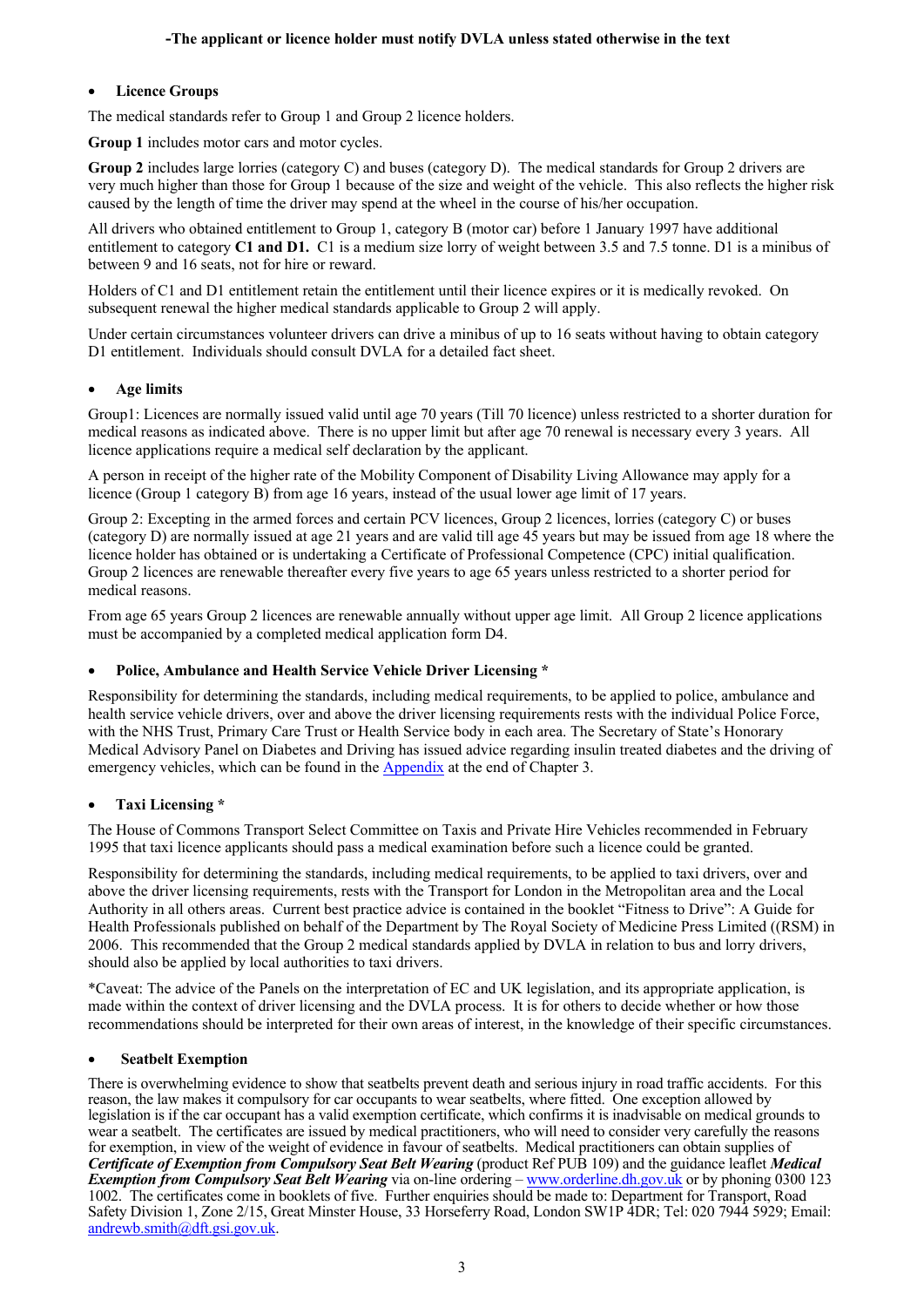#### <span id="page-5-0"></span>x **Impairment due to Medication**

It is an offence to drive or attempt to drive whilst unfit through drugs; the law does not distinguish between illegal drugs and prescribed medication. Some prescription drugs and over the counter medicines can affect the skills needed to drive safely because they may cause drowsiness, impaired judgement or other adverse effects. Health professionals prescribing or dispensing medication should consider the risk associated with that medicine, or combination of medicines, and driving and take the opportunity to appropriately advise their patients.

#### **Impairment Secondary to Multiple Medical Conditions**

In some cases, a combination of multiple medical conditions, each insufficient in itself to disqualify from driving, may produce an annual risk of incapacitation unacceptable for either a Group 1 or a Group 2 licence, or render a person a likely source of danger.

When such a combination of risk factors is felt to be present, the patient should be advised not to drive. The health professional may seek clarification from the DVLA.

#### x **Notification to DVLA**

It is the duty of the licence holder or licence applicant to notify DVLA of any medical condition, which may affect safe driving. On occasions however, there are circumstances in which the licence holder cannot, or will not do so.

The GMC has issued clear guidelines\* applicable to such circumstances, which state:

- "1. The driver is legally responsible for informing the DVLA about such a condition or treatment. However, if a patient has such a condition, you should explain to the patient:
	- (a) that the condition may affect their ability to drive (if the patient is incapable of understanding this advice, for example, because of dementia, you should inform the DVLA immediately), and
	- (b) that they have a legal duty to inform the DVLA about the condition.
	- 2. If a patient refuses to accept the diagnosis, or the effect of the condition on their ability to drive, you can suggest that they seek a second opinion, and help arrange for them to do so. You should advise the patient not to drive in the meantime.
	- 3. If a patient continues to drive when they may not be fit to do so, you should make every reasonable effort to persuade them to stop. As long as the patient agrees, you may discuss your concerns with their relatives, friends or carers.
	- 4. If you do not manage to persuade the patient to stop driving, or you discover that they are continuing to drive against your advice, you should contact the DVLA immediately and disclose any relevant medical information, in confidence, to the medical adviser.
	- 5. Before contacting the DVLA you should try to inform the patient of your decision to disclose personal information. You should then also inform the patient in writing once you have done so."

*(\*Reproduced with kind permission of the General Medical Council) -*Full information on GMC guidelines can be viewed on [www.gmc-uk.org](http://www.gmc-uk.org/)

#### x **Application of the Medical Standards**

Once the licence holder has informed DVLA of their condition and provided consent, medical enquiries will be made, as required. The Secretary of State, in practice DVLA, is unable to make a licensing decision until all the available relevant medical information has been considered. It may therefore be a relatively lengthy process to obtain all necessary reports and, during this period, the licence holder normally retains legal entitlement to drive under Section 88 of the Road Traffic Act 1988.

However, by reference to this booklet, the doctor in charge of their care should be able to advise the driver whether or not it is appropriate for them to continue to drive during this period. Patients may be reminded that if they choose to ignore medical advice to cease driving, there could be consequences with respect to their insurance cover. Doctors are advised to document formally and clearly in the notes the advice that has been given.

Where the licence has been revoked previously for medical reasons then Section 88 of the Road Traffic Act 1988 entitlement does not apply.

On receipt of all the required medical evidence, the medical adviser at DVLA will decide whether or not the driver or applicant can satisfy the national medical guidelines and the requirements of the law. A licence is accordingly issued or revoked/refused. **The Secretary of State in the person of DVLA's medical advisers alone can make this decision.**

Any doctor who is asked for an opinion about a patient's fitness to drive should explain the likely outcome by reference to this booklet but refer the licence holder/applicant to Drivers Medical Group, DVLA for a decision.

#### **Important Note.**

Throughout the publication reference is made to notification not being required where specified. For these conditions and others not mentioned in the text this is generally the case but very rarely, the conditions may be associated with continuing symptoms that may affect consciousness, attention or the physical ability to control the vehicle. In addition, regular ongoing therapeutic use of medication which causes relevant impairment(s) may be incompatible with driving. In these rare instances, the driver should be advised to report the condition and symptoms of concern to DVLA.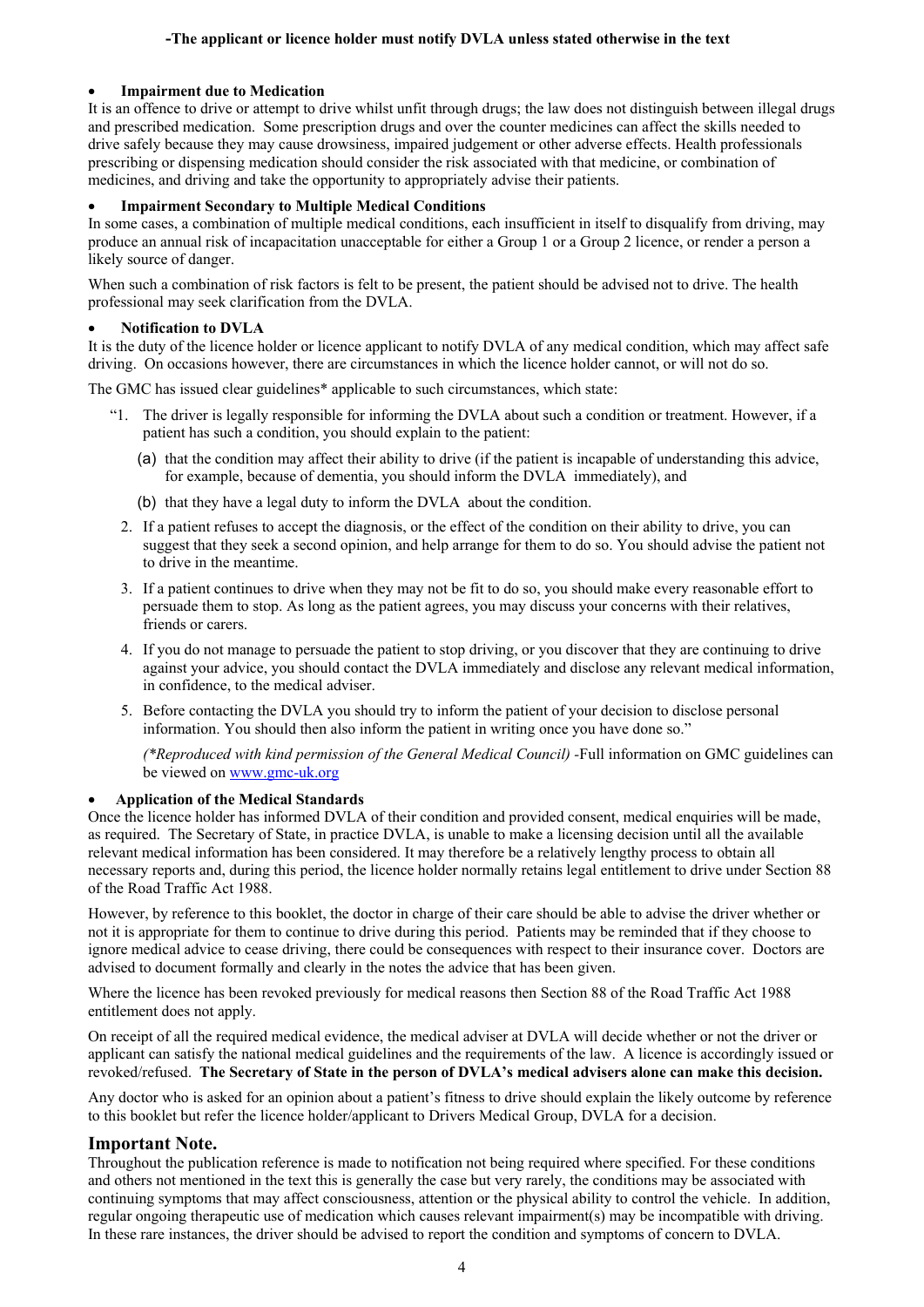#### <span id="page-6-0"></span>**•** Driving after surgery

Drivers do not need to notify DVLA unless the medical conditions likely to affect safe driving persist for longer than 3 months after the date of surgery (but please see Neurological and Cardiovascular Disorders Sections for exceptions).

Therefore, licence holders wishing to drive after surgery should establish with their own doctors when it is safe to do so.

Any decision regarding returning to driving must take into account several issues. These include recovery from the surgical procedure, recovery from anaesthesia, the distracting effect of pain, impairment due to analgesia (sedation and cognitive impairment), as well as any physical restrictions due to the surgery, underlying condition, or other co-morbid conditions.

It is the responsibility of the driver to ensure that he/she is in control of the vehicle at all times and to be able to demonstrate that is so, if stopped by the police. Drivers should check their insurance policy before returning to drive after surgery.

#### x **Further advice on fitness to drive**

Doctors or other health-care professionals may enquire in writing, or may speak to one of the medical advisers during office hours, to seek advice about a particular driver (identified by a unique reference number) or about fitness to drive in general. After office hours there is an answer-phone and it would be helpful if doctors could indicate a time when it would be convenient for a return call.

In addition, DVLA's topic specific medical enquiry forms are available on the website and may be downloaded in pdf format. These may be used by drivers/applicants to notify DVLA of their condition, to support an application and to provide consent for medical enquiry. Currently, the completed forms must be forwarded to the Agency by post.

#### Address for enquiries in England, Scotland and Wales Address for enquiries in N. Ireland

**The Medical Adviser**  The Medical Adviser **Driver and Vehicle Licensing Drivers Medical Group Northern Ireland**  Northern Ireland **DVLA Castlerock Road Longview Road COLERAINE Morriston BT51 3TB SWANSEA SA99 1TU Tel: 028 703 41369 Tel: 01792 782337 (Medical Professionals Only) Email:** [medadviser@dvla.gsi.gov.uk](mailto:medadviser@dvla.gsi.gov.uk) **(Medical Professionals Only)**

**© Crown copyright – DVLA 1993-2011** 

**This document may be cited in part or in whole for the specific guidance of doctors and patients. However the document must not be reproduced in part or in whole for commercial purposes.** 

**This booklet is published by the Department for Transport. It describes the law relating to medical aspects of driver licensing. In particular, it advises members of the medical profession on the medical standards which need to be met by individuals to hold licences to drive various categories of vehicle. The Department has prepared the document on the advice of its Advisory Panels of medical specialists.** 

**The document provides the basis on which members of the medical profession advise individuals on whether any particular condition could affect their driving entitlement. It is the responsibility of the individual to report the condition to the DVLA in Swansea. DVLA will then conduct an assessment to see if the individual's driving entitlement may continue or whether it should be changed in any way. (For example, entitlement could be permitted for a shorter period only, typically three years, after which a further medical assessment would be carried out by DVLA).**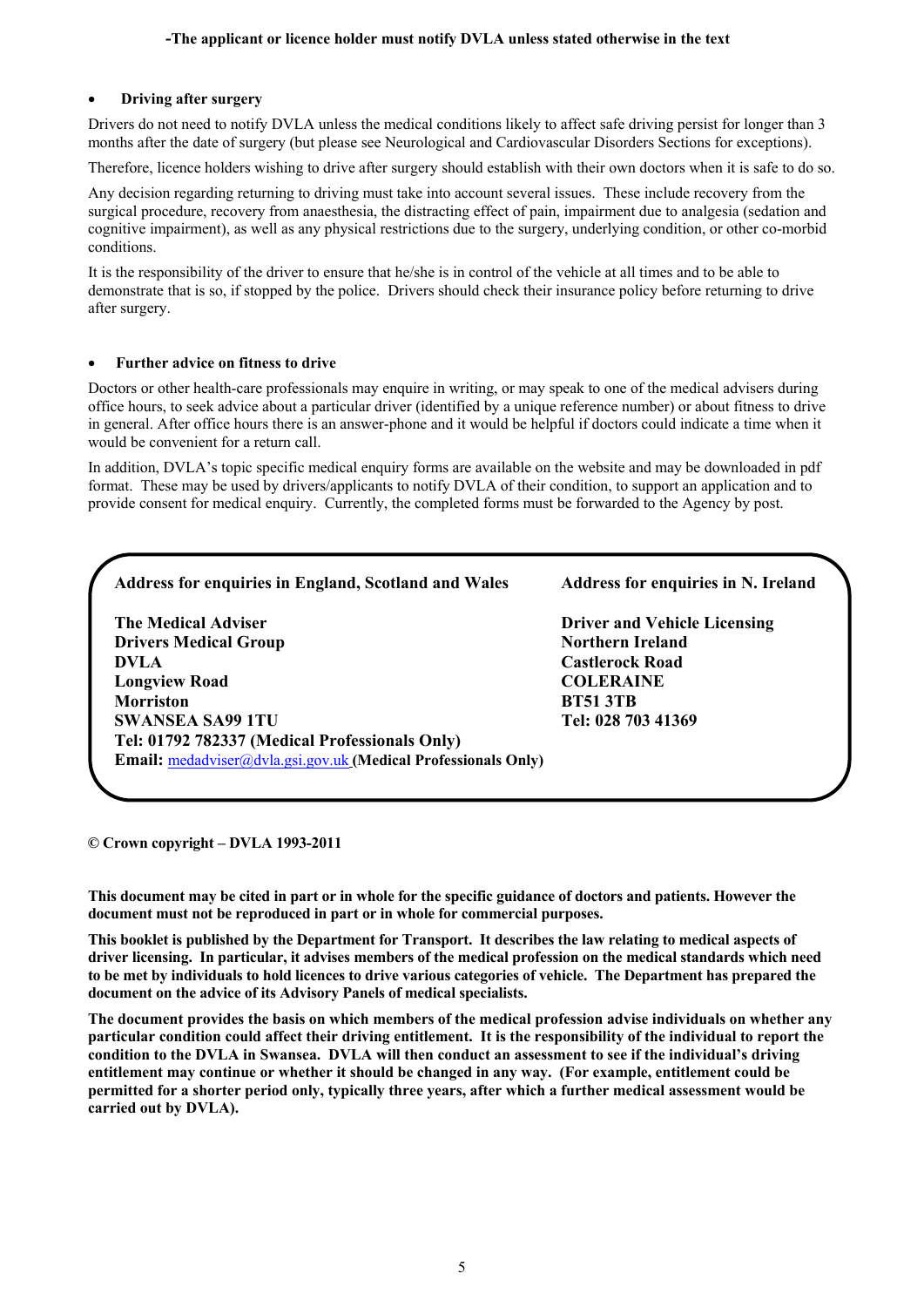# **CHAPTER 1 NEUROLOGICAL DISORDERS**

<span id="page-7-0"></span>

| <b>NEUROLOGICAL DISORDERS</b>                                                                                                                                                                                                                                                                                                                          | <b>GROUP 1 ENTITLEMENT</b><br><b>ODL-CAR, M/CYCLE</b>                                                                                                                                                                                                                                                                                                                                         | <b>GROUP 2 ENTITLEMENT</b><br>VOC-LGV/PCV                                                                                                                                                                                                                                                                                                                                                                                                                                                                                                                            |
|--------------------------------------------------------------------------------------------------------------------------------------------------------------------------------------------------------------------------------------------------------------------------------------------------------------------------------------------------------|-----------------------------------------------------------------------------------------------------------------------------------------------------------------------------------------------------------------------------------------------------------------------------------------------------------------------------------------------------------------------------------------------|----------------------------------------------------------------------------------------------------------------------------------------------------------------------------------------------------------------------------------------------------------------------------------------------------------------------------------------------------------------------------------------------------------------------------------------------------------------------------------------------------------------------------------------------------------------------|
| <b>EPILEPSY</b><br>Epileptic attacks are the most<br>frequent medical cause of collapse<br>at the wheel.<br>NB: If within a 24 hour period<br>more than one epileptic attack<br>occurs, these are treated as a "single"<br>event" for the purpose of applying<br>the epilepsy regulations. Epilepsy<br>includes all events: major, minor<br>and auras. | The Epilepsy Regulations Apply.<br>Provided a licence holder/applicant is<br>able to satisfy the regulations, a 3-year<br>licence will be issued normally. Till<br>70 licence restored if seizure-free for<br>5 years since the last attack with<br>medication if necessary in the absence<br>of any other disqualifying condition.<br>(See Appendix to this Chapter for<br>full regulations) | Regulations require a driver to remain<br>seizure-free for 10 years since the last<br>attack without anticonvulsant<br>medication.                                                                                                                                                                                                                                                                                                                                                                                                                                   |
| FIRST UNPROVOKED<br>EPILEPTIC SEIZURE/SOLITARY<br><b>FIT</b>                                                                                                                                                                                                                                                                                           | 6 months off driving from the date of<br>the seizure unless there are clinical<br>factors or investigation results which<br>suggest an unacceptably high risk of<br>a further seizure, ie. 20% or greater<br>per annum.                                                                                                                                                                       | 5 years off driving from the date of the<br>seizure if the licence holder has<br>undergone recent assessment by a<br>neurologist and there are no clinical<br>factors or investigation results (eg.<br>EEG, brain scan) which indicate that<br>the risk of a further seizure is greater<br>than 2% per annum. They should have<br>taken no anti-epilepsy medication<br>throughout the 5-year period<br>immediately prior to the granting of<br>the licence.                                                                                                          |
|                                                                                                                                                                                                                                                                                                                                                        | For Group 2 licensing. the following features are consistent with a person having a good prognosis:                                                                                                                                                                                                                                                                                           |                                                                                                                                                                                                                                                                                                                                                                                                                                                                                                                                                                      |
| No relevant structural abnormality of the brain on imaging;<br>$\bullet$<br>No definite epileptiform activity on EEG;<br>$\bullet$<br>Support of the neurologist;<br>$\bullet$<br>Seizure risk considered to be 2% or less per annum.                                                                                                                  |                                                                                                                                                                                                                                                                                                                                                                                               |                                                                                                                                                                                                                                                                                                                                                                                                                                                                                                                                                                      |
| EPILEPSY/EPILEPTIC<br><b>SEIZURES</b><br>General guidance for ALL<br>neurosurgical conditions if<br>associated with epilepsy or epileptic<br>seizures                                                                                                                                                                                                  | In all cases where epilepsy has been<br>diagnosed, the epilepsy regulations<br>apply. These cases will include all<br>cases of single seizure where a<br>primary cerebral cause is present and<br>the liability to recurrence cannot be<br>excluded. An exception may be made<br>when seizures occur at the time of an<br>acute head injury or intracranial<br>surgery.                       | In all cases where a "liability to<br>epileptic seizures" either primary or<br>secondary has been diagnosed, the<br>specific epilepsy regulation for this<br>group applies. The only exception is a<br>seizure occurring immediately at the<br>time of an acute head injury or<br>intracranial surgery, and not thereafter<br>and/or where no liability to seizure has<br>been demonstrated. Following head<br>injury or intracranial surgery, the risk of<br>seizure must have fallen to no greater<br>than 2% per annum before returning to<br>vocational driving. |
| WITHDRAWAL OF ANTI-<br>EPILEPSY MEDICATION AND<br><b>DRIVING</b>                                                                                                                                                                                                                                                                                       | See <b>Appendix</b> to this Chapter for<br>full details.                                                                                                                                                                                                                                                                                                                                      | See <b>Appendix</b> to this Chapter for full<br>details.                                                                                                                                                                                                                                                                                                                                                                                                                                                                                                             |
| PROVOKED SEIZURES (apart<br>from alcohol or illicit drug misuse)                                                                                                                                                                                                                                                                                       | See <b>Appendix</b> to this Chapter for<br>full details.                                                                                                                                                                                                                                                                                                                                      | See <b>Appendix</b> to this Chapter for full<br>details.                                                                                                                                                                                                                                                                                                                                                                                                                                                                                                             |
| NON EPILEPTIC SEIZURE<br><b>ATTACKS</b>                                                                                                                                                                                                                                                                                                                | Can be considered once attacks have<br>been satisfactory controlled and there<br>are no relevant mental health issues.                                                                                                                                                                                                                                                                        | Can be considered once attacks have<br>been satisfactory controlled and there<br>are no relevant mental health issues.                                                                                                                                                                                                                                                                                                                                                                                                                                               |

**See [Appendix](#page-19-0) at end of this Chapter for Epilepsy Regulations**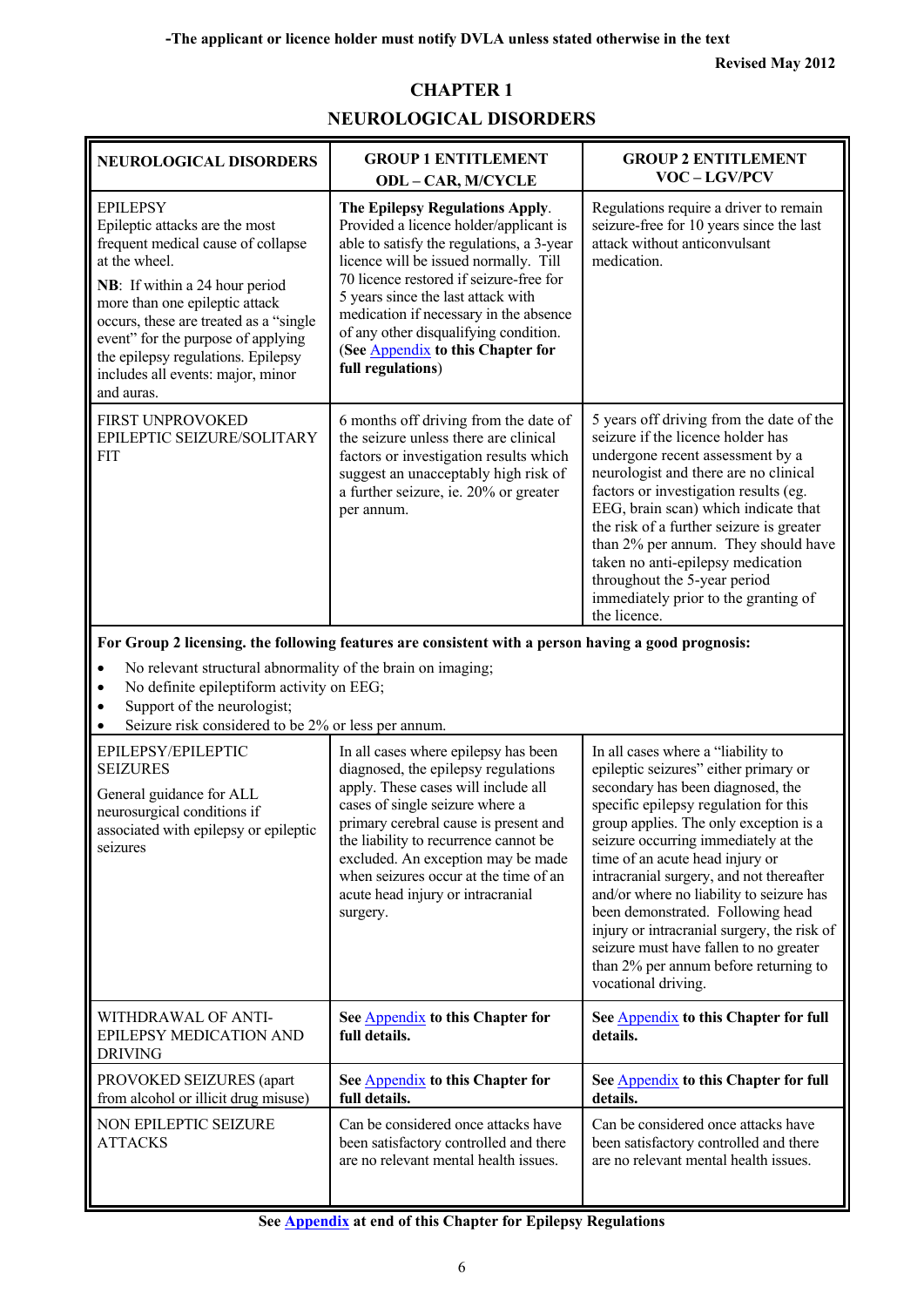#### **LOSS OF CONSCIOUSNESS/LOSS OF OR ALTERED AWARENESS**

\*\* Excluding Cough Syncope \*\* (See [Chapter 7\)](#page-45-0)

<span id="page-8-0"></span>A full history is imperative to include pre-morbid history, prodromal symptoms, period of time unconscious, degree of amnesia and confusion on recovery.

A neurological cause, for example, epilepsy, subarachnoid haemorrhage , can often be identified by the history, examination and the appropriate referral made. The relevant DVLA guidelines will then apply.

80% of all cases have a cardiovascular cause and again, these can be determined by history, examination and ECG. Investigate and treat accordingly and use the relevant DVLA guidelines.

#### **The remaining cases can be classified under six categories in the FOLLOWING TABLE***:*

| <b>NEUROLOGICAL DISORDERS</b>                                                                                                                                                           | <b>GROUP 1 ENTITLEMENT</b><br><b>ODL-CAR, M/CYCLE</b>                                 | <b>GROUP 2 ENTITLEMENT</b><br>VOC-LGV/PCV                                           |
|-----------------------------------------------------------------------------------------------------------------------------------------------------------------------------------------|---------------------------------------------------------------------------------------|-------------------------------------------------------------------------------------|
| 1. Reflex Vasovagal Syncope<br>Definite provocational factors with<br>associated prodromal symptoms and<br>which are unlikely to occur whilst<br>sitting or lying.<br>Benign in nature. | No driving restrictions.                                                              | No driving restrictions                                                             |
| If recurrent, will need to check the "3<br>Ps" apply on each occasion<br>(provocation/prodrome/postural).<br>(If not see Number 6 below).                                               | DVLA need not be notified.                                                            | DVLA need not be notified<br>NB Cough Syncope see Chapter 7                         |
| 2. Solitary loss of consciousness/loss<br>of or altered awareness likely to be<br>unexplained syncope but with a high<br>probability of reflex vasovagal<br>syncope.                    | No driving restrictions.                                                              | Can drive 3 months after the event.                                                 |
| These have no clinical evidence of<br>structural heart disease and a normal<br>ECG.                                                                                                     | DVLA need not be notified.                                                            |                                                                                     |
|                                                                                                                                                                                         |                                                                                       | NB Cough Syncope see Chapter 7                                                      |
| 3. Solitary loss of consciousness/loss<br>of or altered awareness likely to be<br>cardiovascular in origin (excluding 1<br>or $2$ ).                                                    | Licence refused/revoked for 6<br>months if no cause identified.                       | Licence refused/revoked for 12 months<br>if no cause identified.                    |
| Factors indicating high risk:<br>(a) abnormal ECG                                                                                                                                       | Can drive 4 weeks after the event if<br>the cause has been identified and<br>treated. | Can drive 3 months after the event if the<br>cause has been identified and treated. |
| (b) clinical evidence of structural<br>heart disease                                                                                                                                    |                                                                                       |                                                                                     |
| (c) syncope causing injury, occurring<br>at the wheel or whilst sitting or lying                                                                                                        |                                                                                       |                                                                                     |
| (d) more than one episode in<br>previous six months.                                                                                                                                    |                                                                                       |                                                                                     |
| Further investigations such as<br>ambulatory ECG (48hrs),<br>echocardiography and exercise testing<br>may be indicated after specialist<br>opinion has been sought.                     |                                                                                       |                                                                                     |
| ** for Pacemakers see Chapter 2                                                                                                                                                         |                                                                                       | NB Cough Syncope see Chapter 7                                                      |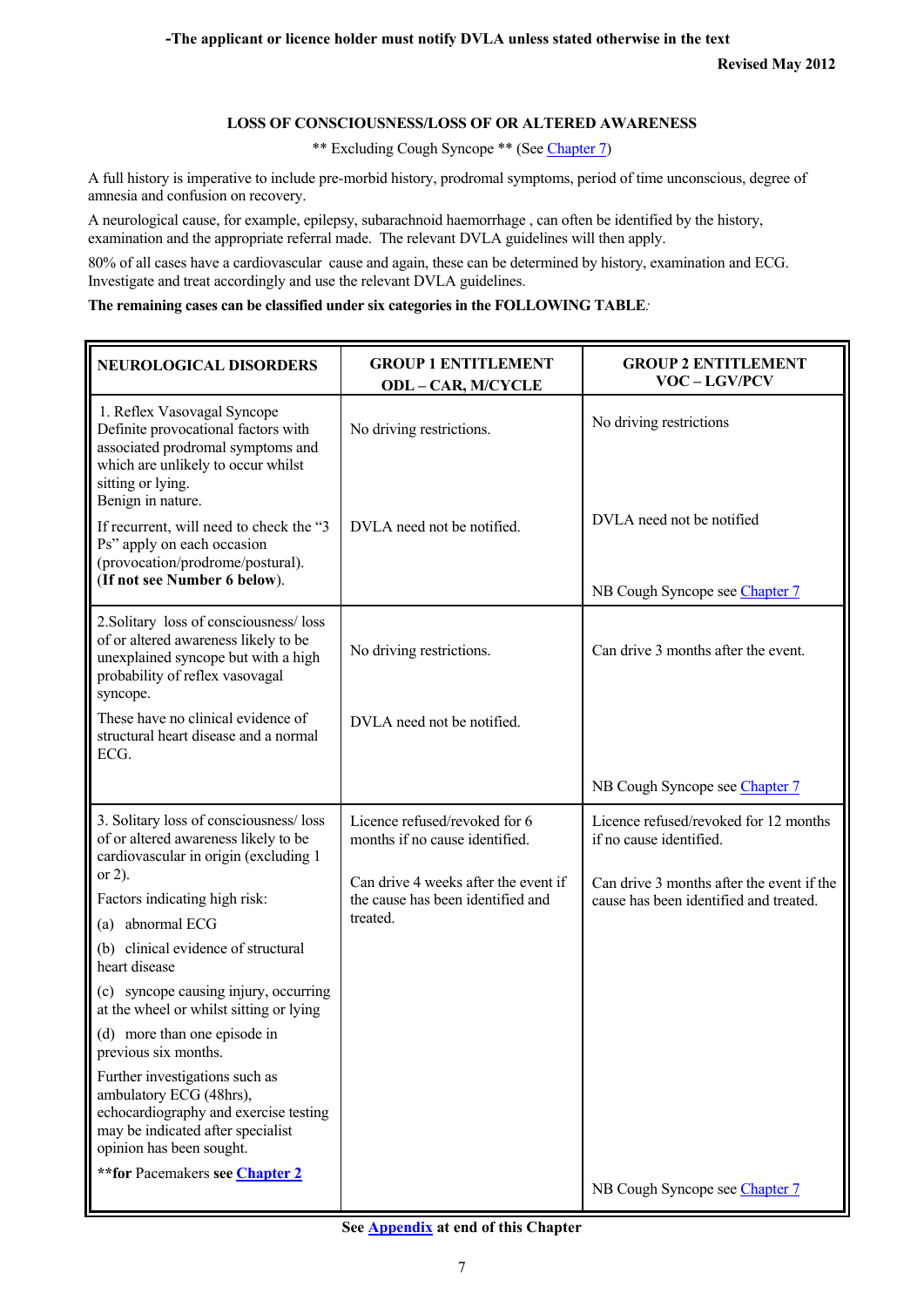<span id="page-9-0"></span>

| <b>NEUROLOGICAL DISORDERS</b>                                                                                                                                                                                                                                                                                                                                                                                                                                                                                                                                                                                                            | <b>GROUP 1 ENTITLEMENT</b><br><b>ODL-CAR, M/CYCLE</b>                                                                                                                                                                                                                                                                                                                                                                                                                                   | <b>GROUP 2 ENTITLEMENT</b><br>VOC-LGV/PCV                                                                                                                                                                                                                        |
|------------------------------------------------------------------------------------------------------------------------------------------------------------------------------------------------------------------------------------------------------------------------------------------------------------------------------------------------------------------------------------------------------------------------------------------------------------------------------------------------------------------------------------------------------------------------------------------------------------------------------------------|-----------------------------------------------------------------------------------------------------------------------------------------------------------------------------------------------------------------------------------------------------------------------------------------------------------------------------------------------------------------------------------------------------------------------------------------------------------------------------------------|------------------------------------------------------------------------------------------------------------------------------------------------------------------------------------------------------------------------------------------------------------------|
| 4. Solitary loss of consciousness/loss<br>of or altered awareness with seizure<br>markers<br>This category is for those where there<br>is a strong clinical suspicion of a<br>seizure but no definite evidence.<br>Factors to be considered:<br>without reliable prodromal<br>symptoms<br>Unconsciousness for more than<br>$\blacksquare$<br>5 minutes.<br>amnesia longer than 5 minutes<br>$\blacksquare$<br>injury<br>$\blacksquare$<br>tongue biting<br>$\blacksquare$<br>incontinence<br>$\blacksquare$<br>remain conscious but with<br>$\overline{a}$<br>confused behaviour<br>headache post attack<br>$\qquad \qquad \blacksquare$ | 6 months off driving from the date of<br>an episode of loss of<br>consciousness/loss of or altered<br>awareness.<br>However, if a person has a previous<br>history of epilepsy or a solitary<br>seizure, 12 months' freedom from<br>any further episode of loss of<br>consciousness with seizure markers<br>must be attained.<br>If a person suffers recurrent episodes<br>of loss of consciousness with seizure<br>markers, 12 months' freedom from<br>such episodes must be attained. | 5 years off driving from the date of<br>an episode if the licence holder has<br>undergone assessment by an<br>appropriate specialist and no relevant<br>abnormality has been identified on<br>investigation, for example EEG and<br>brain scan, where indicated. |
| 5. Solitary loss of consciousness/loss<br>of or altered awareness with no<br>clinical pointers.<br>This category will have had<br>appropriate neurological and cardiac<br>opinion and investigations but with no<br>abnormality detected.                                                                                                                                                                                                                                                                                                                                                                                                | Licence refused /revoked for 6 months                                                                                                                                                                                                                                                                                                                                                                                                                                                   | Licence refused /revoked for 1 year                                                                                                                                                                                                                              |
| 6. Two or more episodes of loss of<br>consciousness/loss of or altered<br>awareness without reliable prodromal<br>symptoms.                                                                                                                                                                                                                                                                                                                                                                                                                                                                                                              | Licence revoked or refused for 12<br>months or until the risk has been<br>reduced to <20% per annum                                                                                                                                                                                                                                                                                                                                                                                     | Licence revoked or refused for 5 years<br>or until the risk has been reduced to<br>less than 2% per annum                                                                                                                                                        |

| <b>NEUROLOGICAL DISORDERS</b>                                                                                                                                                                                                                                                                                  | <b>GROUP 1 ENTITLEMENT</b><br><b>ODL-CAR, M/CYCLE</b>                                                                                                                                                                                                                                                                                                        | <b>GROUP 2 ENTITLEMENT</b><br>VOC-LGV/PCV                                                                                                                                                                                                           |
|----------------------------------------------------------------------------------------------------------------------------------------------------------------------------------------------------------------------------------------------------------------------------------------------------------------|--------------------------------------------------------------------------------------------------------------------------------------------------------------------------------------------------------------------------------------------------------------------------------------------------------------------------------------------------------------|-----------------------------------------------------------------------------------------------------------------------------------------------------------------------------------------------------------------------------------------------------|
| PRIMARY/CENTRAL<br><b>HYPERSOMNIAS:</b><br>including Narcoleptic syndromes                                                                                                                                                                                                                                     | Cease driving on diagnosis.<br>Licence may be issued when there has<br>been a period of between 3 and 6<br>months satisfactory control of<br>symptoms with appropriate treatment.<br>If not on appropriate treatment,<br>licensing may be allowed subject to a<br>satisfactory objective assessment of<br>maintained wakefulness, such as the<br>Osler test. | Cease driving on diagnosis.<br>Licence may be issued subject to<br>specialist assessment and a<br>satisfactory objective assessment of<br>maintained wakefulness, such as the<br>Osler test.                                                        |
| <b>CHRONIC NEUROLOGICAL</b><br><b>DISORDERS</b><br>e.g. Multiple sclerosis, motor neurone<br>disease, etc which may affect vehicle<br>control because of impairment of co-<br>ordination and muscle power.<br>See also $\Delta$ ppendix 1 for information<br>on Driving assessment for "disabled"<br>drivers". | Providing medical assessment<br>confirms that driving performance is<br>not impaired, can be licensed. A 1, 2<br>or 3 year licence may be required.<br>Should the driver require a restriction<br>to certain controls, the law requires<br>this to be specified on the licence.                                                                              | Licence refused or revoked if<br>condition is progressive or disabling.<br>If driving would not be impaired and<br>condition stable, can be considered for<br>licensing subject to satisfactory<br>reports and annual review (individual<br>basis). |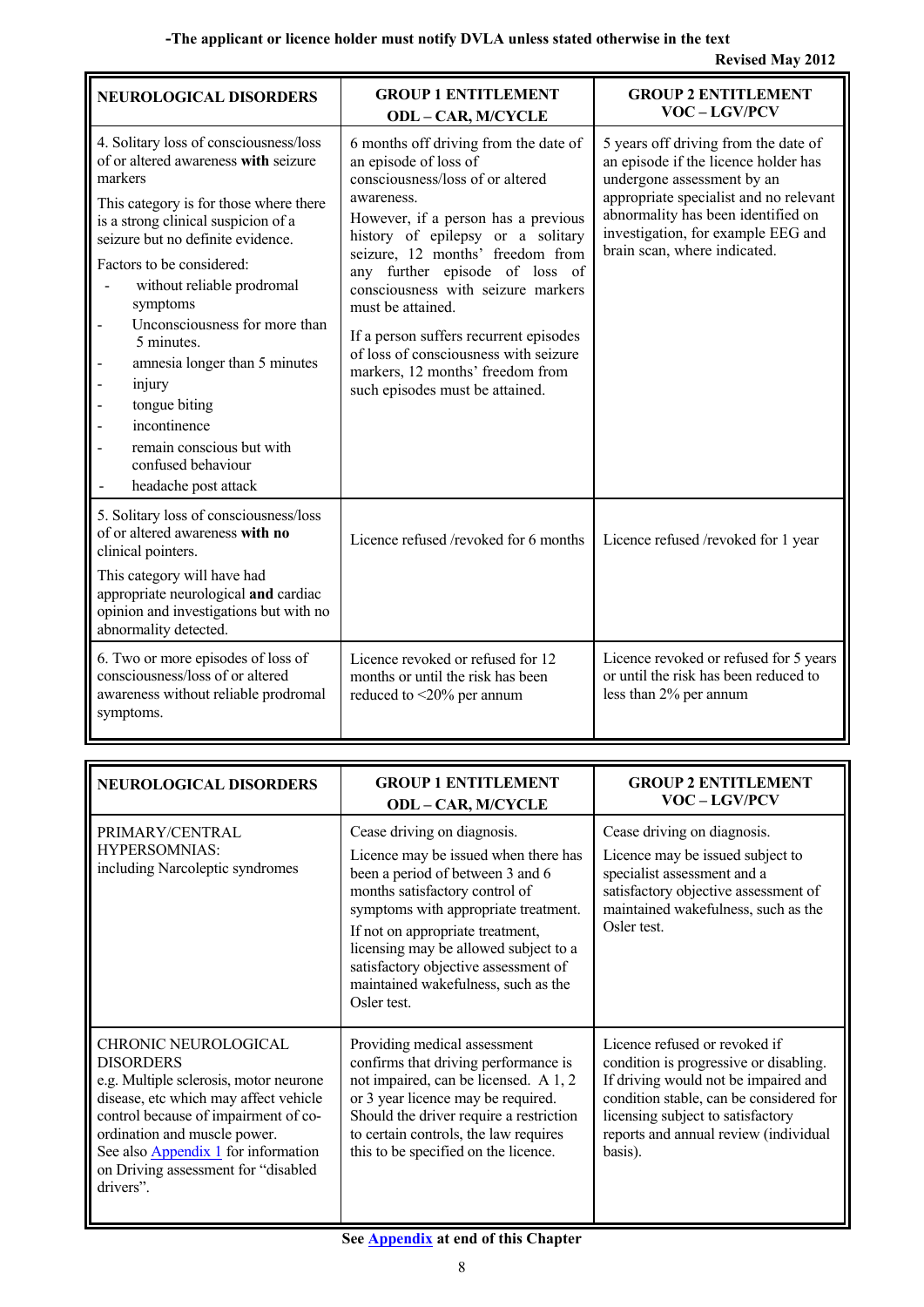<span id="page-10-0"></span>

| NEUROLOGICAL DISORDERS                                                                                 | <b>GROUP 1 ENTITLEMENT</b><br><b>ODL - CAR, M/CYCLE</b>                                                                                                                                                                                                                                                                                                                                                                                                                                                                                                                                                                                                                                                                                                                                                                                                                                                                                                                                                                                                                           | <b>GROUP 2 ENTITLEMENT</b><br>VOC-LGV/PCV                                                                                                                                                                                                                                                                                                                                                                                                                                                                                                                                                                                                                                                                                 |
|--------------------------------------------------------------------------------------------------------|-----------------------------------------------------------------------------------------------------------------------------------------------------------------------------------------------------------------------------------------------------------------------------------------------------------------------------------------------------------------------------------------------------------------------------------------------------------------------------------------------------------------------------------------------------------------------------------------------------------------------------------------------------------------------------------------------------------------------------------------------------------------------------------------------------------------------------------------------------------------------------------------------------------------------------------------------------------------------------------------------------------------------------------------------------------------------------------|---------------------------------------------------------------------------------------------------------------------------------------------------------------------------------------------------------------------------------------------------------------------------------------------------------------------------------------------------------------------------------------------------------------------------------------------------------------------------------------------------------------------------------------------------------------------------------------------------------------------------------------------------------------------------------------------------------------------------|
| PARKINSON'S DISEASE                                                                                    | Licence refused or revoked if<br>condition is disabling and/ or there<br>is clinically significant variability in<br>motor function.<br>If driving would not be impaired,<br>can be considered for licensing<br>subject to satisfactory reports.<br>Licence may be issued subject to<br>regular review                                                                                                                                                                                                                                                                                                                                                                                                                                                                                                                                                                                                                                                                                                                                                                            | Licence refused or revoked if condition<br>is disabling and/or there is clinically<br>significant variability in motor function.<br>If driving would not be impaired, can be<br>considered for licensing subject to<br>individual assessment.<br>Licence may be issued subject to annual<br>review                                                                                                                                                                                                                                                                                                                                                                                                                        |
| <b>LIABILITY TO SUDDEN</b><br>ATTACKS OF UNPROVOKED OR<br>UNPRECIPITATED DISABLING<br><b>GIDDINESS</b> | Cease driving on diagnosis.<br>Driving will be permitted when<br>satisfactory control of symptoms<br>achieved. If remains asymptomatic,<br>Till 70licence restored.                                                                                                                                                                                                                                                                                                                                                                                                                                                                                                                                                                                                                                                                                                                                                                                                                                                                                                               | Licence refused or revoked if condition<br>sudden and disabling. Consider<br>underlying diagnosis and if likely to<br>cause recurrent attacks, must be<br>symptom-free and completely<br>controlled for 1 year from last attack<br>before re-application.                                                                                                                                                                                                                                                                                                                                                                                                                                                                 |
| STROKE/TIA                                                                                             | TIA<br>No need to notify DVLA<br>Must not drive for 1 month.<br><b>STROKE</b><br>Must not drive for 1 month. May<br>resume driving after this period if<br>the clinical recovery is satisfactory.<br>There is no need to notify DVLA<br>unless there is residual neurological<br>deficit 1 month after the episode; in<br>particular, visual field defects,<br>cognitive defects and impaired limb<br>function. Minor limb weakness<br>alone will not require notification<br>unless restriction to certain types of<br>vehicle or vehicles with adapted<br>controls is needed. Adaptations<br>may be able to overcome severe<br>physical impairment<br>(See Appendices $\underline{1} \& \underline{2}$ ).<br>Seizures occurring at the time of a<br>stroke/TIA or in the ensuing 24<br>hours may be treated as provoked<br>for licensing purposes in the absence<br>of any previous seizure history or<br>previous cerebral pathology.<br>Seizures occurring at the time of<br>intracranial venous thrombosis<br>require 6 months free from attacks<br>before resuming driving. | Licence refused or revoked for 1 year<br>following a stroke or TIA. Can be<br>considered for licensing after this period<br>provided that there is no debarring<br>residual impairment likely to affect safe<br>driving and there are no other<br>significant risk factors. Licensing may<br>be subject to satisfactory medical<br>reports including exercise ECG testing.<br>Where there is imaging evidence of less<br>than 50% carotid artery stenosis and no<br>previous history of cardiovascular<br>disease Group 2 licensing may be<br>allowed without the need for functional<br>cardiac assessment.<br>However, if there are recurrent TIAs or<br>strokes functional cardiac testing shall<br>still be required. |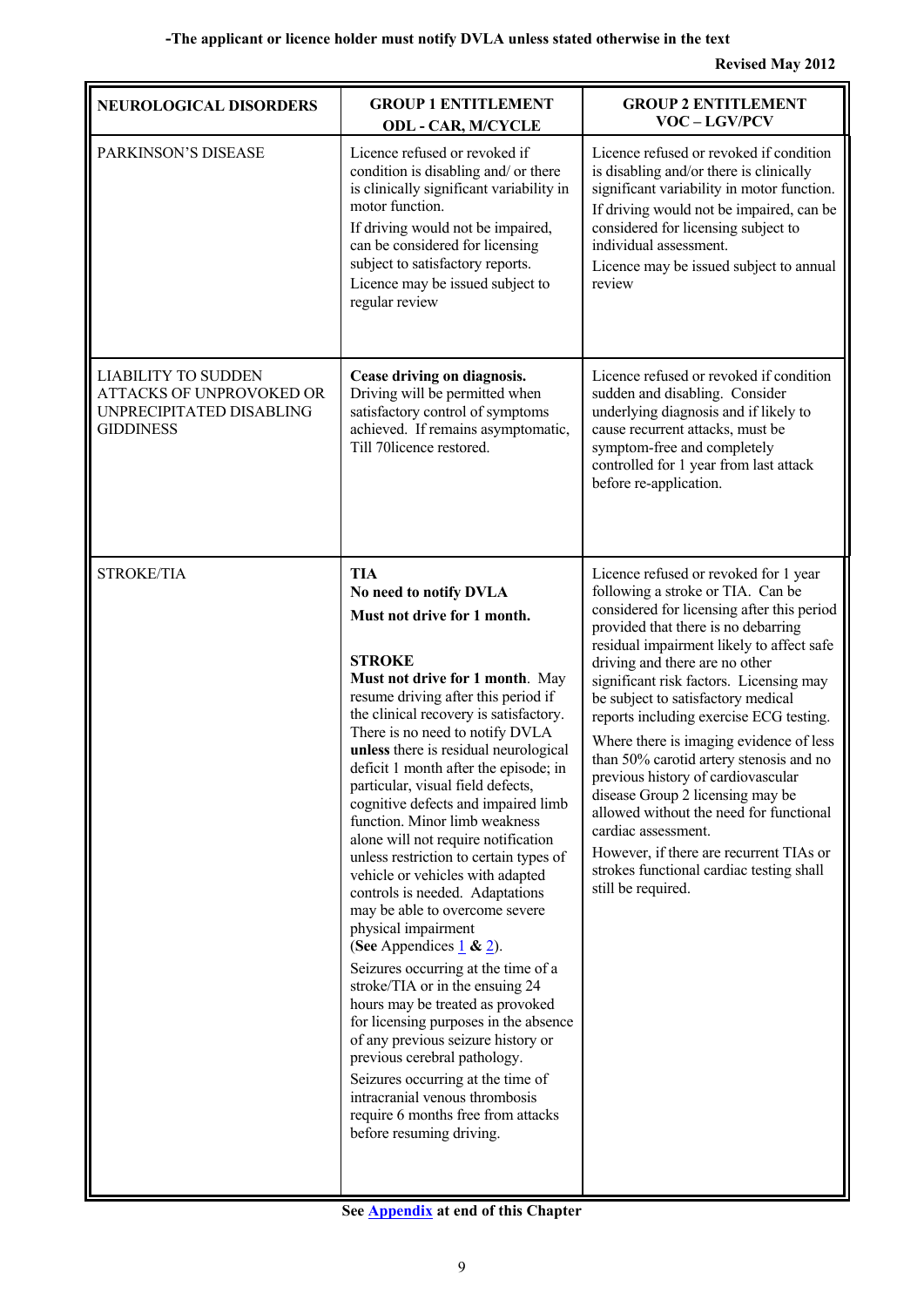<span id="page-11-0"></span>

| <b>NEUROLOGICAL DISORDERS</b>                                                                                              | <b>GROUP 1 ENTITLEMENT</b><br><b>ODL - CAR, M/CYCLE</b>                                                                                                                                                   | <b>GROUP 2 ENTITLEMENT</b><br>VOC-LGV/PCV                                                                                                                                                                                                                  |
|----------------------------------------------------------------------------------------------------------------------------|-----------------------------------------------------------------------------------------------------------------------------------------------------------------------------------------------------------|------------------------------------------------------------------------------------------------------------------------------------------------------------------------------------------------------------------------------------------------------------|
| <b>ACUTE ENCEPHALITIC</b><br><b>ILLNESSES AND MENINGITIS</b><br>Including Limbic Encephalitis<br>associated with seizures. | 1) If no seizure(s), may resume<br>driving when clinical recovery is<br>complete. Only need notify DVLA<br>if there is residual disability.                                                               | 1) As for Group 1 provided no residual<br>disabling symptoms, and clinical<br>recovery is complete.                                                                                                                                                        |
|                                                                                                                            | 2) If associated with seizures during<br>acute febrile illness, licence refused<br>or revoked for 6 months from the<br>date of seizure(s). Till 70 licence<br>then reissued.                              | 2) Must stop driving and notify<br>DVLA.<br>Meningitis $-5$ years free from<br>(a)<br>seizures without anticonvulsant<br>medication.<br>(b) Encephalitis - 10 years free from<br>seizures without anticonvulsant<br>medication.                            |
|                                                                                                                            | 3) If associated with seizure(s)<br>during or after convalescence, will<br>be required to meet epilepsy<br>regulations.                                                                                   | 3) Must stop driving, notify DVLA<br>and meet current epilepsy regulations<br>before driving resumes.                                                                                                                                                      |
|                                                                                                                            | See <b>Appendix</b> to this Chapter for<br>full regulations.                                                                                                                                              | See <b>Appendix</b> to this Chapter for full<br>regulations.                                                                                                                                                                                               |
| TRANSIENT GLOBAL AMNESIA                                                                                                   | Provided epilepsy, any sequelae<br>from head injury and other causes of<br>altered awareness have been<br>excluded, no restriction on driving.<br>DVLA need not be notified. Till 70<br>licence retained. | A single confirmed episode is not a bar<br>to driving; the licence may be retained.<br>If two or more episodes occur, driving<br>should cease and DVLA notified.<br>Specialist assessment required to<br>exclude all other causes of altered<br>awareness. |
| <b>ARACHNOID CYSTS</b>                                                                                                     |                                                                                                                                                                                                           |                                                                                                                                                                                                                                                            |
| Asymptomatic and untreated                                                                                                 | No restriction                                                                                                                                                                                            | No restriction                                                                                                                                                                                                                                             |
| Craniotomy and/or endoscopic<br>treatment                                                                                  | 6 months off.                                                                                                                                                                                             | Can drive 2 years after treatment,<br>provided that there is no debarring<br>residual impairment likely to affect<br>safe driving.                                                                                                                         |
| <b>COLLOID CYSTS:</b>                                                                                                      |                                                                                                                                                                                                           |                                                                                                                                                                                                                                                            |
| Asymptomatic and untreated                                                                                                 | No restriction.                                                                                                                                                                                           | No restriction unless prescribed<br>prophylactic medication for seizures<br>when there should be individual<br>assessment.                                                                                                                                 |
| Craniotomy and/or endoscopic<br>treatment                                                                                  | 6 months off.                                                                                                                                                                                             | Can drive 2 years after treatment,<br>provided that there is no debarring<br>residual impairment likely to affect safe<br>driving.                                                                                                                         |
| PITUITARY TUMOUR                                                                                                           | Provided no visual field defect (if<br>visual field loss, see Vision section):                                                                                                                            | Provided no visual field defect (if visual<br>field loss, see Vision section)                                                                                                                                                                              |
| <b>CRANIOTOMY</b>                                                                                                          | 6 months off driving.                                                                                                                                                                                     | 2 years off driving                                                                                                                                                                                                                                        |
| TRANSPHENOIDAL<br>SURGERY/OTHER TREATMENT<br>(e.g. drugs, radiotherapy) or Untreated                                       | Drive on recovery                                                                                                                                                                                         | Can drive when there is no<br>debarring residual impairment likely<br>to affect safe driving.                                                                                                                                                              |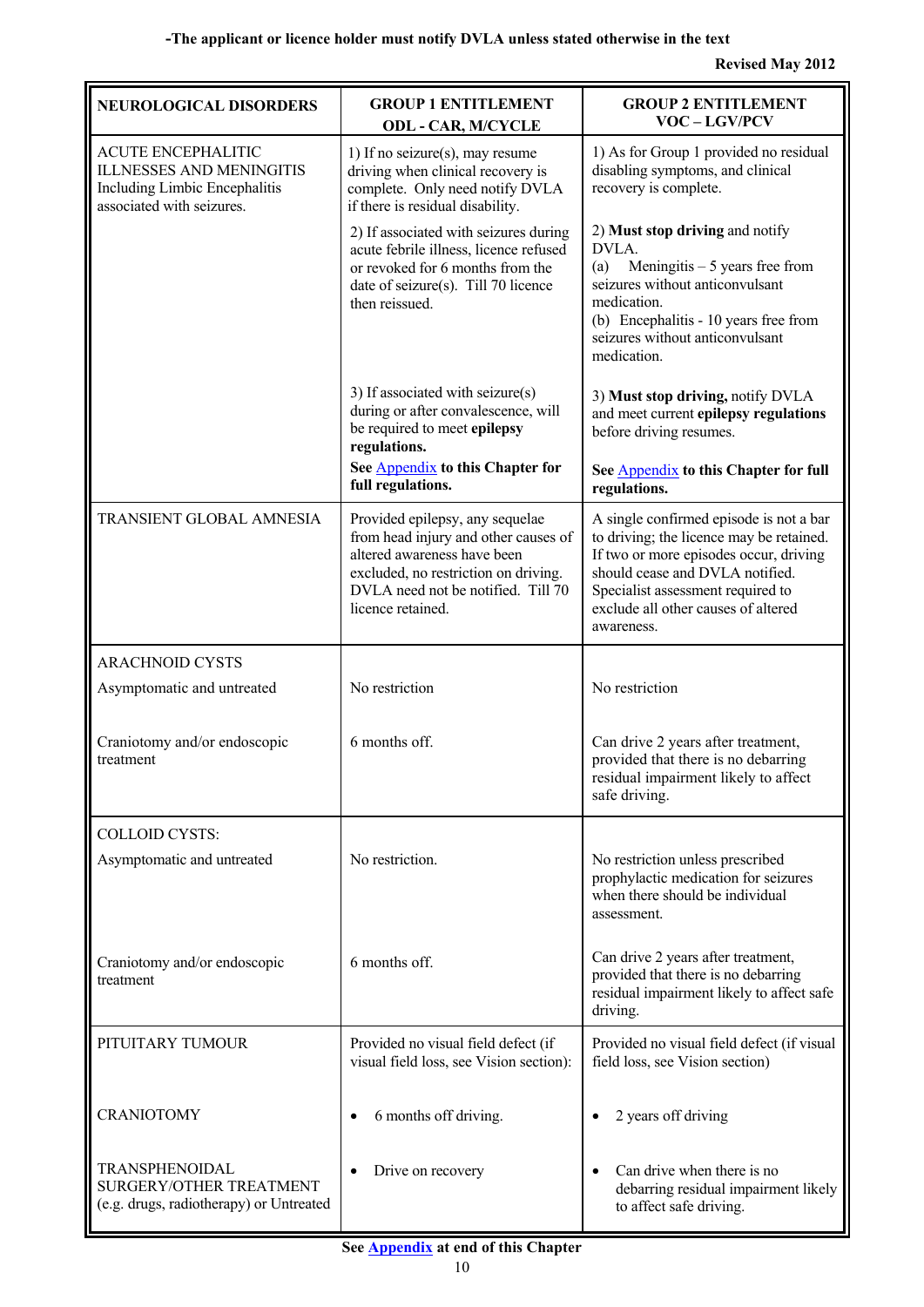<span id="page-12-0"></span>

| <b>NEUROLOGICAL DISORDERS</b>                                                                     | <b>GROUP 1 ENTITLEMENT</b><br><b>ODL - CAR, M/CYCLE</b>                                                                                                                                                  | <b>GROUP 2 ENTITLEMENT</b><br>VOC-LGV/PCV                                                                                                                                                                                                                                                                                                           |
|---------------------------------------------------------------------------------------------------|----------------------------------------------------------------------------------------------------------------------------------------------------------------------------------------------------------|-----------------------------------------------------------------------------------------------------------------------------------------------------------------------------------------------------------------------------------------------------------------------------------------------------------------------------------------------------|
| BENIGN SUPRATENTORIAL<br><b>TUMOUR</b><br>e.g. WHO GRADE 1 MENINGIOMAS<br>TREATMENT BY CRANIOTOMY | 6 months off driving when there is<br>no debarring residual impairment                                                                                                                                   | Refusal or revocation. In the absence of<br>any seizures, re-licensing can be                                                                                                                                                                                                                                                                       |
|                                                                                                   | likely to affect safe driving.<br>Epilepsy regulations apply if<br>relevant history of seizure(s).                                                                                                       | considered 5 years after surgery, with<br>evidence of complete removal. If<br>tumour is associated with seizures, 10<br>years freedom from seizures without<br>anti-epilepsy drugs following surgery is<br>required. Specialist assessment may be<br>required.                                                                                      |
| <b>TREATMENT WITH</b><br>STEREOTACTIC RADIOSURGERY                                                | 1 month off driving; can drive when<br>there is no debarring residual<br>impairment likely to affect safe<br>driving.<br>Epilepsy regulations apply if<br>relevant history of seizure(s).                | Can be considered 3 years after the<br>completion of the primary treatment of<br>the tumour, provided that there is<br>evidence on imaging of stability. If<br>tumour association with seizure(s), 10<br>years' freedom from seizures without<br>anti-epilepsy drugs following surgery is<br>required. Specialist assessment may be<br>required.    |
| <b>TREATMENT WITH</b><br>FRACTIONATED RADIOTHERAPY                                                | Can drive on completion of<br>treatment, provided that there is no<br>debarring residual impairment likely<br>to affect safe driving<br>Epilepsy regulations apply if<br>relevant history of seizure(s). |                                                                                                                                                                                                                                                                                                                                                     |
| WHO GRADE II MENINGIOMAS<br>TREATED BY CRANIOTOMY<br>AND/OR RADIOSURGERY AND/OR<br>RADIOTHERAPY:  | Requires 1 year off driving, dating<br>from the completion of treatment.<br>Epilepsy regulations apply if<br>relevant history of seizure(s).                                                             | Refusal or revocation. In the absence of<br>any seizures, re-licensing can be<br>considered 5 years after surgery, with<br>evidence of complete removal. If<br>tumour is associated with seizure(s), $10$<br>years freedom from seizures without<br>anti-epilepsy drugs following surgery is<br>required. Specialist assessment may be<br>required. |
| Asymptomatic, incidental<br>meningiomas: untreated                                                | Retain                                                                                                                                                                                                   | Refusal/revocation until 2 scans 12<br>months apart showing no growth. If<br>growth, individual Panel assessment.<br>Annual review licence.                                                                                                                                                                                                         |

Щ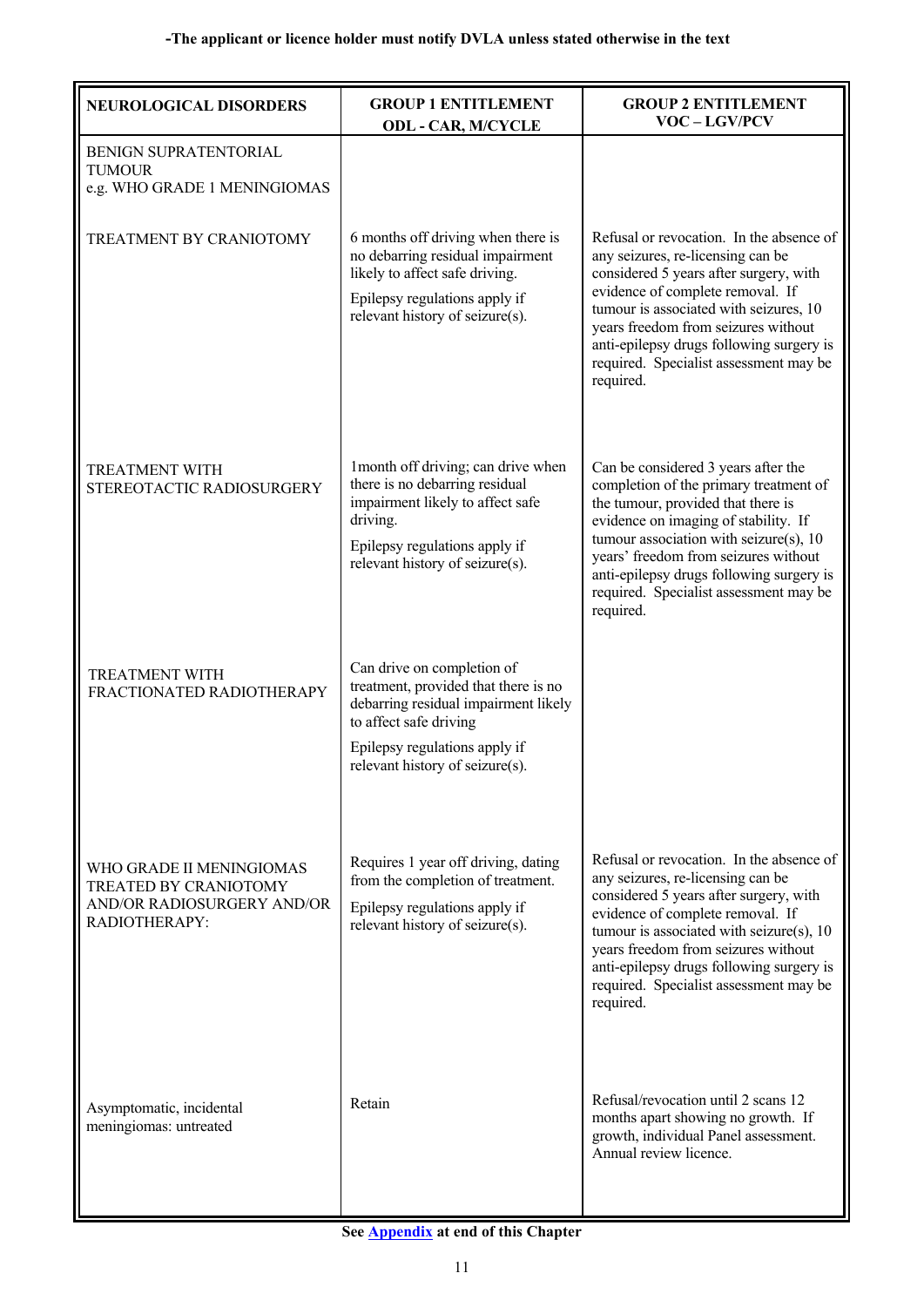**Revised May/October 2012** 

<span id="page-13-0"></span>

| <b>NEUROLOGICAL DISORDERS</b>                                                                                                      | <b>GROUP 1 ENTITLEMENT</b><br><b>ODL - CAR, M/CYCLE</b>                                                                                                                                            | <b>GROUP 2 ENTITLEMENT</b><br>VOC-LGV/PCV                                                                                                                        |
|------------------------------------------------------------------------------------------------------------------------------------|----------------------------------------------------------------------------------------------------------------------------------------------------------------------------------------------------|------------------------------------------------------------------------------------------------------------------------------------------------------------------|
| <b>BENIGN INFRATENTORIAL</b><br><b>TUMOURS</b><br>e.g. meningioma with surgery by<br>craniotomy with or without<br>radiotherapy.   | Drive on recovery.                                                                                                                                                                                 | As for Group 1 provided that there is no<br>debarring residual impairment likely to<br>affect safe driving.                                                      |
| <b>ACOUSTIC</b><br>NEUROMA/SCHWANNOMA                                                                                              | Need not notify unless sudden and<br>disabling giddiness.                                                                                                                                          | Need not notify DVLA unless<br>accompanied by disabling giddiness<br>and/or the condition is bilateral.                                                          |
| <b>MALIGNANT TUMOURS</b><br>(including metastatic deposits) applies<br>to initial occurrence and tumour<br>recurrence/progression. |                                                                                                                                                                                                    |                                                                                                                                                                  |
| Supratentorial                                                                                                                     |                                                                                                                                                                                                    |                                                                                                                                                                  |
| Grades 1 and II gliomas                                                                                                            | 1 year off driving, from time of<br>completion of the primary treatment.                                                                                                                           | Permanent refusal or revocation.<br>(Pineocytoma, grade 1, can be<br>considered on an individual basis 2<br>years post primary treatment if<br>satisfactory MRI) |
| WHO Grade III meningioma                                                                                                           | 2 years off driving from time of<br>completion of primary treatment.                                                                                                                               | Permanent refusal or revocation.                                                                                                                                 |
| Grades III and IV gliomas and<br>metastatic deposit(s).                                                                            | At least 2 years off driving from<br>time of completion of primary<br>treatment.                                                                                                                   | Permanent refusal or revocation.                                                                                                                                 |
| Solitary metastatic deposit                                                                                                        | If totally excised, can be considered<br>for licensing 1 year after completion<br>of primary treatment if free from<br>recurrence and no evidence of<br>secondary spread elsewhere in the<br>body. | Permanent refusal or revocation.                                                                                                                                 |
| <b>Infratentorial Tumours</b>                                                                                                      |                                                                                                                                                                                                    |                                                                                                                                                                  |
| Grade 1                                                                                                                            | As for benign tumours: ie. drive on<br>recovery.                                                                                                                                                   | Individual assessment.                                                                                                                                           |
| Grades II, III & IV                                                                                                                | As for Supratentorial tumour                                                                                                                                                                       | Permanent refusal or revocation.                                                                                                                                 |
| Medulloblastoma or Low Grade<br>Ependymoma                                                                                         | If totally excised, can be considered<br>for licensing 1 year after primary<br>treatment, if free from recurrence.                                                                                 | If entirely infratentorial, can be<br>considered for licensing when disease-<br>free for 5 years after treatment.                                                |
| High Grade Ependymomas, Other<br>Primary Malignant Brain Tumours                                                                   | Normally, a period of 2 years off<br>driving is required following<br>treatment.                                                                                                                   | Permanent refusal or revocation.                                                                                                                                 |
| Metastatic deposits                                                                                                                | Can be considered 1 year after<br>completion of primary treatment if<br>otherwise well.                                                                                                            | Maybe considered 5 years from the date<br>of completion of the primary treatment                                                                                 |
| MALIGNANT INTRACRANIAL<br>TUMOURS IN CHILDREN WHO<br><b>SURVIVE TO ADULT LIFE</b><br>WITHOUT RECURRENCE                            | Normally, a Till 70 licence is<br>issued/maintained.                                                                                                                                               | Individual assessment: see above as for<br>"Benign Supratentorial Tumour".                                                                                       |

When a low grade glioma is an incidental finding and asymptomatic, the case may be considered on an individual basis for Group 1.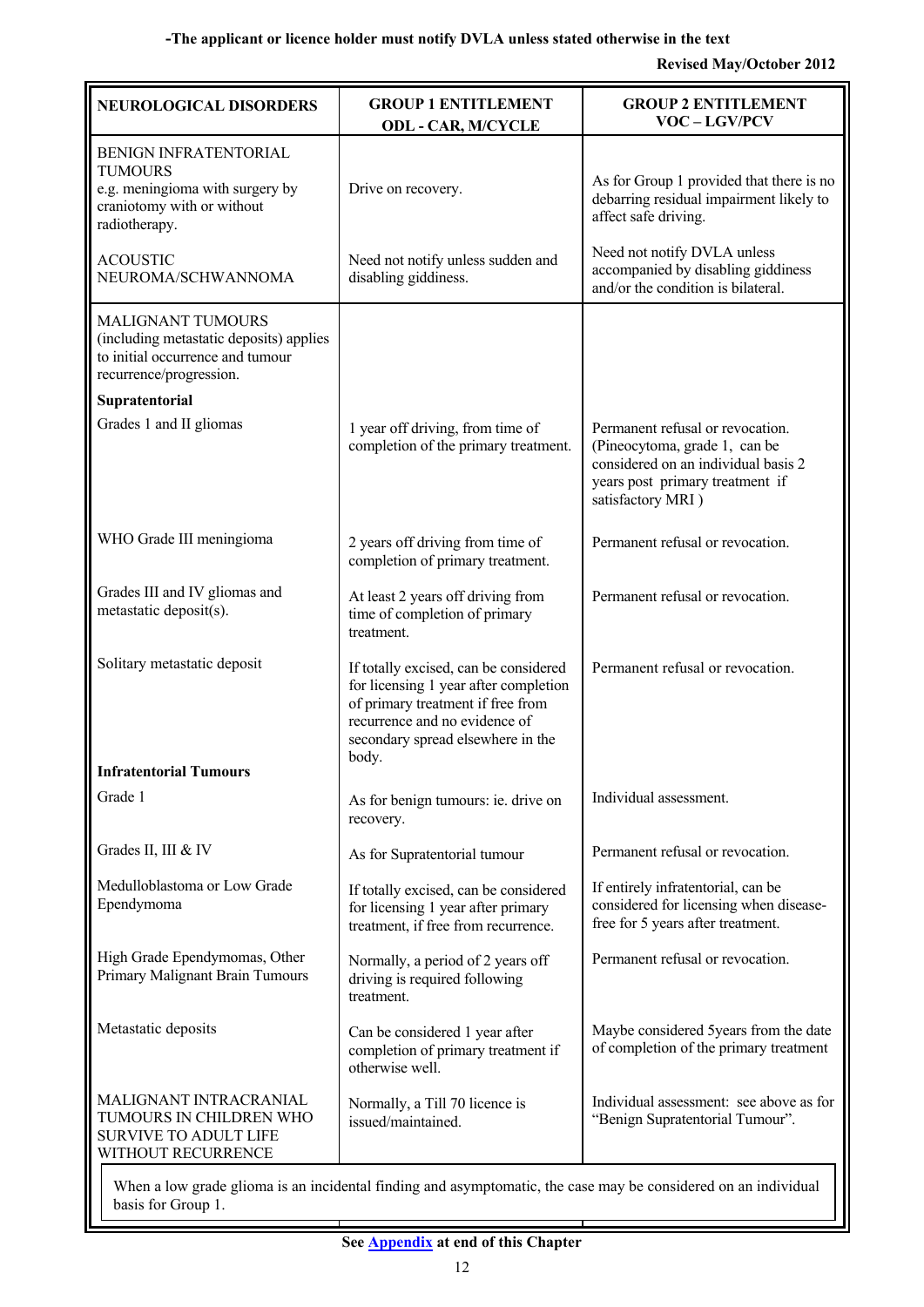<span id="page-14-0"></span>

| <b>NEUROLOGICAL DISORDERS</b>                                                  | <b>GROUP 1 ENTITLEMENT</b><br><b>ODL - CAR, M/CYCLE</b>                                                                                                                                                                                                                                                                                            | <b>GROUP 2 ENTITLEMENT</b><br>VOC-LGV/PCV                                                                                                                                                                                              |
|--------------------------------------------------------------------------------|----------------------------------------------------------------------------------------------------------------------------------------------------------------------------------------------------------------------------------------------------------------------------------------------------------------------------------------------------|----------------------------------------------------------------------------------------------------------------------------------------------------------------------------------------------------------------------------------------|
| SIGNIFICANT HEAD INJURY                                                        | Usually requires 6-12 months off<br>driving depending on features such<br>as seizures, PTA, dural tear,<br>haematoma and contusions. There<br>will need to have been a satisfactory<br>clinical recovery and in particular no<br>visual field defect, or cognitive<br>impairment likely to affect safe<br>driving. See also Appendix $1$ and $2$ . | Refusal or revocation. May be able to<br>return to driving when the risk of<br>seizure has fallen to no greater than 2%<br>per annum, and with no debarring<br>residual impairment likely to affect safe<br>driving.                   |
| SPONTANEOUS ACUTE<br>SUBDURAL HAEMATOMA<br>(treated by craniotomy)             | 6 months off driving                                                                                                                                                                                                                                                                                                                               | Individual assessment                                                                                                                                                                                                                  |
| <b>CHRONIC SUBDURAL</b><br>(treated surgically)                                | Resume driving on recovery.                                                                                                                                                                                                                                                                                                                        | $6$ months $-1$ year off driving,<br>depending on features.                                                                                                                                                                            |
| <b>SUBARACHNOID</b><br><b>HAEMORRHAGE</b>                                      |                                                                                                                                                                                                                                                                                                                                                    |                                                                                                                                                                                                                                        |
| 1. NO CAUSE FOUND                                                              | Provided comprehensive cerebral<br>angiography normal, may resume<br>driving following recovery. Till 70<br>licence.                                                                                                                                                                                                                               | Provided comprehensive cerebral<br>angiography normal, 6 months off<br>driving and may regain licence if no<br>debarring residual impairment likely to<br>affect safe driving.                                                         |
| 2. DUE TO INTRACRANIAL<br><b>ANEURYSM</b>                                      |                                                                                                                                                                                                                                                                                                                                                    |                                                                                                                                                                                                                                        |
| <b>SURGERY CRANIOTOMY</b><br>(a)<br>Anterior or posterior cerebral<br>aneurysm |                                                                                                                                                                                                                                                                                                                                                    |                                                                                                                                                                                                                                        |
| With NO deficit                                                                | Driving permitted when clinically<br>recovered from craniotomy                                                                                                                                                                                                                                                                                     | 1 year off driving                                                                                                                                                                                                                     |
| With deficit                                                                   | 6 months off driving. Till 70 licence<br>restored if no complications                                                                                                                                                                                                                                                                              | Refusal or revocation. Specialist<br>assessment to determine when driving<br>may start: risk of seizure must have<br>fallen to no greater than 2% per annum<br>with no debarring residual impairment<br>likely to affect safe driving. |
| Middle Cerebral Aneurysm                                                       |                                                                                                                                                                                                                                                                                                                                                    |                                                                                                                                                                                                                                        |
| With NO deficit                                                                | 6 months off driving after<br>craniotomy                                                                                                                                                                                                                                                                                                           | $18$ months $-2$ years off driving after<br>craniotomy.                                                                                                                                                                                |
| With deficit                                                                   | 1 year off driving after craniotomy.                                                                                                                                                                                                                                                                                                               | Refusal or revocation. Specialist<br>assessment to determine when driving<br>may start: risk of seizure must have<br>fallen to no greater than 2% per annum<br>with no debarring residual impairment<br>likely to affect safe driving. |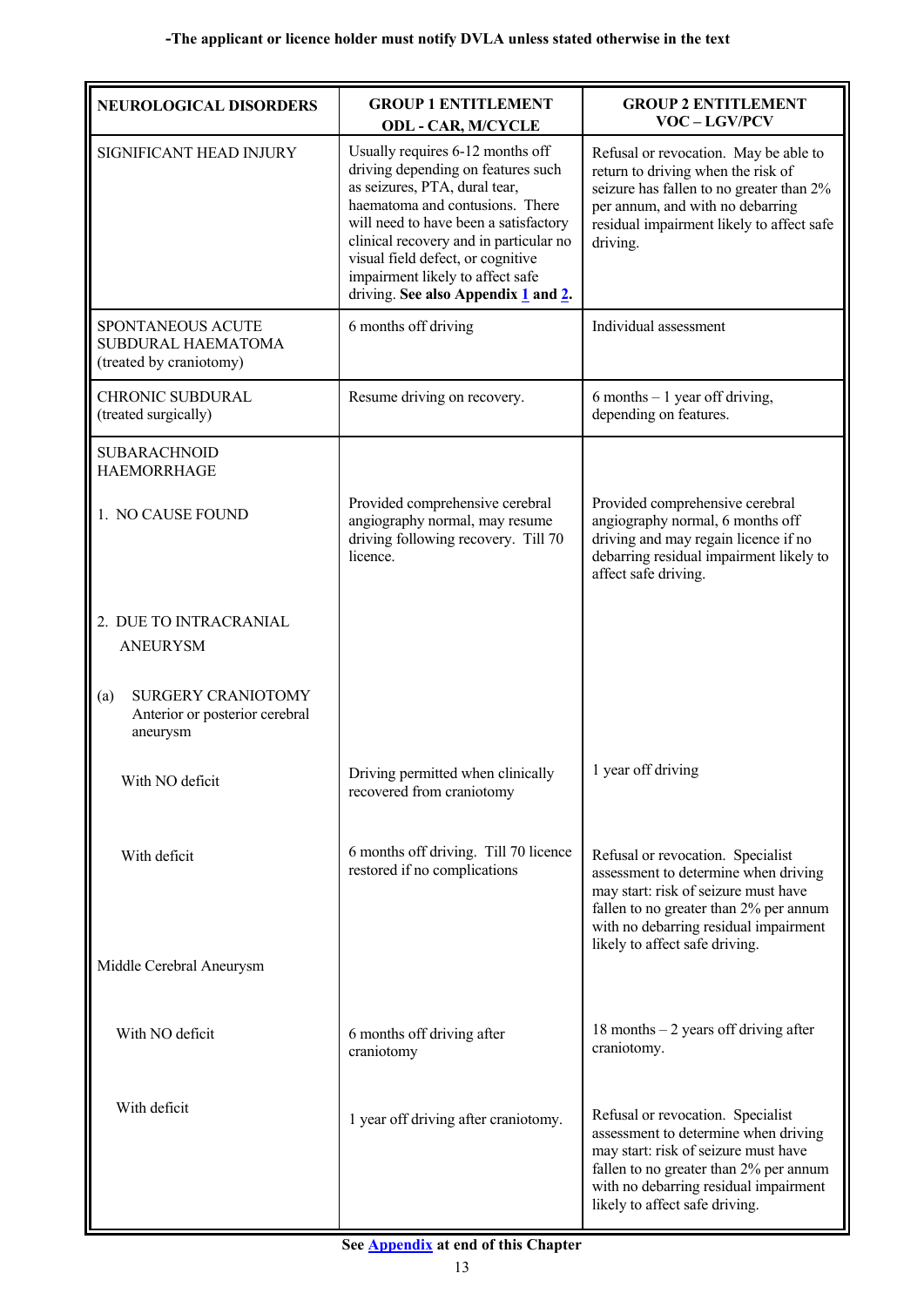| NEUROSURGICAL DISORDERS                                                                                                                                        | <b>GROUP 1 ENTITLEMENT</b><br><b>ODL - CAR, M/CYCLE</b>                              | <b>GROUP 2 ENTITLEMENT</b><br>VOC-LGV/PCV                                                                                                                                                  |
|----------------------------------------------------------------------------------------------------------------------------------------------------------------|--------------------------------------------------------------------------------------|--------------------------------------------------------------------------------------------------------------------------------------------------------------------------------------------|
| (b) ENDOVASCULAR<br><b>TREATMENT</b>                                                                                                                           | Cease driving until clinically<br>recovered.                                         | Refusal or revocation. The risk of<br>seizure must have fallen to no greater<br>than 2% per annum with no debarring<br>residual impairment likely to affect safe<br>driving.               |
| (c) NO TREATMENT<br>i.e. Aneurysm responsible for<br>SAH but no intervention.                                                                                  | 6 months off driving after diagnosis<br>then Till 70 licence if no<br>complications. | Refusal or revocation.                                                                                                                                                                     |
| (d) TRULY INCIDENTAL<br><b>FINDINGS OF</b><br><b>INTRACRANIAL</b><br><b>ANEURYSM</b><br>(aneurysm has not been<br>responsible for subarachnoid<br>haemorrhage) |                                                                                      |                                                                                                                                                                                            |
| NO TREATMENT                                                                                                                                                   | Retain Till 70 licence.                                                              | To be acceptable for licensing, anterior<br>circulation aneurysms (excluding<br>cavernous carotid) must be <13mm in<br>diameter. Posterior circulation<br>aneurysms must be <7mm diameter. |
| <b>SURGERY CRANIOTOMY</b>                                                                                                                                      | Resume driving on recovery.                                                          | 1 year off driving.                                                                                                                                                                        |
| <b>ENDOVASCULAR</b><br><b>TREATMENT</b>                                                                                                                        | Cease driving until clinical<br>recovery                                             | Cease driving until clinical recovery<br>unless there are complications from the<br>procedure.                                                                                             |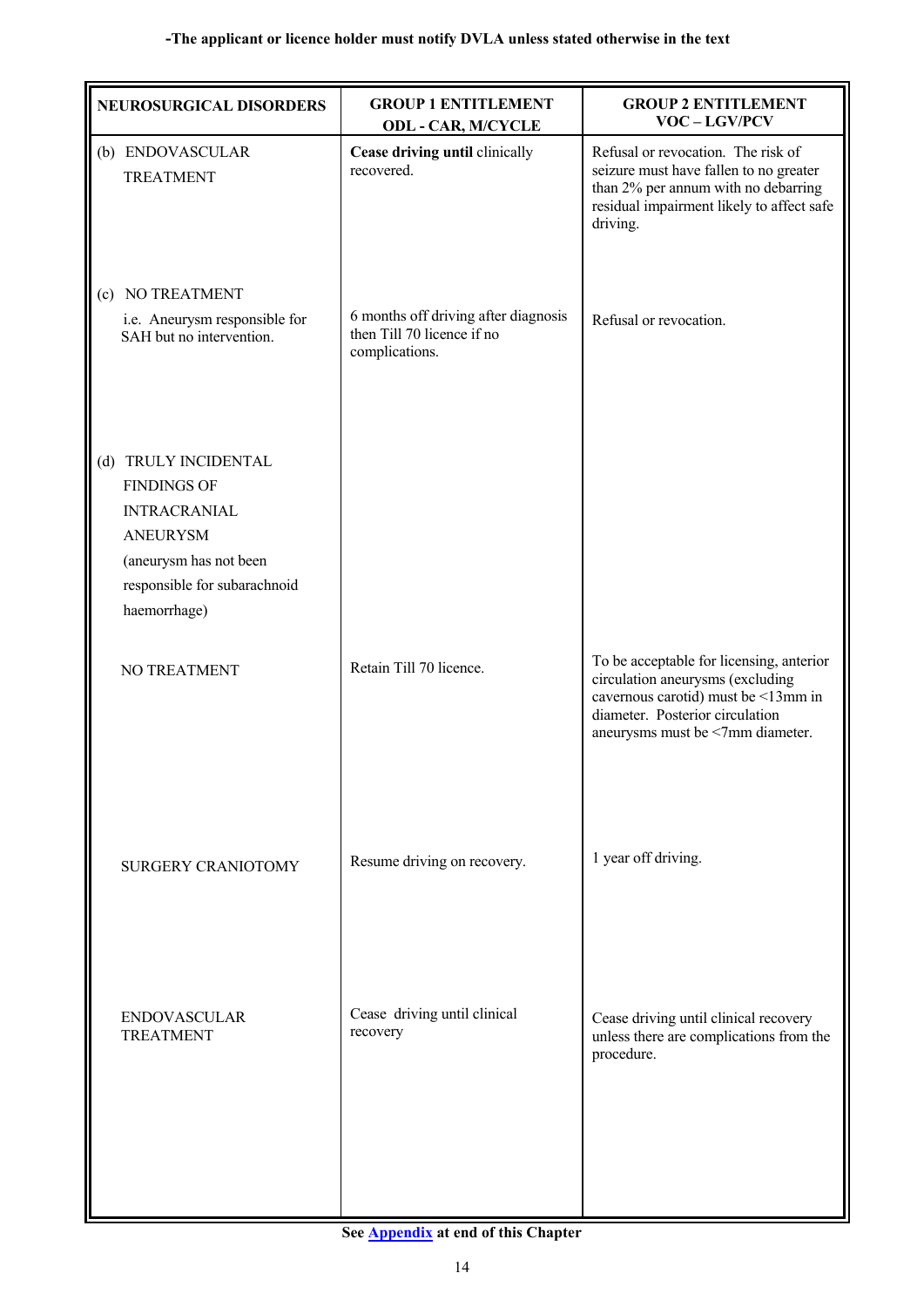<span id="page-16-0"></span>

| <b>NEUROLOGICAL DISORDERS</b>                                                       | <b>GROUP 1 ENTITLEMENT</b><br><b>ODL - CAR, M/CYCLE</b>                                                                          | <b>GROUP 2 ENTITLEMENT</b><br>VOC-LGV/PCV                                                                                                                                                                                  |
|-------------------------------------------------------------------------------------|----------------------------------------------------------------------------------------------------------------------------------|----------------------------------------------------------------------------------------------------------------------------------------------------------------------------------------------------------------------------|
| <b>ARTERIOVENOUS</b><br><b>MALFORMATION</b>                                         |                                                                                                                                  |                                                                                                                                                                                                                            |
| SUPRATENTORIAL AVMs                                                                 |                                                                                                                                  |                                                                                                                                                                                                                            |
| Intracerebral haemorrhage due to<br>supratentorial AVM:                             |                                                                                                                                  |                                                                                                                                                                                                                            |
| a) Craniotomy                                                                       | 6 months off driving; can be re-<br>licensed when there is no debarring<br>residual impairment likely to affect<br>safe driving. | Refusal or revocation until lesion is<br>completely removed or ablated and 10<br>years seizure-free from last definitive<br>treatment. There must be no debarring<br>residual impairment likely to affect safe<br>driving. |
| b) Other treatment (embolisation or<br>stereotactic radiotherapy).                  | 1 month off driving; can drive when<br>there is no debarring residual<br>impairment likely to affect safe<br>driving.            | As above.                                                                                                                                                                                                                  |
| c) No treatment.                                                                    | As above.                                                                                                                        | Permanent refusal or revocation.                                                                                                                                                                                           |
| Incidental finding of a<br>supratentorial AVM<br>(no history of intracranial bleed) |                                                                                                                                  |                                                                                                                                                                                                                            |
| No treatment<br>a)                                                                  | Retain                                                                                                                           | Permanent refusal or revocation.                                                                                                                                                                                           |
| Surgical or other treatment<br>b)                                                   | See above: as for AVM with<br>intracranial haemorrhage.                                                                          | Refusal or revocation until lesion is<br>completely removed or ablated and 10<br>years seizure-free from last definitive<br>treatment. There must be no debarring<br>residual impairment likely to affect safe<br>driving. |
| <b>INFRATENTORIAL AVMs</b>                                                          |                                                                                                                                  |                                                                                                                                                                                                                            |
| Intracranial haemorrhage due to<br>AVM:                                             |                                                                                                                                  |                                                                                                                                                                                                                            |
| Treated by craniotomy<br>a)                                                         | Can drive when there is no debarring<br>residual impairment likely to affect<br>safe driving.                                    | Refusal/revocation. Non-review licence<br>on confirmation of complete<br>obliteration with no debarring residual<br>impairment likely to affect safe driving.                                                              |
| b) Embolisation/stereotactic<br>radiotherapy                                        | As above.                                                                                                                        | As above.                                                                                                                                                                                                                  |
| c) No treatment.                                                                    | As above.                                                                                                                        | Permanent refusal/revocation.                                                                                                                                                                                              |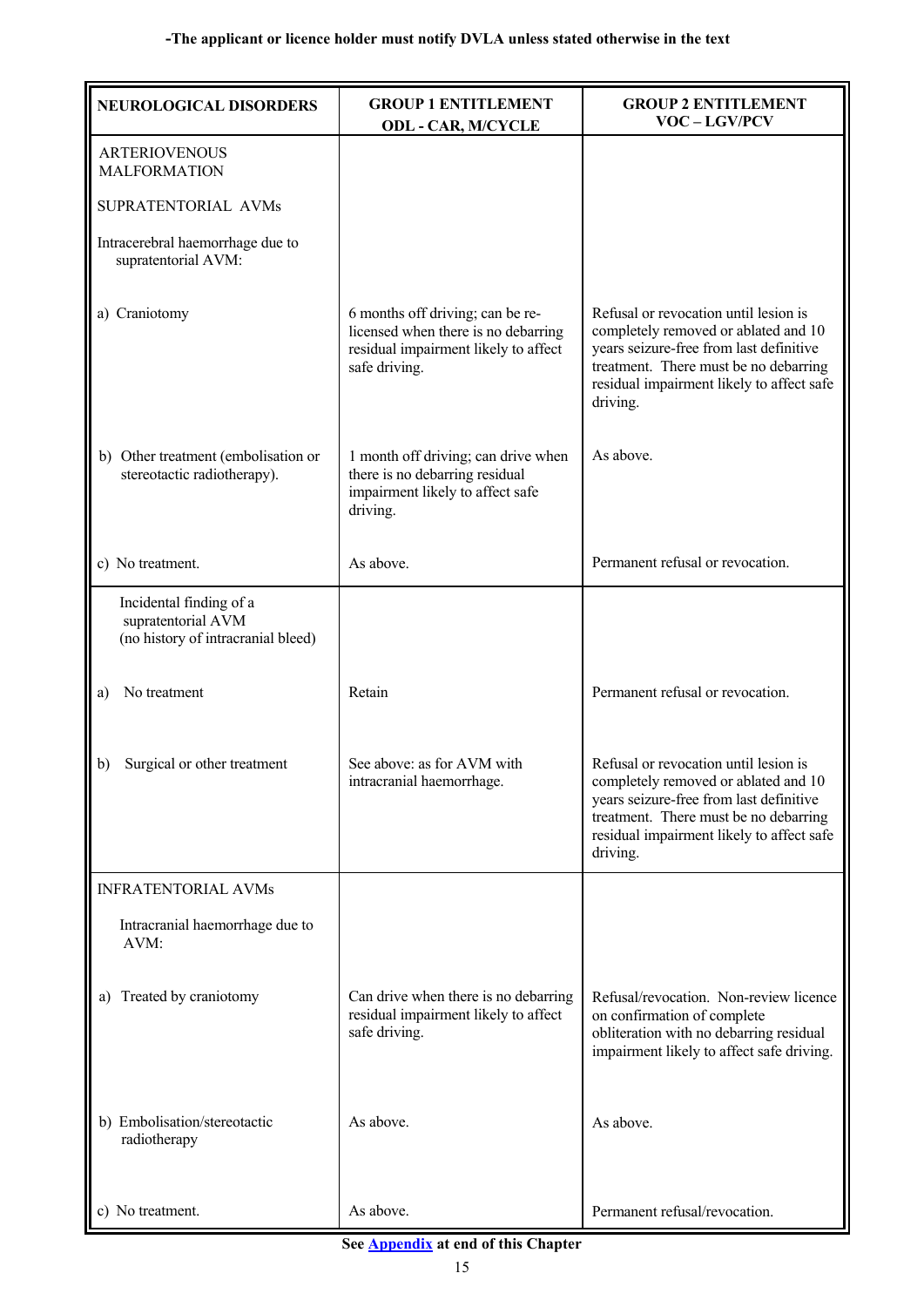<span id="page-17-0"></span>

| <b>NEUROLOGICAL DISORDERS</b>                                                      | <b>GROUP 1 ENTITLEMENT</b><br><b>ODL - CAR, M/CYCLE</b>                                                                                                                   | <b>GROUP 2 ENTITLEMENT</b><br>VOC-LGV/PCV                                                                                                                     |  |  |
|------------------------------------------------------------------------------------|---------------------------------------------------------------------------------------------------------------------------------------------------------------------------|---------------------------------------------------------------------------------------------------------------------------------------------------------------|--|--|
| Incidental finding of an<br>infratentorial AVM                                     |                                                                                                                                                                           |                                                                                                                                                               |  |  |
| a) No treatment                                                                    | Retain                                                                                                                                                                    | Individual assessment.                                                                                                                                        |  |  |
| b) Surgical or other treatment                                                     | Can drive when there is no debarring<br>residual impairment likely to affect<br>safe driving.                                                                             | Refusal/revocation. Non-review licence<br>on confirmation of complete<br>obliteration with no debarring residual<br>impairment likely to affect safe driving. |  |  |
| <b>DURAL AV FISTULA</b>                                                            | Licence may be issued subject to<br>individual assessment.                                                                                                                | Licence may be issued subject to<br>individual assessment.                                                                                                    |  |  |
| <b>CAVERNOUS MALFORMATION</b><br>Supratentorial                                    |                                                                                                                                                                           |                                                                                                                                                               |  |  |
| a) Incidental                                                                      | No restriction                                                                                                                                                            | No restriction                                                                                                                                                |  |  |
| b) Seizure, no surgical treatment                                                  | Epilepsy regulations apply if history<br>of seizure(s).                                                                                                                   | Epilepsy regulations apply if history of<br>$seizure(s)$ .                                                                                                    |  |  |
| c) Haemorrhage and/or focal<br>neurological deficit, no surgical<br>treatment      | Can drive when there is no debarring<br>residual impairment likely to affect<br>safe driving.<br>Epilepsy regulations apply if history<br>of seizure(s).                  | Permanently revoke/refuse                                                                                                                                     |  |  |
| d) Treated by surgical excision<br>(craniotomy)                                    | 6 months off; can drive when there<br>is no debarring residual impairment<br>likely to affect safe driving<br>Epilepsy regulations apply if history<br>of seizure $(s)$ . | Revoked/refuse until 10 years post-<br>obliteration of the lesion and Epilepsy<br>Regulations apply.                                                          |  |  |
| e) Treated by radiosurgery<br>irrespective of whether Incidental<br>or symptomatic | No restrictions<br>Epilepsy regulations apply if history<br>of seizure(s).                                                                                                | No restrictions<br>Epilepsy regulations apply if history of<br>$seizure(s)$ .                                                                                 |  |  |
| Infratentorial                                                                     |                                                                                                                                                                           |                                                                                                                                                               |  |  |
| a) Incidental                                                                      | No restriction                                                                                                                                                            | No restriction                                                                                                                                                |  |  |
| b) With focal neurological deficit or<br>haemorrhage.                              | Can drive when there is no debarring<br>residual impairment likely to affect<br>safe driving.<br>Epilepsy regulations apply if history<br>of seizure(s).                  | Can drive when there is no debarring<br>residual impairment likely to affect safe<br>driving.<br>Epilepsy regulations apply if history of<br>$seizure(s)$ .   |  |  |
| c) Treated by surgical excision<br>(craniotomy).<br><b>NID</b>                     | As above.                                                                                                                                                                 | As above.                                                                                                                                                     |  |  |

**NB.** 

- Multiple cavernoma: no firm evidence of  $\uparrow$  morbidity.

- Size is not an issue.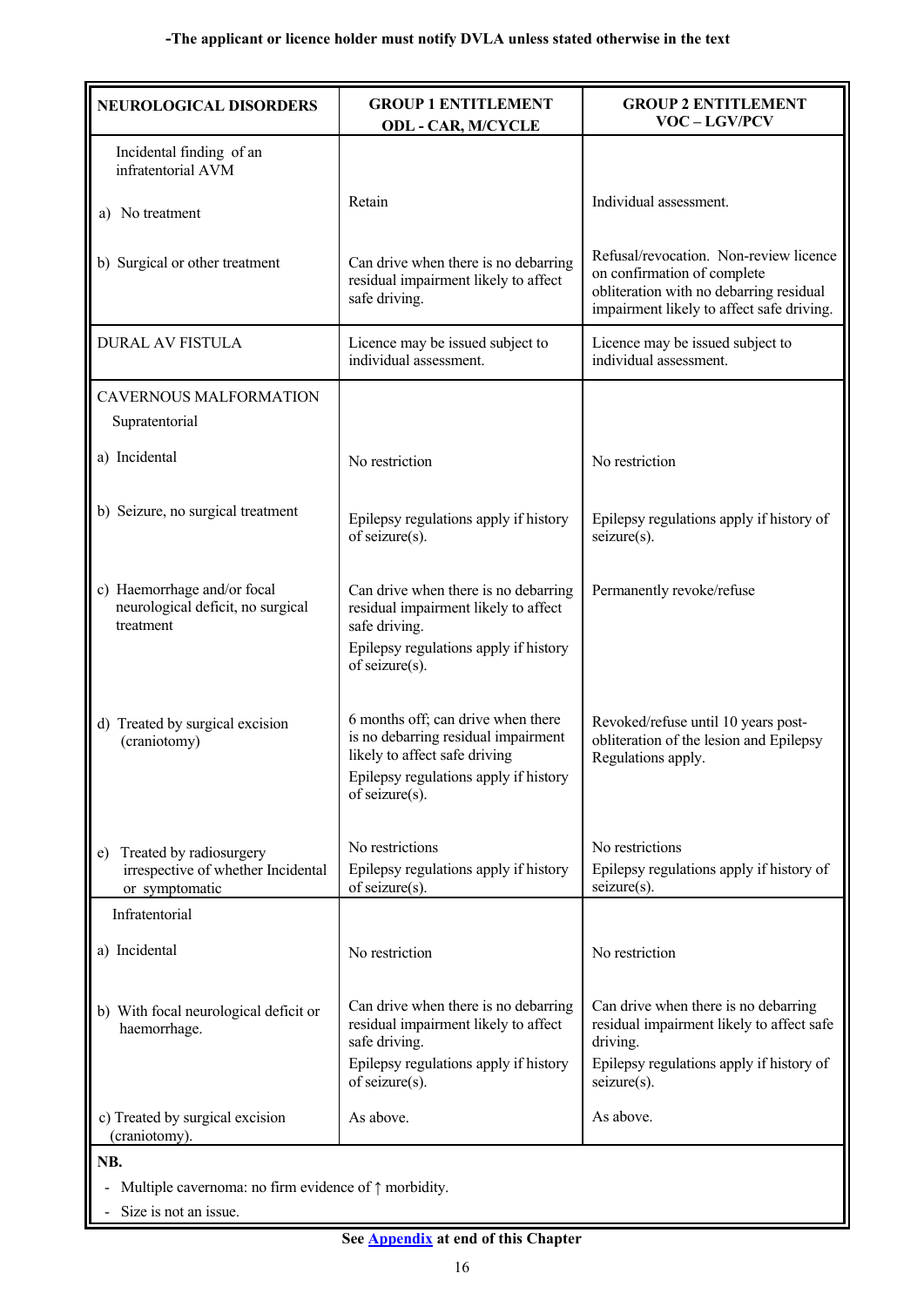**Revised May & August 2012** 

<span id="page-18-0"></span>

| <b>NEUROLOGICAL DISORDERS</b>                                                                                                                                     | <b>GROUP 1 ENTITLEMENT</b><br><b>ODL - CAR, M/CYCLE</b>                                                                                                                                                                                              | <b>GROUP 2 ENTITLEMENT</b><br><b>VOC – LGV/PCV</b>                                                                                                                                                      |  |  |  |
|-------------------------------------------------------------------------------------------------------------------------------------------------------------------|------------------------------------------------------------------------------------------------------------------------------------------------------------------------------------------------------------------------------------------------------|---------------------------------------------------------------------------------------------------------------------------------------------------------------------------------------------------------|--|--|--|
| <b>INTRACEREBRAL ABSCESS/</b><br><b>SUBDURAL EMPYEMA</b>                                                                                                          | One year off driving.                                                                                                                                                                                                                                | Refusal or revocation. Very high<br>prospective risk of seizure(s). May<br>consider licensing if 10 years seizure-<br>free from treatment.                                                              |  |  |  |
| <b>HYDROCEPHALUS</b>                                                                                                                                              | If uncomplicated, Till 70 licence<br>retained                                                                                                                                                                                                        | Can be issued with a licence if<br>uncomplicated and no associated<br>neurological problems.                                                                                                            |  |  |  |
| <b>INTRAVENTRICULAR SHUNT</b><br>OR EXTRAVENTRICULAR<br><b>DRAIN</b><br>Insertion or revision of upper end of<br>ventricular shunt or extra-ventricular<br>drain. | 6 months off. Can then be re-<br>licensed when there is no debarring<br>residual impairment likely to affect<br>safe driving.                                                                                                                        | Minimum 6 months off and then<br>licensing shall be dependent upon the<br>individual assessment of the underlying<br>condition                                                                          |  |  |  |
| NEUROENDOSCOPIC<br>PROCEDURES,<br>eg. III <sup>rd</sup> ventriculostomy                                                                                           | 6 months off. Can then be re-<br>licensed when there is no debarring<br>residual impairment likely to affect<br>safe driving and no other<br>disqualifying condition.                                                                                | Individual assessment.                                                                                                                                                                                  |  |  |  |
| <b>INTRACRANIAL PRESSURE -</b><br><b>MONITORING DEVICE</b><br>Inserted by Burr hole surgery.                                                                      | The prospective risk from the<br>underlying condition must be<br>considered.                                                                                                                                                                         | The prospective risk from the<br>underlying condition must be<br>considered.                                                                                                                            |  |  |  |
| <b>IMPLANTED ELECTRODES:</b><br>DEEP BRAIN STIMULATION FOR<br>MOVEMENT DISORDER OR<br><b>PAIN</b>                                                                 | If no complications from surgery<br>and seizure free, can drive when<br>there is no debarring residual<br>impairment likely to affect safe<br>driving.                                                                                               | If no complications from surgery,<br>seizure free and underlying condition<br>non-progressive, fitness to drive can<br>when there is no debarring residual<br>impairment likely to affect safe driving. |  |  |  |
| <b>IMPLANTED MOTOR CORTEX</b><br>STIMULATOR FOR PAIN RELIEF                                                                                                       | If aetiology of pain is non-cerebral<br>e.g. trigeminal neuralgia, 6 months<br>off. If the aetiology is cerebral e.g.<br>stroke, 12 month off. Can then drive<br>when there is no debarring residual<br>impairment likely to affect safe<br>driving. | Refusal or Revocation.                                                                                                                                                                                  |  |  |  |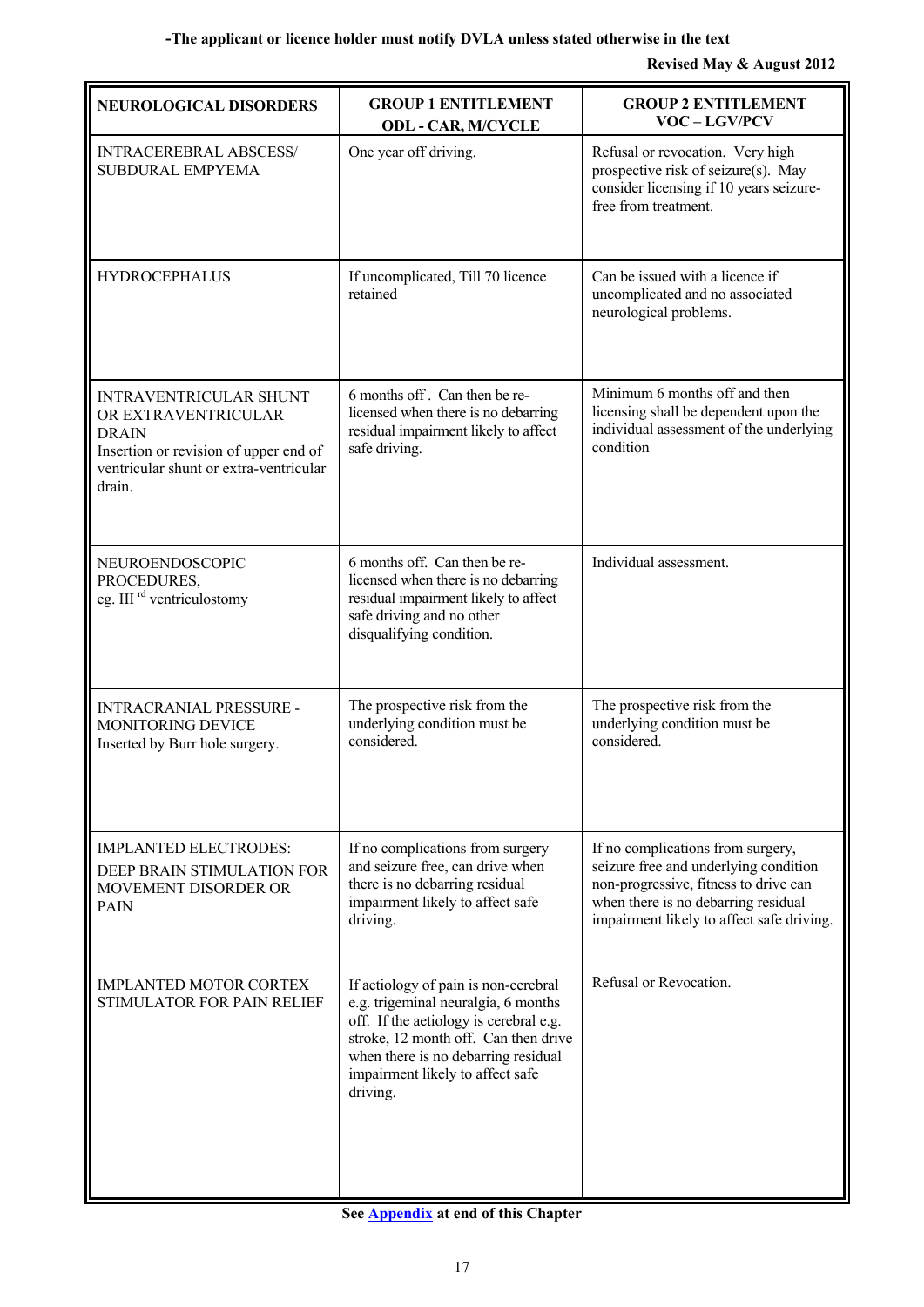#### **-The applicant or licence holder must notify DVLA unless stated otherwise in the text**

#### **APPENDIX**

#### <span id="page-19-0"></span>**THE CURRENT EPILEPSY REGULATIONS FOR GROUP 1 AND GROUP 2 ENTITLEMENT**

#### **GROUP 1**

The Motor Vehicles (Driving Licences) Regulations 1999, prescribe epilepsy as a relevant disability for the purposes of Section 92(2) of the Road Traffic Act 1988.

This means that:

- 1) A person who has suffered an epileptic attack whilst **awake** must refrain from driving for at least **one** year from the date of the attack before a driving licence may be issued.
- 2) A person who has suffered an attack whilst **asleep** must also refrain from driving for at least **one** year from the date of the attack. However, if they have had an attack whilst asleep more than three years previously and have had no attacks whilst awake since that original attack whilst asleep, then they may be licensed even though attacks whilst asleep may continue to occur. If an attack whilst awake subsequently occurs, then the formal epilepsy regulations apply and require at least **one** year off driving from the date of the attack.

#### **AND in both cases**

3) i) so far as practicable, the person complies with advised treatment and check-ups for epilepsy, and ii) the driving of a vehicle by such a person should not be likely to cause danger to the public.

#### **GROUP 2**

During the period of **10 years** immediately preceding the date when the licence is granted the applicant/licence holder should:

1) be free from **any** epileptic attack

#### **AND**

2) have not taken medication to treat epilepsy

#### **AND**

3) not otherwise be a source of danger whilst driving.

In addition **"The liability to seizures arising from a cause other than epilepsy"** is a prescribed disability. In addition, someone with a structural intracranial lesion who has an increased risk of seizures will not be able to drive vehicles of this group until the risk of a seizure has fallen to no greater than 2% per annum, the level recommended by the Panel, which permits compliance with the regulations.

#### **GUIDANCE FOR CLINICIANS ADVISING PATIENTS TO SURRENDER THEIR DRIVING LICENCE IN THE CASE OF BREAK-THROUGH SEIZURES IN THOSE WITH ESTABLISHED EPILEPSY:**

In the event of a seizure, the patient must be advised not to drive unless they are able to meet the conditions of the asleep concessions. The patient should also be advised to notify the DVLA. In exceptional cases (e.g. seizure secondary to prescribing error), the clinician is advised to discuss the circumstances individually with the Medical Adviser at the DVLA before advising the patient on the appropriate licensing procedure.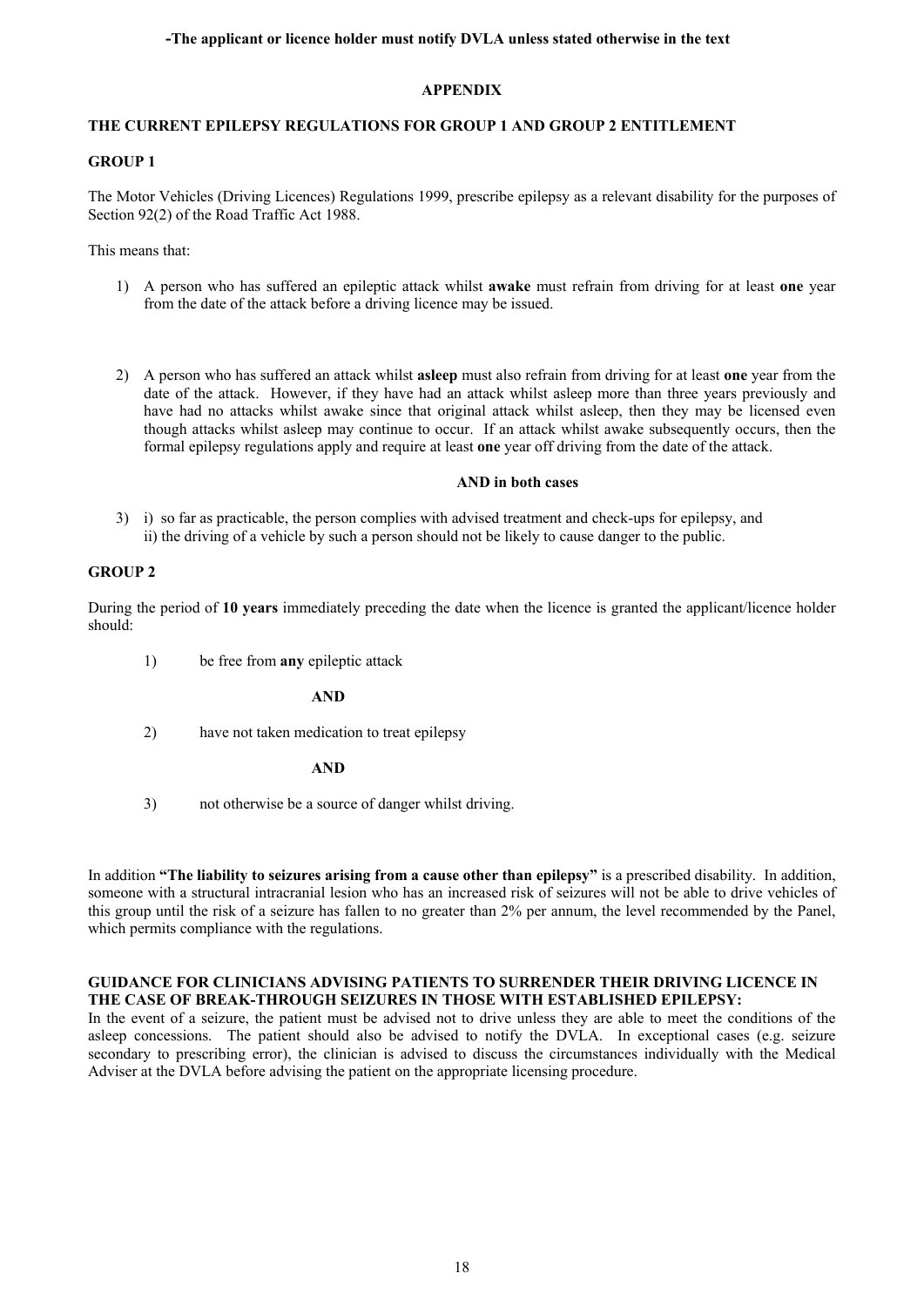#### <span id="page-20-0"></span>**GUIDANCE FOR WITHDRAWAL OF ANTI-EPILEPSY MEDICATION BEING WITHDRAWN ON SPECIFIC MEDICAL ADVICE**

*(N.B. This advice only relates to treatment for epilepsy)*

From a medico-legal point of view, the risk of further epileptic seizures occurring during this therapeutic procedure should be noted. If an epileptic seizure does occur, the patient will need to satisfy driving licence regulations before resuming driving and will need to be counselled accordingly. The current Epilepsy Regulations require a period of at least one year free of any manifestation of epileptic seizure or attacks whilst awake from the date of the last attack; special consideration is given where attacks have occurred only whilst asleep.

It is clearly recognised that withdrawal of anti-epilepsy medication is associated with a risk of seizure recurrence. A number of studies have shown this, including the randomised study of anti-epilepsy drug withdrawal in patients in remission, conducted by the Medical Research Council Anti-epileptic Drug Withdrawal Study Group. This study shows a 40% increased associated risk of seizure in the first year of withdrawal of medication compared with those who continued on treatment.

The Secretary of State's Honorary Medical Advisory Panel on Driving and Disorders of the Nervous System has recommended that patients should be warned of the risk they run, both of losing their driving licence and also of having a seizure which could result in a road traffic accident. The Panel advises that patients should be advised **not** to drive from commencement of the period of withdrawal and thereafter for a period of 6 months after cessation of treatment. The Panel considers that a person remains as much at risk of seizure associated with drug withdrawal during the period of withdrawal as in the 6 months after withdrawal.

This advice may not be appropriate in every case. One specific example is withdrawal of anticonvulsant medication when there is a well-established history of seizures only while asleep. In such cases, any restriction in driving is best determined by the physicians concerned, after considering the history. It is up to the patient to comply with such advice.

**It is important to remember that the epilepsy regulations are still relevant even if epileptic seizures occur after medication is omitted, for example on admission to hospital for any condition.** 

#### **PROVOKED SEIZURES:**

For Group 1 and possibly Group 2 drivers or applicants, provoked or acute symptomatic seizures may be dealt with on an individual basis by DVLA if there is no previous seizure history. **Seizures associated with alcohol or drug misuse, sleep deprivation or a structural abnormality are not considered provoked for licensing purposes. Similarly, reports of seizures as a side-effect of prescribed medication do not automatically imply that such events will be considered as provoked**. For seizure(s) with alcohol or illicit drugs, please see relevant section in the booklet.

Doctors may wish to advise patients that the period of time likely to be recommended off driving will be influenced inter alia, by:-

- a) whether it is clear that the seizure had been provoked by a stimulus which does not convey any risk of recurrence and does not represent an unmasking of an underlying liability; and,
- b) whether the stimulus had been successfully/appropriately treated or is unlikely to occur at the wheel.

In the absence of any previous seizure history or previous cerebral pathology, the following seizures may also be treated as provoked:

- eclamptic seizures
- x reflex anoxic seizures
- an immediate seizure (within seconds) at the time of a head injury
- seizure in first week following a head injury (see head injury section). at the time of a stroke/TIA or within the ensuing 24 hours
- during intracranial surgery or in the ensuing 24 hours.

Seizures occurring during an acute exacerbation of multiple sclerosis or migraine will be assessed on an individual basis by DVLA.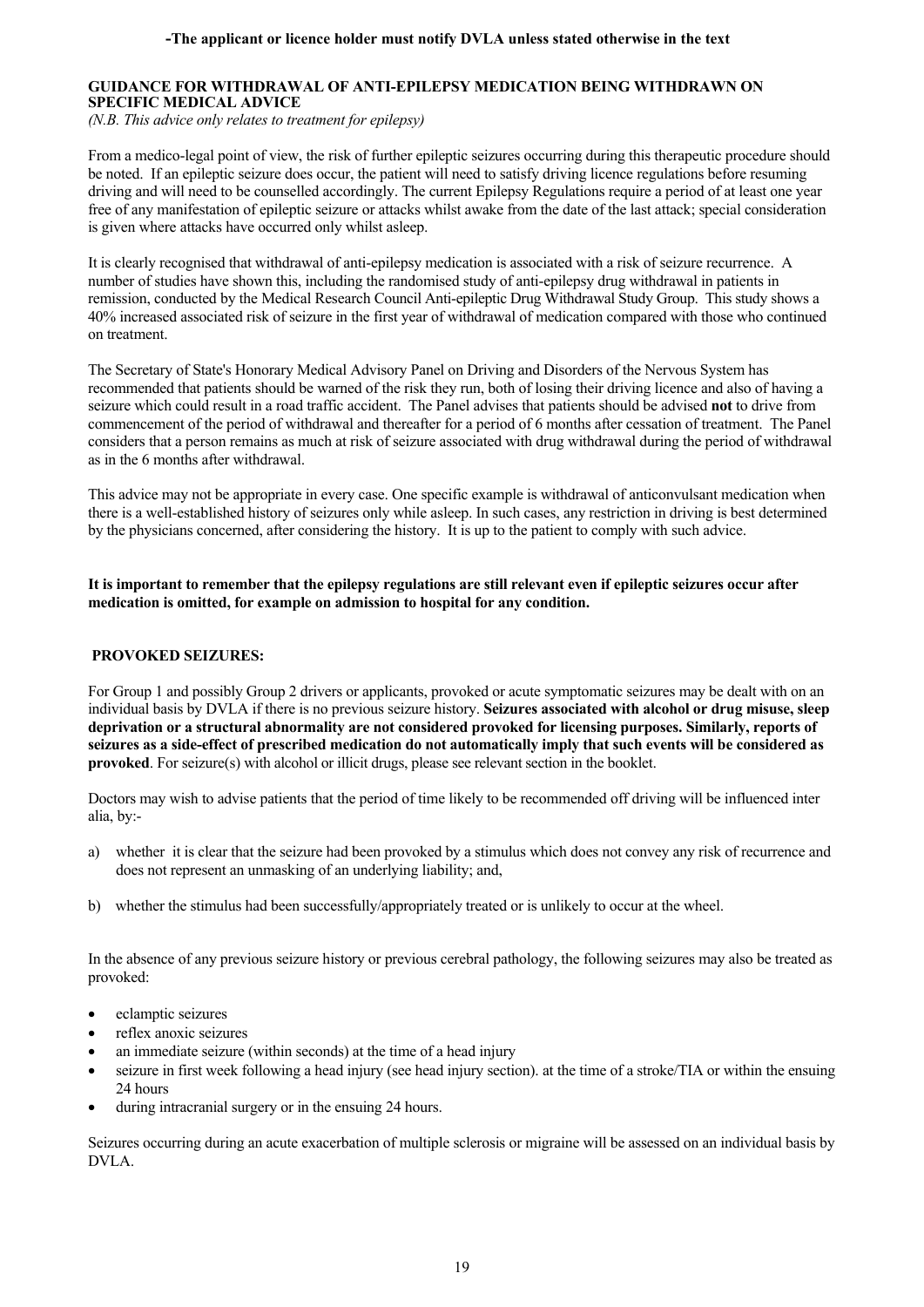# **CHAPTER 2**

# **CARDIOVASCULAR DISORDER**

<span id="page-21-0"></span>NB A Left Ventricular Ejection Fraction of < 0.4 is considered a bar to Group 2 Entitlement.

| <b>CARDIOVASCULAR DISORDER</b>                                                                                                                                                                                                                                                                                    | <b>GROUP 1 ENTITLEMENT</b><br><b>ODL-CAR, M/CYCLE</b>                                                                                                                                                                                                                                                                                                                                                                                                                                                                                                              | <b>GROUP 2 ENTITLEMENT</b><br>VOC-LGV/PCV                                                                                                                                                                                                                                                                                                                      |  |  |
|-------------------------------------------------------------------------------------------------------------------------------------------------------------------------------------------------------------------------------------------------------------------------------------------------------------------|--------------------------------------------------------------------------------------------------------------------------------------------------------------------------------------------------------------------------------------------------------------------------------------------------------------------------------------------------------------------------------------------------------------------------------------------------------------------------------------------------------------------------------------------------------------------|----------------------------------------------------------------------------------------------------------------------------------------------------------------------------------------------------------------------------------------------------------------------------------------------------------------------------------------------------------------|--|--|
| <b>ANGINA</b>                                                                                                                                                                                                                                                                                                     | Driving must cease when<br>symptoms occur at rest, with<br>emotion or at the wheel.                                                                                                                                                                                                                                                                                                                                                                                                                                                                                | Refusal or revocation with continuing<br>symptoms (treated and/or untreated)                                                                                                                                                                                                                                                                                   |  |  |
|                                                                                                                                                                                                                                                                                                                   | Driving may recommence when<br>satisfactory symptom control is<br>achieved.<br>DVLA need not be notified.                                                                                                                                                                                                                                                                                                                                                                                                                                                          | Re-licensing may be permitted thereafter<br>provided:<br>$\bullet$<br>Free from angina for at least 6/52<br>The exercise or other functional test<br>$\bullet$<br>requirements can be met<br>There is no other disqualifying<br>$\bullet$<br>condition.                                                                                                        |  |  |
| <b>ACUTE CORONARY</b><br>SYNDROMES (ACS) defined as:<br>1. Unstable angina (symptoms at<br>rest with ECG changes)<br>2. Non STEMI with at least two of<br>the following criteria<br>Symptoms at rest<br>Raised serum Troponin<br>$\bullet$<br><b>ECG</b> changes<br>3. STEMI symptoms with ST<br>elevation on ECG | If successfully treated by coronary<br>angioplasty, driving may<br>recommence after 1/52 provided:<br>No other URGENT<br>$\bullet$<br>revascularisation is planned.<br>(URGENT refers to within 4/52<br>from acute event)<br>LVEF is at least 40% prior to<br>$\bullet$<br>hospital discharge.<br>There is no other disqualifying<br>$\bullet$<br>condition.<br>If not successfully treated by<br>coronary angioplasty, driving may<br>recommence after 4/52 provided:<br>There is no other disqualifying<br>$\bullet$<br>condition.<br>DVLA need not be notified. | All Acute Coronary Syndromes<br>disqualify the licence holder from<br>driving for at least 6/52.<br>Re/licensing may be permitted<br>thereafter provided:<br>The exercise or other functional<br>$\bullet$<br>test requirements can be met.<br>There is no other disqualifying<br>$\bullet$<br>condition.                                                      |  |  |
| PERCUTANEOUS CORONARY<br><b>INTERVENTION</b><br>$(Angioplasty \pm stem)$                                                                                                                                                                                                                                          | Driving must cease for at least<br>1/52.                                                                                                                                                                                                                                                                                                                                                                                                                                                                                                                           | Disqualifies from driving for at least<br>6/52.                                                                                                                                                                                                                                                                                                                |  |  |
| elective                                                                                                                                                                                                                                                                                                          | Driving may recommence thereafter<br>provided there is no other<br>disqualifying condition.<br>DVLA need not be notified.                                                                                                                                                                                                                                                                                                                                                                                                                                          | Re/licensing may be permitted<br>thereafter provided:<br>The exercise or other functional test<br>$\bullet$<br>requirements can be met<br>There is no other disqualifying<br>$\bullet$                                                                                                                                                                         |  |  |
| CABG                                                                                                                                                                                                                                                                                                              | Driving must cease for at least                                                                                                                                                                                                                                                                                                                                                                                                                                                                                                                                    | condition.<br>Disqualifies from driving for at least                                                                                                                                                                                                                                                                                                           |  |  |
|                                                                                                                                                                                                                                                                                                                   | 4/52.<br>Driving may recommence thereafter<br>provided there is no other<br>disqualifying condition.<br>DVLA need not be notified.                                                                                                                                                                                                                                                                                                                                                                                                                                 | 3/12.<br>Re/licensing may be permitted<br>thereafter provided:<br>There is no evidence of significant<br>impairment of left ventricular<br>function i.e. LVEF is $=$ to or $>$<br>40%.<br>The exercise or other functional<br>$\bullet$<br>test requirements can be met 3<br>months or more post operatively.<br>There is no other disqualifying<br>condition. |  |  |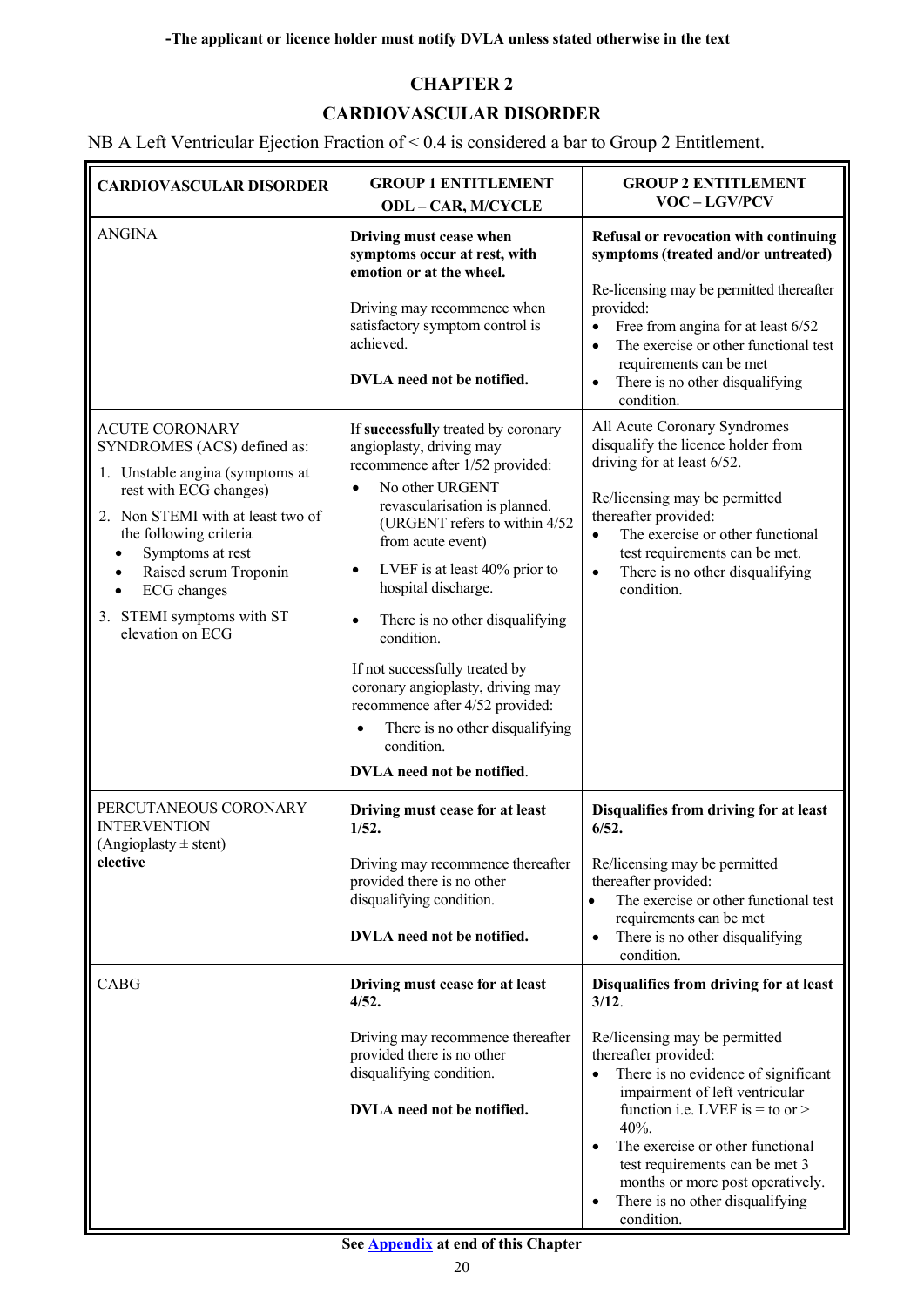| <b>CARDIOVASCULAR DISORDER</b>                                                                                                                                                                               | <b>GROUP 1 ENTITLEMENT</b><br><b>ODL-CAR, M/CYCLE</b>                                                                                 | <b>GROUP 2 ENTITLEMENT</b><br>VOC-LGV/PCV                                                                                                                                                                                                               |
|--------------------------------------------------------------------------------------------------------------------------------------------------------------------------------------------------------------|---------------------------------------------------------------------------------------------------------------------------------------|---------------------------------------------------------------------------------------------------------------------------------------------------------------------------------------------------------------------------------------------------------|
| <b>ARRHYTHMIA</b><br>Sinoatrial disease<br>Significant atrio-ventricular                                                                                                                                     | Driving must cease if the<br>arrhythmia has caused or is likely<br>to cause incapacity.                                               | Disqualifies from driving if the<br>arrhythmia has caused or is likely to<br>cause incapacity.                                                                                                                                                          |
| conduction defect<br>Atrial flutter/fibrillation<br>Narrow or broad complex tachycardia                                                                                                                      | Driving may be permitted when<br>underlying cause has been identified<br>and <b>controlled</b> for at least 4/52.                     | Driving may be permitted when:<br>The arrhythmia is controlled for at<br>$\bullet$<br>least $3/12$ .                                                                                                                                                    |
| (See also following Sections -<br>Pacemakers are considered separately)<br><b>NB: Transient Arrhythmias</b><br>occurring during acute coronary<br>syndromes do not require assessment<br>under this Section. | <b>DVLA</b> need not be notified unless<br>there are distracting/disabling<br>symptoms.                                               | The LV ejection fraction is = to or ><br>$\bullet$<br>0.4.<br>There is no other disqualifying<br>$\bullet$<br>condition.                                                                                                                                |
| <b>SUCCESSFUL CATHETER</b><br><b>ABLATION</b>                                                                                                                                                                | Driving must cease for at least 2/7.<br>Driving may be permitted thereafter<br>provided there is no other<br>disqualifying condition. | Following successful catheter ablation<br>for an arrhythmia that has caused or<br>would likely have caused incapacity,<br>driving should cease for 6/52. Driving<br>may recommence thereafter provided<br>there is no other disqualifying<br>condition. |
|                                                                                                                                                                                                              | DVLA need not be notified.                                                                                                            | When the arrhythmia has not caused<br>nor would likely have caused<br>incapacity, driving may recommence<br>after 2/52 provided there is no other<br>disqualifying condition.                                                                           |
| PACEMAKER IMPLANT                                                                                                                                                                                            | Driving must cease for at least<br>1/52.                                                                                              | Disqualifies from driving for 6/52.                                                                                                                                                                                                                     |
| Includes box change                                                                                                                                                                                          | Driving may be permitted thereafter<br>provided there is no other<br>disqualifying condition.                                         | Re/licensing may be permitted<br>thereafter provided there is no other<br>disqualifying condition.                                                                                                                                                      |
| <b>UNPACED CONGENITAL</b><br><b>COMPLETE HEART BLOCK</b>                                                                                                                                                     | May drive if asymptomatic.                                                                                                            | Bars whether symptomatic or<br>asymptomatic.                                                                                                                                                                                                            |
| <b>ATRIAL DEFIBRILLATOR</b><br>Physician/patient activated                                                                                                                                                   | Driving may continue provided<br>there is no other disqualifying<br>condition.                                                        | Re/licensing may be permitted provided<br>The arrhythmia requirements are<br>met.<br>There is no other disqualifying<br>$\bullet$<br>condition.                                                                                                         |
| <b>ATRIAL DEFIBRILLATOR</b><br>Automatic                                                                                                                                                                     | Driving may continue provided<br>there is no other disqualifying<br>condition.<br>See also <b>ICD</b> Section                         | <b>Permanently bars</b>                                                                                                                                                                                                                                 |

<span id="page-22-0"></span>NB A Left Ventricular Ejection Fraction of < 0.4 is considered a bar to Group 2 Entitlement.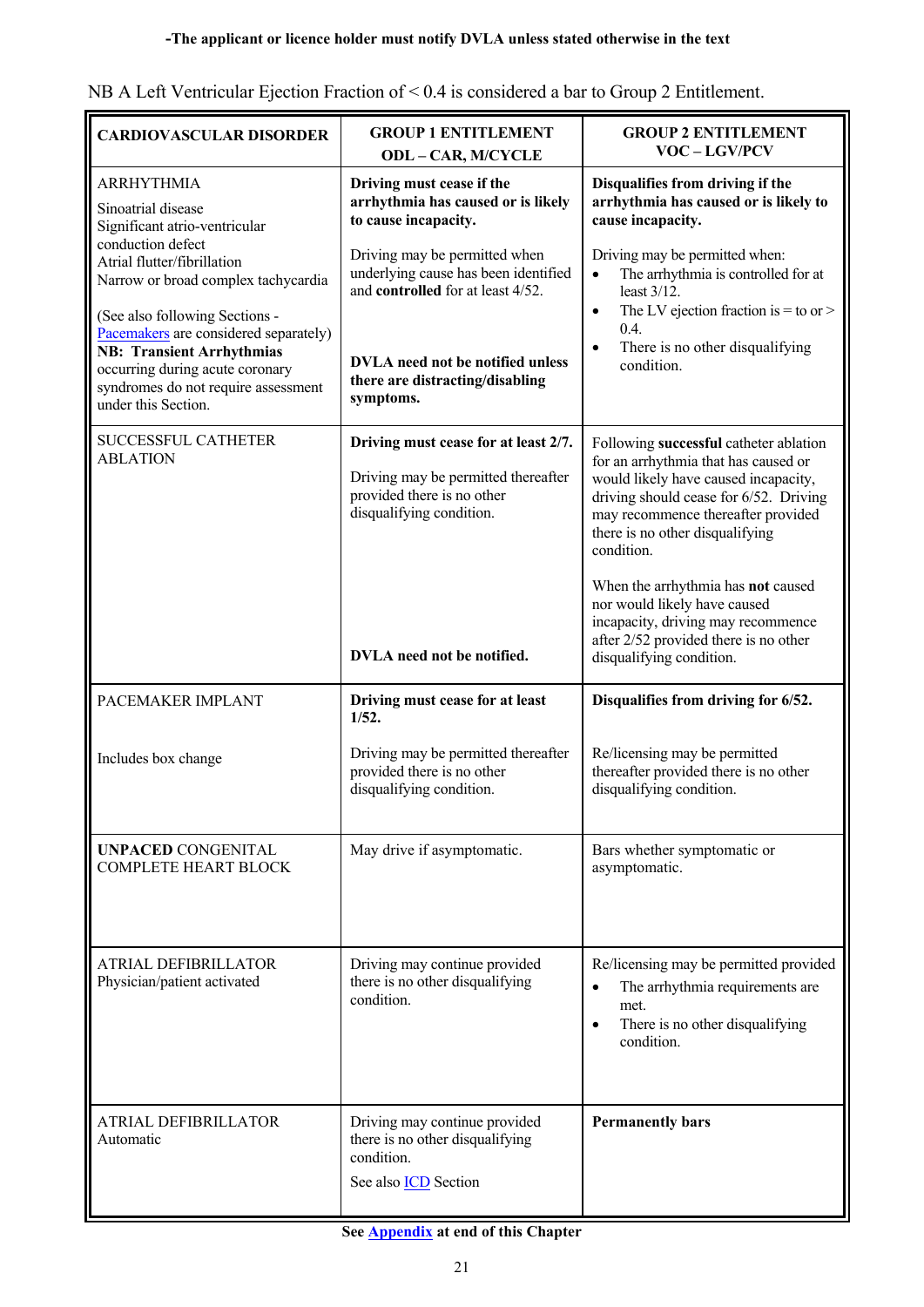<span id="page-23-0"></span>

|  |  |  |  | NB A Left Ventricular Ejection Fraction of $\leq 0.4$ is considered a bar to Group 2 Entitlement. |
|--|--|--|--|---------------------------------------------------------------------------------------------------|
|  |  |  |  |                                                                                                   |

| <b>CARDIOVASCULAR DISORDER</b>                                                                                               | <b>GROUP 1 ENTITLEMENT</b><br><b>ODL-CAR, M/CYCLE</b>                                                                                                                                                                                                                                                | <b>GROUP 2 ENTITLEMENT</b><br>VOC-LGV/PCV |
|------------------------------------------------------------------------------------------------------------------------------|------------------------------------------------------------------------------------------------------------------------------------------------------------------------------------------------------------------------------------------------------------------------------------------------------|-------------------------------------------|
| <b>IMPLANTABLE CARDIOVERTER</b><br>DEFIBRILLATOR (ICD) implanted<br>for ventricular arrhythmia associated<br>with incapacity | Patients with ICDs implanted for<br>sustained ventricular arrhythmias<br>should not drive for:                                                                                                                                                                                                       | <b>Permanently bars</b>                   |
|                                                                                                                              | 1) A period of $6/12$ after the first<br>implant                                                                                                                                                                                                                                                     |                                           |
|                                                                                                                              | 2) A further $6/12$ after any shock<br>therapy and/or symptomatic<br>antitachycardia pacing (see 3a<br>below).                                                                                                                                                                                       |                                           |
|                                                                                                                              | 3a) A period of 2 years if any<br>therapy following device<br>implantation has been accompanied<br>by incapacity (whether caused by<br>the device or arrhythmia), except as<br>in 3b and 3c                                                                                                          |                                           |
|                                                                                                                              | 3b) If therapy was delivered due to<br>an inappropriate cause, i.e. atrial<br>fibrillation or programming issues,<br>then driving may resume 1/12 after<br>this has been completely controlled<br>to the satisfaction of the<br>cardiologist.<br>DVLA need not be notified.                          |                                           |
|                                                                                                                              | 3c) If the incapacitating shock was<br>appropriate (i.e. for sustained VT or<br>VF) and steps have been taken to<br>prevent recurrence, (e.g.introduction<br>of anti-arrhythmic drugs or ablation<br>procedure) driving may resume after<br>$6/12$ in the absence of further<br>symptomatic therapy. |                                           |
|                                                                                                                              | For 2 and 3a/3c, if the patient has<br>been re-licensed prior to the<br>event, DVLA should be notified.                                                                                                                                                                                              |                                           |
|                                                                                                                              | 4) A period of $1/12$ off driving must<br>occur following any revision of the<br>electrodes or alteration of anti-<br>arrhythmic drug treatment.                                                                                                                                                     |                                           |
|                                                                                                                              | 5) A period of 1/52 off driving is<br>required after a defibrillator box<br>change.                                                                                                                                                                                                                  |                                           |
|                                                                                                                              | <b>Resumption of driving requires</b><br>that;                                                                                                                                                                                                                                                       |                                           |
|                                                                                                                              | 1) The device is subject to regular<br>review with interrogation.                                                                                                                                                                                                                                    |                                           |
|                                                                                                                              | 2) There is no other disqualifying<br>condition.                                                                                                                                                                                                                                                     |                                           |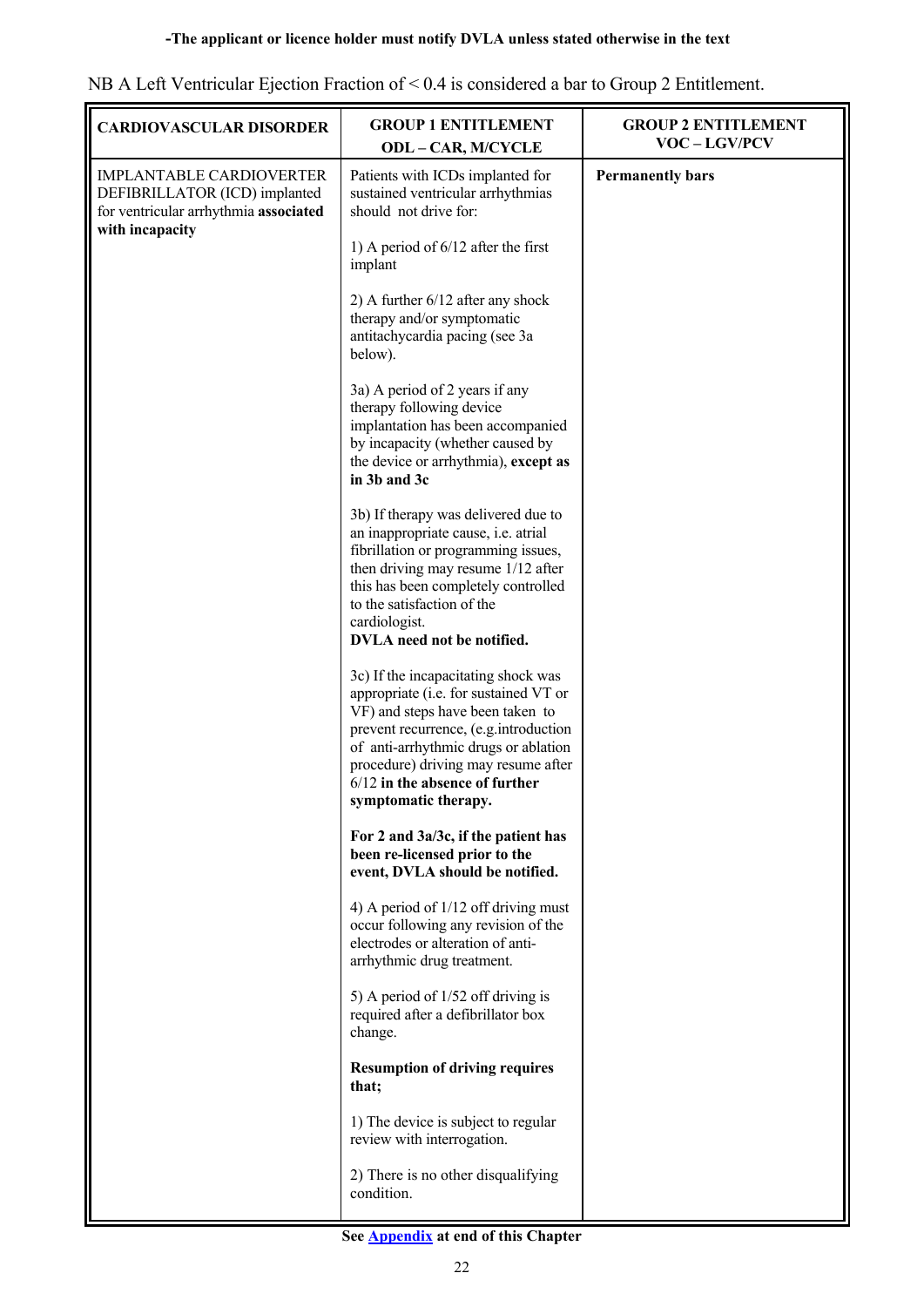| <b>CARDIOVASCULAR DISORDER</b>                                                                                                             | <b>GROUP 1 ENTITLEMENT</b><br><b>ODL-CAR, M/CYCLE</b>                                                                                                                                                                                                                                                                                                                                                                                                                                                                                                                                                                                                                                                                                                                                                     | <b>GROUP 2 ENTITLEMENT</b><br>VOC-LGV/PCV                                                                                                                                                                                                                                                               |
|--------------------------------------------------------------------------------------------------------------------------------------------|-----------------------------------------------------------------------------------------------------------------------------------------------------------------------------------------------------------------------------------------------------------------------------------------------------------------------------------------------------------------------------------------------------------------------------------------------------------------------------------------------------------------------------------------------------------------------------------------------------------------------------------------------------------------------------------------------------------------------------------------------------------------------------------------------------------|---------------------------------------------------------------------------------------------------------------------------------------------------------------------------------------------------------------------------------------------------------------------------------------------------------|
| <b>IMPLANTABLE CARDIOVERTER</b><br>DEFIBRILLATOR (ICD) implanted<br>for sustained ventricular arrhythmia<br>which did not cause incapacity | If the patient presents with a non-<br>disqualifying cardiac event, i.e.<br>haemodynamically stable non-<br>incapacitating sustained ventricular<br>tachycardia, the patient can drive<br>1/12 after ICD implantation<br>providing all of the following<br>conditions are met:<br>$LVEF >$ than 35%<br>$\bullet$<br>No fast VT induced on<br>$\bullet$<br>electrophysiological study<br>$(RR < 250$ msec)<br>Any induced VT could be pace-<br>$\bullet$<br>terminated by the ICD twice,<br>without acceleration, during the<br>post implantation study.<br>DVLA need not be notified.<br>Should the ICD subsequently<br>deliver ATP and/or shock therapy<br>(except during normal clinical<br>testing) then the licensing criteria on<br>the previous page applies and<br><b>DVLA</b> should be notified. | <b>Permanently bars</b>                                                                                                                                                                                                                                                                                 |
| PROPHYLACTIC ICD IMPLANT                                                                                                                   | Asymptomatic individuals with high<br>risk of significant arrhythmia.<br>Driving should cease for 1/12.<br>DVLA need not be notified.<br>Should the ICD subsequently<br>deliver ATP and/or shock therapy<br>(except during normal clinical<br>testing) then the licensing criteria on<br>the previous page applies and<br><b>DVLA</b> should be notified.                                                                                                                                                                                                                                                                                                                                                                                                                                                 | <b>Permanently bars</b>                                                                                                                                                                                                                                                                                 |
| ASCENDING/DESCENDING<br>THORACIC and ABDOMINAL<br><b>AORTIC ANEURYSM</b>                                                                   | <b>DVLA</b> should be notified of any<br>aneurysm of 6 cm in diameter,<br>despite treatment. Licensing will<br>be permitted subject to annual<br>review.<br>Driving may continue after<br>satisfactory medical (blood<br>pressure control) or surgical<br>treatment, without evidence of<br>further enlargement. There should<br>be no other disqualifying condition.<br>An aortic diameter of 6.5 cm or<br>more disqualifies from driving.                                                                                                                                                                                                                                                                                                                                                               | Disqualifies from driving if the aortic<br>diameter is $> 5.5$ cm. Driving may<br>continue after satisfactory medical or<br>surgical treatment, unless other<br>disqualifying condition.<br><b>NB: The Exercise or other functional</b><br>test requirements will apply to<br>abdominal aortic aneurysm |

<span id="page-24-0"></span>NB A Left Ventricular Ejection Fraction of < 0.4 is considered a bar to Group 2 Entitlement.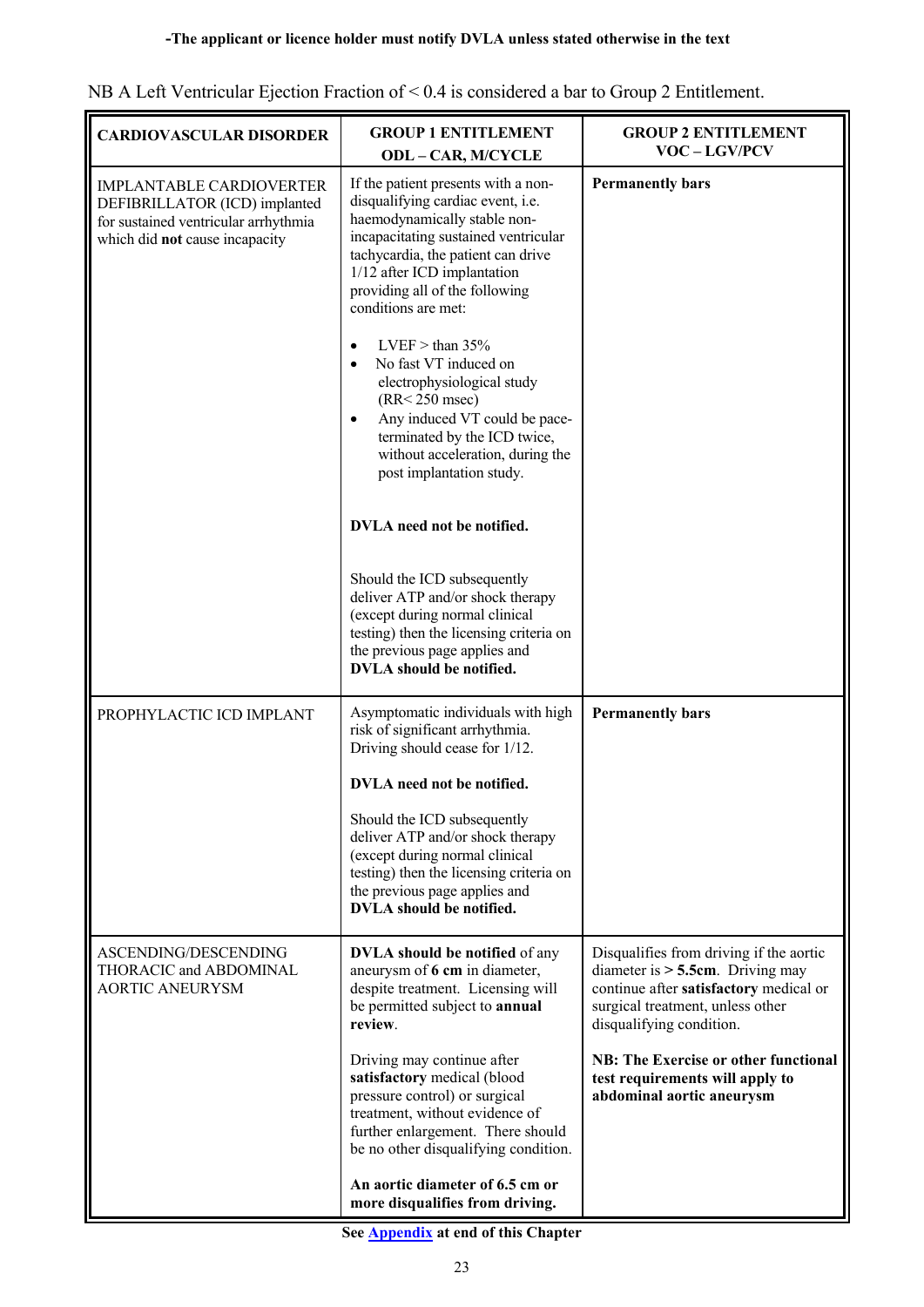# **-The applicant or licence holder must notify DVLA unless stated otherwise in the text**

<span id="page-25-0"></span>

|  |  |  |  |  |  |  | NB A Left Ventricular Ejection Fraction of $\leq 0.4$ is considered a bar to Group 2 Entitlement. |  |
|--|--|--|--|--|--|--|---------------------------------------------------------------------------------------------------|--|
|  |  |  |  |  |  |  |                                                                                                   |  |
|  |  |  |  |  |  |  |                                                                                                   |  |

| <b>CARDIOVASCULAR DISORDER</b>                                    | <b>GROUP 1 ENTITLEMENT</b><br><b>ODL-CAR, M/CYCLE</b>                                                                                                                                 | <b>GROUP 2 ENTITLEMENT</b><br>VOC-LGV/PCV                                                                                                                                                                                                                                                                                                                                                      |
|-------------------------------------------------------------------|---------------------------------------------------------------------------------------------------------------------------------------------------------------------------------------|------------------------------------------------------------------------------------------------------------------------------------------------------------------------------------------------------------------------------------------------------------------------------------------------------------------------------------------------------------------------------------------------|
| CHRONIC AORTIC DISSECTION                                         | Driving may continue after<br>satisfactory medical (blood<br>pressure control) or surgical<br>treatment, unless other disqualifying<br>condition.<br><b>DVLA</b> need not be notified | Re/licensing may be permitted if ALL<br>of the following criteria can be met:<br>The maximum transverse diameter<br>$\bullet$<br>of the aorta, including false<br>lumen/thrombosed segment, does<br>not exceed 5.5cm<br>There is complete thrombosis of<br>٠<br>the false lumen<br>The BP is well controlled*<br>NOTE "well controlled" refers to<br>clinical, NOT DVLA licensing<br>standard. |
| <b>MARFAN'S SYNDROME</b>                                          | DVLA need not be notified unless<br>there is aneurysm.                                                                                                                                | Re/licensing permitted subject to:<br>The requirements for aortic<br>$\bullet$<br>aneurysm are met<br>Satisfactory medical treatment<br>$\bullet$<br>Annual cardiac review to include<br>aortic root measurement<br>NB: Aortic root replacement will<br>debar.                                                                                                                                 |
| CAROTID ARTERY STENOSIS<br>(see also <b>neurological</b> section) | <b>DVLA</b> need not be notified                                                                                                                                                      | If the level of stenosis is severe enough<br>to warrant intervention, the exercise or<br>other functional test requirements must<br>be met.                                                                                                                                                                                                                                                    |
| PERIPHERAL ARTERIAL<br><b>DISEASE</b>                             | Driving may continue provided<br>there is no other disqualifying<br>condition.<br><b>DVLA</b> need not be notified                                                                    | Re/licensing may be permitted<br>provided:<br>$\bullet$ There is no symptomatic<br>myocardial ischaemia<br>The exercise or other functional<br>$\bullet$<br>requirements can be met                                                                                                                                                                                                            |
| <b>HYPERTENSION</b>                                               | Driving may continue unless<br>treatment causes unacceptable side<br>effects.<br><b>DVLA</b> need not be notified                                                                     | Disqualifies from driving if resting<br>BP consistently 180 mm Hg systolic<br>or more and/or 100 mm Hg diastolic<br>or more.<br>Re/licensing may be permitted when<br>controlled provided that treatment does<br>not cause side effects which may<br>interfere with driving.                                                                                                                   |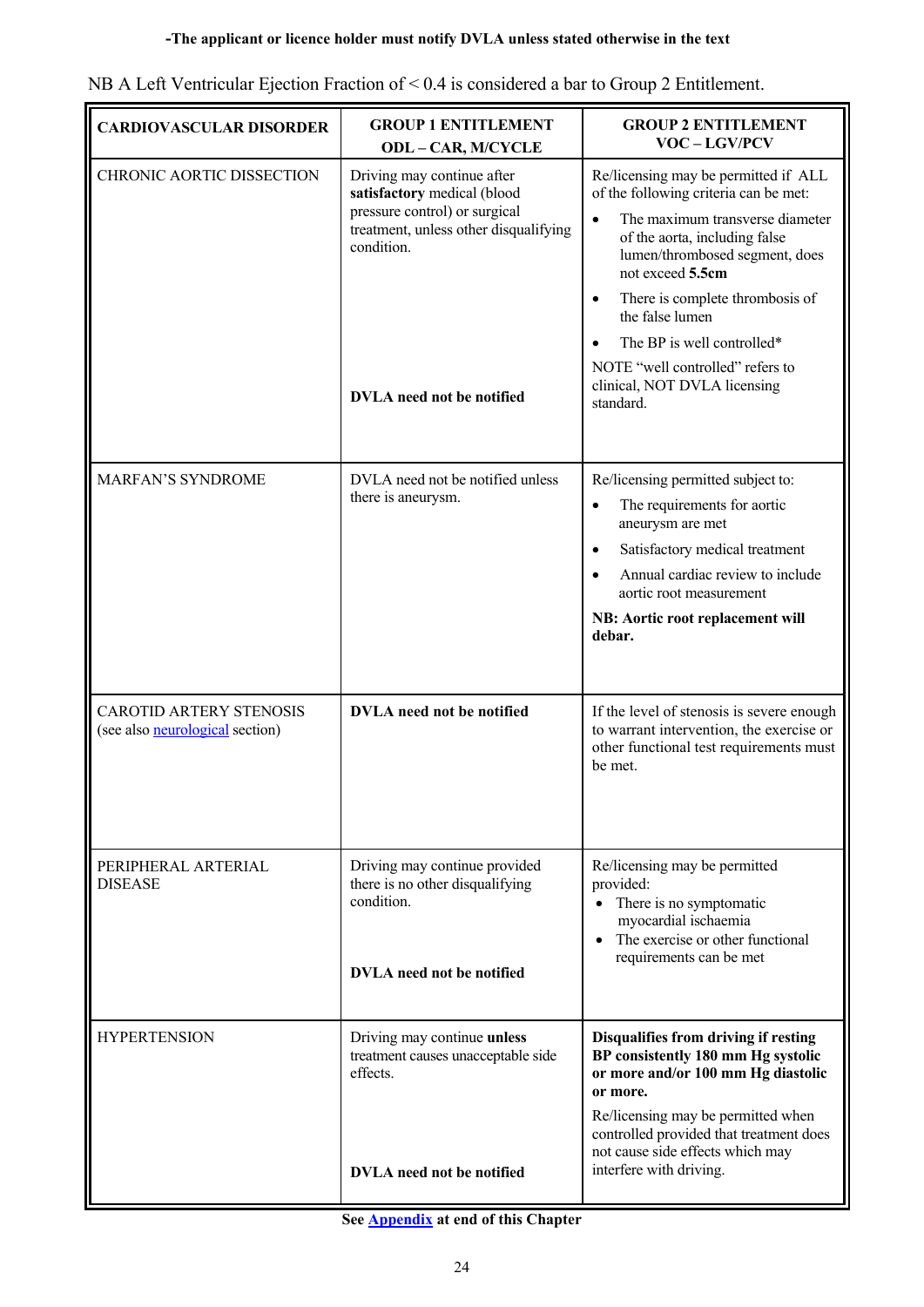| <b>CARDIOVASCULAR DISORDER</b>                                                                              | <b>GROUP 1 ENTITLEMENT</b><br><b>ODL-CAR, M/CYCLE</b>                                                                                                                                                                           | <b>GROUP 2 ENTITLEMENT</b><br>VOC-LGV/PCV                                                                                                                                     |  |  |  |
|-------------------------------------------------------------------------------------------------------------|---------------------------------------------------------------------------------------------------------------------------------------------------------------------------------------------------------------------------------|-------------------------------------------------------------------------------------------------------------------------------------------------------------------------------|--|--|--|
| <b>HYPERTROPHIC</b><br>CARDIOMYOPATHY (H.C.M)                                                               | Driving may continue provided no<br>other disqualifying condition.                                                                                                                                                              | Disqualifies from driving if<br>symptomatic.                                                                                                                                  |  |  |  |
| (See also arrhythmia, pacemaker and<br><b>ICD</b> sections)                                                 |                                                                                                                                                                                                                                 | Re/Licensing may only be permitted<br>when at least 3 of the following criteria<br>are met:                                                                                   |  |  |  |
|                                                                                                             |                                                                                                                                                                                                                                 | There is no family history in a first<br>$\bullet$<br>degree relative of sudden<br>premature death from presumed<br>HCM.                                                      |  |  |  |
|                                                                                                             |                                                                                                                                                                                                                                 | The cardiologist can confirm that<br>the HCM is not anatomically severe.<br>The maximum wall thickness does<br>not exceed 3cm.                                                |  |  |  |
|                                                                                                             |                                                                                                                                                                                                                                 | There is no serious abnormality of<br>$\bullet$<br>heart rhythm demonstrated; e.g.<br>ventricular tachy-arrhythmia<br>excluding isolated ventricular pre<br>excitation beats. |  |  |  |
|                                                                                                             | <b>DVLA</b> need not be notified                                                                                                                                                                                                | There is at least a 25mm Hg<br>increase in systolic blood pressure<br>during exercise testing - (exercise<br>testing to be repeated every 3<br>years).                        |  |  |  |
|                                                                                                             |                                                                                                                                                                                                                                 | See Appendix to this Chapter for full<br>details.                                                                                                                             |  |  |  |
| DILATED CARDIOMYOPATHY<br>(See also <b>arrhythmia</b> , pacemaker,<br>I.C.D and heart failure sections etc) | Driving may continue provided no<br>other disqualifying condition.<br><b>DVLA</b> need not be notified                                                                                                                          | Disqualifies from driving if<br>symptomatic.<br>Re/licensing may be permitted provided<br>that there is no other disqualifying                                                |  |  |  |
|                                                                                                             |                                                                                                                                                                                                                                 | condition.                                                                                                                                                                    |  |  |  |
| ARRHYTHMOGENIC RIGHT<br>VENTRICULAR                                                                         | <b>Asymptomatic</b> – Driving may<br>continue.                                                                                                                                                                                  | <b>Asymptomatic</b> – Driving must cease<br>but may be permitted following                                                                                                    |  |  |  |
| CARDIOMYOPATHY (ARVC)<br>AND ALLIED DISORDERS                                                               | DVLA need not be notified.                                                                                                                                                                                                      | Specialist electrophysiological<br>assessment provided there is no other<br>disqualifying condition.                                                                          |  |  |  |
| (See also <b>arrhythmia</b> , pacemaker<br>and <b>ICD</b> sections)                                         | <b>Symptomatic</b> – Driving must cease<br>if an arrhythmia has caused or is<br>likely to cause incapacity.<br>Re/licensing may be permitted when<br>arrhythmia is controlled and there is<br>no other disqualifying condition. | <b>Symptomatic</b> – permanently bars                                                                                                                                         |  |  |  |
| <b>HEART FAILURE</b>                                                                                        | Driving may continue provided<br>there are no symptoms that may                                                                                                                                                                 | Disqualifies from driving if<br>symptomatic.                                                                                                                                  |  |  |  |
|                                                                                                             | distract the driver's attention.                                                                                                                                                                                                | Re/licensing may be permitted<br>provided:                                                                                                                                    |  |  |  |
|                                                                                                             |                                                                                                                                                                                                                                 | The LV ejection fraction is $=$ to or<br>$> 0.4$ .                                                                                                                            |  |  |  |
|                                                                                                             |                                                                                                                                                                                                                                 | There is no other disqualifying<br>$\bullet$<br>condition                                                                                                                     |  |  |  |
|                                                                                                             | <b>DVLA</b> need not be notified                                                                                                                                                                                                | Exercise or other functional testing may<br>be required depending on the likely<br>cause for the heart failure.                                                               |  |  |  |

<span id="page-26-0"></span>NB A Left Ventricular Ejection Fraction of < 0.4 is considered a bar to Group 2 Entitlement.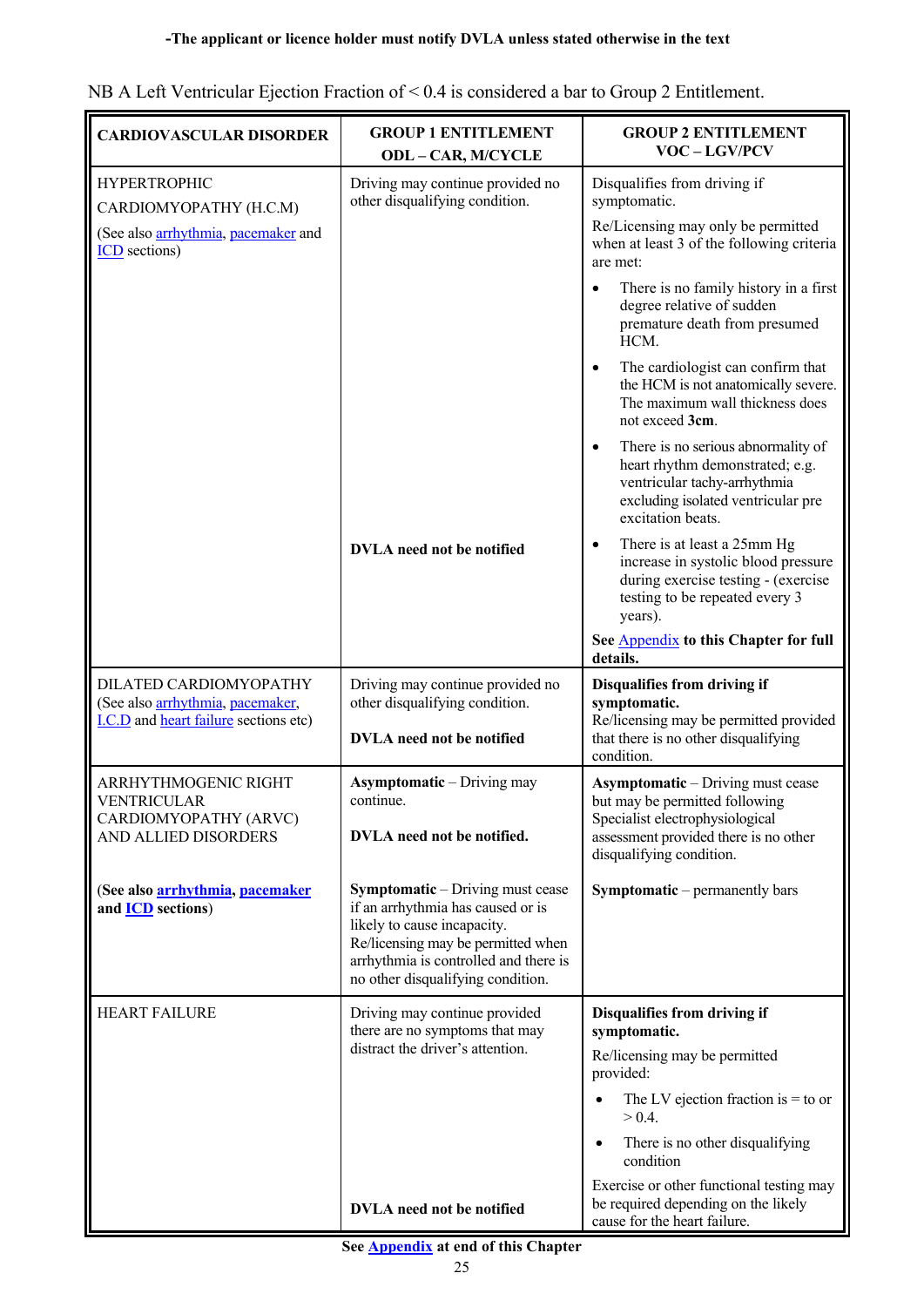<span id="page-27-0"></span>

| <b>CARDIOVASCULAR DISORDER</b>                              | <b>GROUP 1 ENTITLEMENT</b><br><b>ODL-CAR, M/CYCLE</b>                                                                                | <b>GROUP 2 ENTITLEMENT</b><br>VOC-LGV/PCV                                                                                                               |
|-------------------------------------------------------------|--------------------------------------------------------------------------------------------------------------------------------------|---------------------------------------------------------------------------------------------------------------------------------------------------------|
| LEFT VENTRICULAR ASSIST<br><b>DEVICES</b>                   | Driving should cease on<br>insertion. (Re-) licensing can be<br>considered on an individual basis<br>6/12 after device implantation. | <b>Permanently bars</b>                                                                                                                                 |
|                                                             | <b>DVLA</b> should be notified.                                                                                                      |                                                                                                                                                         |
| <b>CARDIAC</b><br><b>RESYNCHRONISATION</b><br>THERAPY (CRT) |                                                                                                                                      |                                                                                                                                                         |
| CRT-P                                                       | Driving must cease for at least<br>1/52 following implantation.                                                                      | Disqualifies from driving for 6/52<br><b>Following Implantation.</b>                                                                                    |
|                                                             | Driving may continue provided<br>There are no symptoms relevant to                                                                   | Re/licensing may be permitted<br>provided:                                                                                                              |
|                                                             | driving.<br>There is no other disqualifying<br>condition.                                                                            | The Heart Failure requirements are<br>met.                                                                                                              |
|                                                             |                                                                                                                                      | There is no other disqualifying<br>$\bullet$<br>condition.                                                                                              |
| CRT-D                                                       | Driving may be permitted provided<br>The ICD requirements are met.<br>There is no other disqualifying<br>condition.                  | <b>Permanently bars</b>                                                                                                                                 |
| HEART OR HEART/LUNG<br>TRANSPLANT                           | Driving may continue provided no<br>other disqualifying condition.                                                                   | Disqualifies from driving if<br>symptomatic.                                                                                                            |
|                                                             |                                                                                                                                      | Re/licensing may be permitted<br>provided:                                                                                                              |
|                                                             |                                                                                                                                      | The exercise or other functional<br>test requirements can be met.                                                                                       |
|                                                             |                                                                                                                                      | The LV ejection fraction is $=$ to or<br>$> 0.4$ .                                                                                                      |
|                                                             |                                                                                                                                      | There is no other disqualifying<br>condition.                                                                                                           |
|                                                             | <b>DVLA</b> need not be notified                                                                                                     |                                                                                                                                                         |
| HEART VALVE DISEASE<br>(to include surgery, ie replacement  | Driving may continue provided no<br>other disqualifying condition.                                                                   | <b>Disqualifies from driving:</b>                                                                                                                       |
| and/or repair)                                              |                                                                                                                                      | Whilst symptomatic.<br>For 12 months after cerebral<br>embolism following which<br>Specialist assessment is required to<br>determine licensing fitness. |
|                                                             |                                                                                                                                      | Re/licensing may be permitted provided<br>that there is no other disqualifying<br>condition.                                                            |
|                                                             | <b>DVLA</b> need not be notified                                                                                                     |                                                                                                                                                         |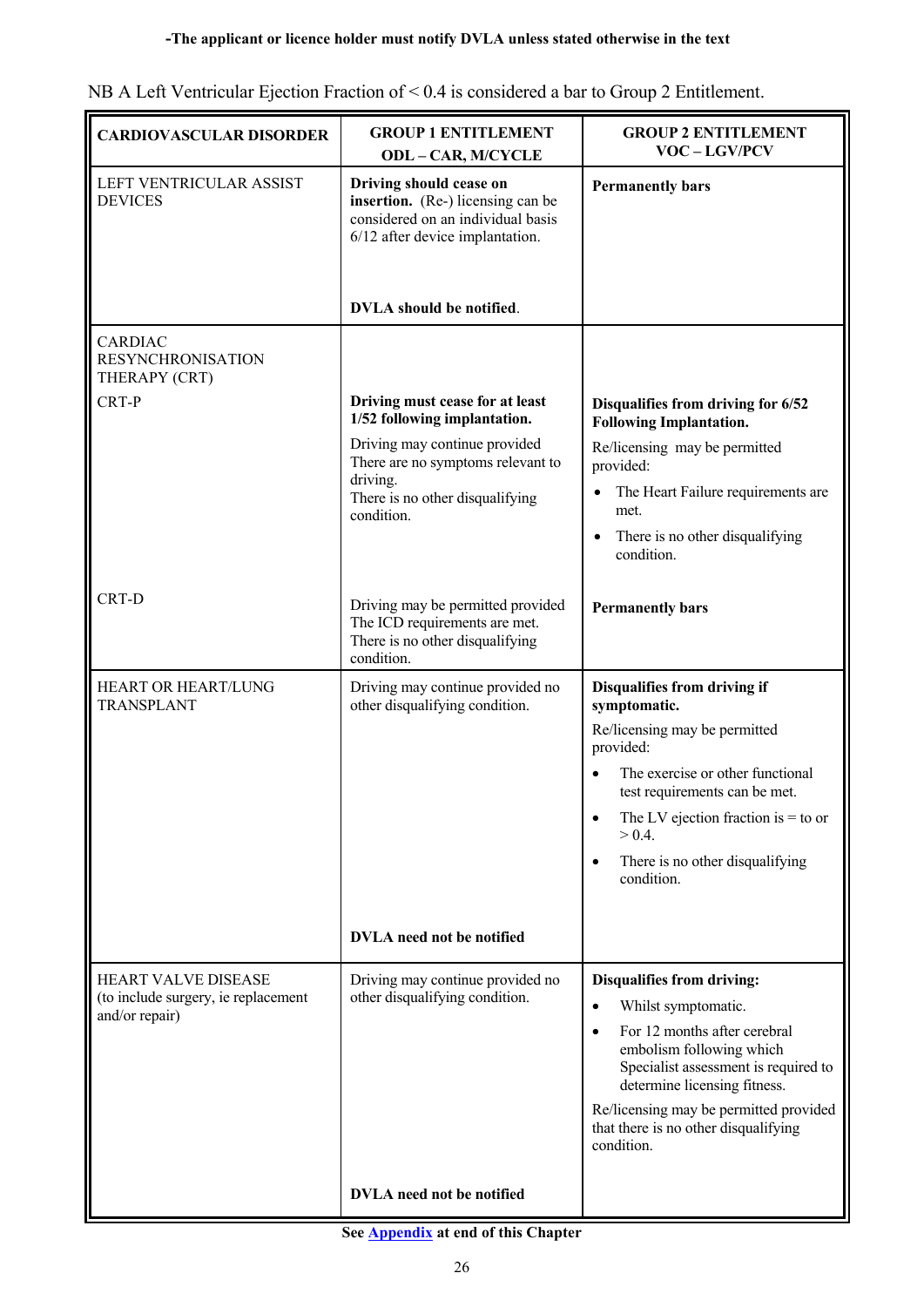| <b>CARDIOVASCULAR DISORDER</b>                             | <b>GROUP 1 ENTITLEMENT</b><br><b>ODL-CAR, M/CYCLE</b>                                                                                                          | <b>GROUP 2 ENTITLEMENT</b><br>VOC-LGV/PCV                                                                                                                                                                                                                                                                                                                                 |
|------------------------------------------------------------|----------------------------------------------------------------------------------------------------------------------------------------------------------------|---------------------------------------------------------------------------------------------------------------------------------------------------------------------------------------------------------------------------------------------------------------------------------------------------------------------------------------------------------------------------|
| <b>CONGENITAL HEART DISEASE</b>                            | Driving may continue provided<br>there is no other disqualifying<br>condition.                                                                                 | Disqualifies from driving when<br>complex or severe disorder(s) is (are)<br>present.                                                                                                                                                                                                                                                                                      |
|                                                            | Following a first licence application<br>or identification of such a condition,<br>specialist assessment may be<br>required before a licence is<br>(re)issued. | Following a first licence application or<br>identification of such a condition,<br>specialist assessment may be required<br>before a licence is (re)issued. Those<br>with minor disease and others who have<br>had successful repair of defects or relief<br>of valvular problems, fistulae etc may<br>be licensed provided there is no other<br>disqualifying condition. |
|                                                            | Certain conditions will require the<br>issue of a medical review licence for<br>$1, 2$ or $3$ years.                                                           | Certain conditions will require the issue<br>of a medical review licence for 1, 2 or 3<br>years.                                                                                                                                                                                                                                                                          |
| <b>SYNCOPE</b><br><b>NB Cough Syncope</b><br>see Chapter 7 | See section entitled "Loss of<br><b>Consciousness"</b> (Chapter 1)                                                                                             | See section entitled "Loss of<br>Consciousness" (Chapter 1)                                                                                                                                                                                                                                                                                                               |
| <b>ECG ABNORMALITY</b><br>Suspected myocardial infarction  | Driving may continue unless other<br>disqualifying condition                                                                                                   | Re/licensing may be permitted<br>provided:<br>There is no other disqualifying<br>$\bullet$<br>condition.<br>The exercise or other functional<br>$\bullet$<br>test requirements can be met                                                                                                                                                                                 |
|                                                            | <b>DVLA</b> need not be notified                                                                                                                               |                                                                                                                                                                                                                                                                                                                                                                           |
| LEFT BUNDLE BRANCH BLOCK                                   | Driving may continue unless other<br>disqualifying condition                                                                                                   | Re/licensing may be permitted<br>provided:<br>There is no other disqualifying<br>$\bullet$<br>condition.<br>The Myocardial Perfusion Scan or<br>$\bullet$<br><b>Stress Echocardiography</b><br>requirements can be met.                                                                                                                                                   |
|                                                            | <b>DVLA</b> need not be notified                                                                                                                               |                                                                                                                                                                                                                                                                                                                                                                           |
| PRE-EXCITATION                                             | Driving may continue unless other<br>disqualifying condition.                                                                                                  | May be ignored unless associated with<br>an arrhythmia (See Arrhythmia Section)<br>or other disqualifying condition.                                                                                                                                                                                                                                                      |
|                                                            | <b>DVLA</b> need not be notified                                                                                                                               |                                                                                                                                                                                                                                                                                                                                                                           |

<span id="page-28-0"></span>NB A Left Ventricular Ejection Fraction of < 0.4 is considered a bar to Group 2 Entitlement.

Щ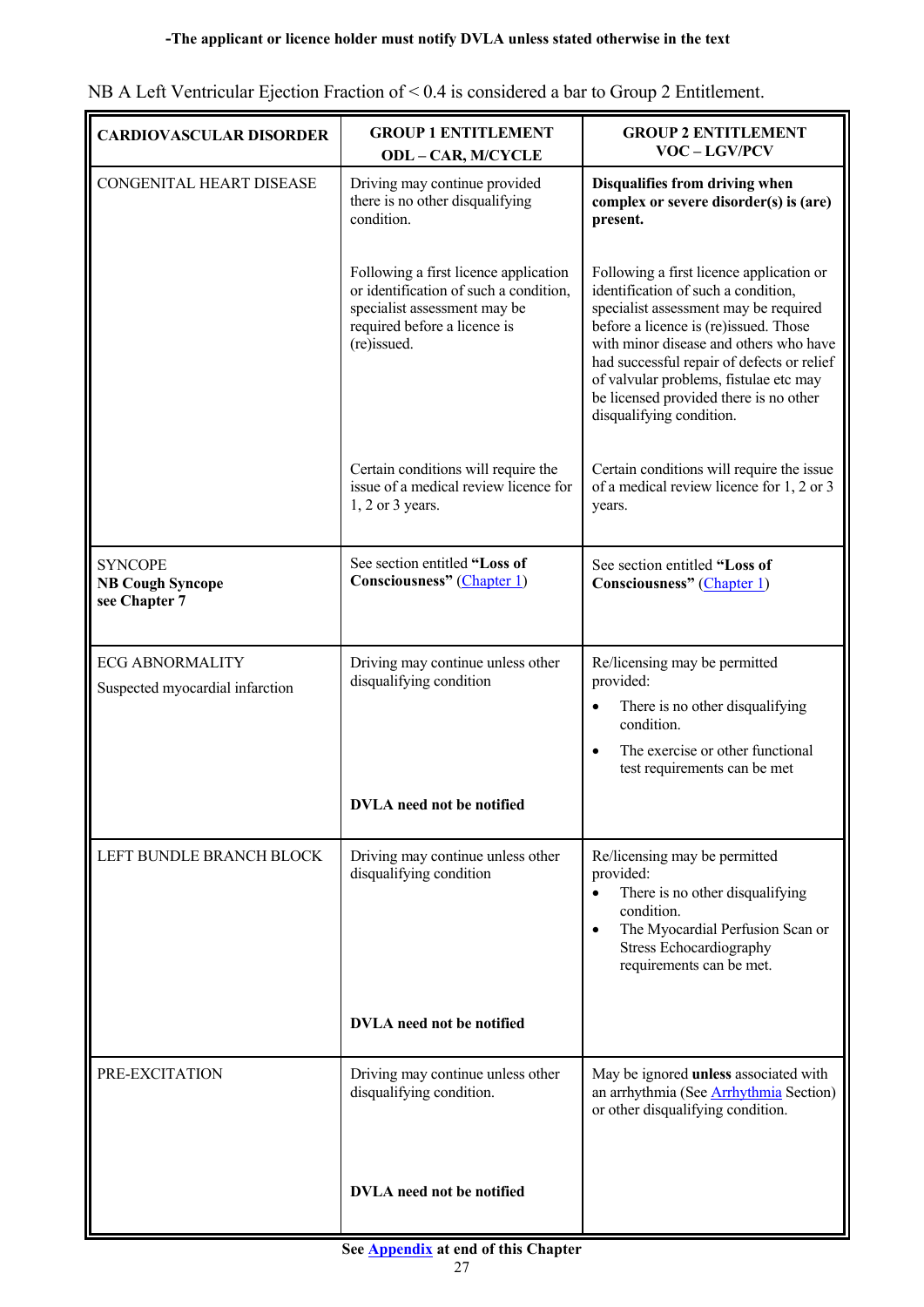# **APPENDIX**

# <span id="page-29-0"></span>**GROUP 1 AND 2 ENTITLEMENTS**

#### MEDICATION

If drug treatment for any cardiovascular condition is required, any adverse effect which is likely to affect driver performance will disqualify.

### **GROUP 2 ENTITLEMENT ONLY**

#### LICENCE DURATION

An applicant or driver who has, after cardiac assessment, (usually for ischaemic or untreated heart valve disease) been permitted to hold either a LGV or PCV licence will usually be issued with a short term licence (maximum duration 3 years) renewable on receipt of satisfactory medical reports.

#### EXERCISE TESTING

Exercise evaluation shall be performed on a bicycle\* or treadmill. Drivers should be able to complete 3 stages of the standard Bruce protocol or equivalent safely, without anti-anginal\*\* medication for 48 hours and should remain free from signs of cardiovascular dysfunction, viz. angina pectoris, syncope, hypotension, sustained ventricular tachycardia, and/or electrocardiographic ST segment shift which accredited medical opinion interprets as being indicative of myocardial ischaemia (usually >2mm horizontal or down-sloping) during exercise or the recovery period. In the presence of established coronary heart disease, exercise evaluation shall be required at regular intervals not to exceed 3 years.

- \* cycling for ten minutes with 20 watt increments/minute to a total of 200W
- Anti-anginal medication refers to the use of Nitrates, B-blockers, Calcium channel blockers, Nicorandil, Ivabradine and Ranolazine **prescribed for anti-anginal purposes or for other reasons e.g. cardio-protection**.

#### **NB: When any of the above drugs are being prescribed purely for the control of hypertension or an arrhythmia then discontinuation prior to exercise testing is not required.**

Should Atrial Fibrillation develop de novo during Exercise testing, provided the individual meets all the DVLA Exercise tolerance test criteria, the individual will be required to undergo an Echocardiogram and meet the licensing criteria, just as any individual with a pre-existing Atrial Fibrillation.

#### CHEST PAIN OF UNCERTAIN CAUSE

Exercise testing should be carried out as above. Those with a locomotor disability who cannot comply will require either a gated Myocardial Perfusion Scan, Stress Echo study and/or specialised cardiological opinion.

#### STRESS MYOCARDIAL PERFUSION SCAN/STRESS ECHOCARDIOGRAPHY

The licensing standard requires that:

- 1. The LVEF is 40% or more.
- 2. (a) No more than 10% of the Myocardium is affected by reversible ischaemic change on Myocardial Perfusion Imaging.

#### **OR**

(b) No more than one segment is affected by reversible ischaemic change on Stress Echocardiography.

**NB**: Full details of DVLA protocol requirements for such tests can be obtained on request.

#### CORONARY ANGIOGRAPHY

The functional implication of coronary heart disease is considered to be more predictive for licensing purposes than the anatomical findings. For this reason the Exercise Tolerance Test and where necessary, Myocardial Perfusion Imaging or Stress Echocardiography are the investigations of relevance for licensing purposes and it is the normal requirement that the standard of one or other of these must be met. Angiography is therefore not commissioned for (re-) licensing purposes. When there remains conflict between the outcome of a functional test and the results of recent angiography, such cases can be considered on an individual basis. However, (re-) licensing will not normally be considered unless the coronary arteries are **unobstructed or the stenosis is not flow limiting** and the **left ventricular ejection fraction is = to or > 40%**.

'Predictive' refers to the risk of an infarct within 1 year. Grafts are considered as 'Coronary Arteries'.

#### ETT and HYPERTROPHIC CARDIOMYOPATHY

 For the purpose of assessment of Hypertrophic Cardiomyopathy cases, an Exercise Test falling short of 9 minutes would be acceptable provided:

- 1. There is no obvious cardiac cause for stopping the test in less than 9 minutes and
- 2. There is at least a 25mm Hg rise in Systolic blood pressure during exercise testing
- 3. Meets all other requirements as mentioned in HCM section.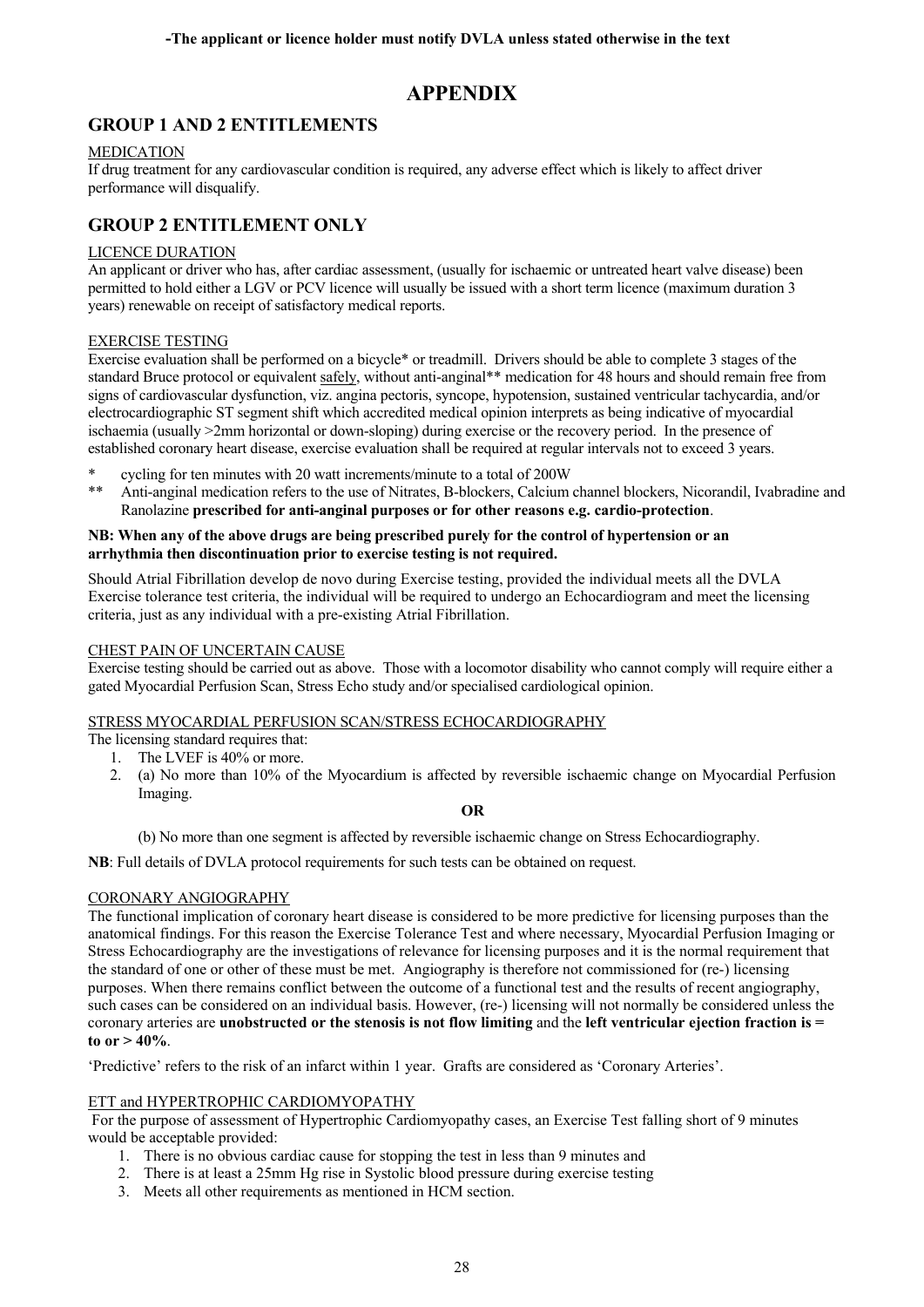| <b>CHAPTER 3</b>         |
|--------------------------|
| <b>DIABETES MELLITUS</b> |

<span id="page-30-0"></span>

| <b>DIABETES MELLITUS</b>                                                                                                                                                                               | <b>GROUP 1 ENTITLEMENT</b><br><b>ODL - CAR, M/CYCLE</b>                                                                                                                                                                                                                                                                                                                                                                                                                                                                                                                                                                                                                                                                                                                                                                                     | <b>GROUP 2 ENTITLEMENT</b><br>VOC-LGV/PCV                                                                                                                                                                                                                                                                                                                                                                                                                                                                                                                                                                                                                                                                                                                                                                                                                                                 |
|--------------------------------------------------------------------------------------------------------------------------------------------------------------------------------------------------------|---------------------------------------------------------------------------------------------------------------------------------------------------------------------------------------------------------------------------------------------------------------------------------------------------------------------------------------------------------------------------------------------------------------------------------------------------------------------------------------------------------------------------------------------------------------------------------------------------------------------------------------------------------------------------------------------------------------------------------------------------------------------------------------------------------------------------------------------|-------------------------------------------------------------------------------------------------------------------------------------------------------------------------------------------------------------------------------------------------------------------------------------------------------------------------------------------------------------------------------------------------------------------------------------------------------------------------------------------------------------------------------------------------------------------------------------------------------------------------------------------------------------------------------------------------------------------------------------------------------------------------------------------------------------------------------------------------------------------------------------------|
| <b>INSULIN-TREATED</b><br>Drivers are sent a detailed letter of<br>explanation about their licence and<br>driving by DVLA.<br>See Appendix to this Chapter<br>for a sample of this letter<br>(DIABINF) | Must have awareness of<br>$\bullet$<br>hypoglycaemia.<br>Must not have had more than one<br>$\bullet$<br>episode of hypoglycaemia<br>requiring the assistance of<br>another person in the preceding<br>twelve months.<br>There must be appropriate blood<br>$\bullet$<br>glucose monitoring.<br>Must not be regarded as a likely<br>$\bullet$<br>source of danger to the public<br>while driving.<br>The visual standards for acuity<br>$\bullet$<br>and visual field must be met<br>Impaired awareness of hypoglycaemia<br>has been defined by the Secretary of<br><b>State's Honorary Medical Advisory</b><br>Panel on Driving and Diabetes as, 'an<br>inability to detect the onset of<br>hypoglycaemia because of a total<br>absence of warning symptoms'.<br>If meets the medical standard a 1, 2 or<br>3 year licence will be issued. | May apply for any Group 2 licence. Must<br>satisfy the following criteria :<br>No episode of hypoglycaemia<br>$\bullet$<br>requiring the assistance of another<br>person has occurred in the preceding<br>12 months.<br>Has full awareness of<br>$\bullet$<br>hypoglycaemia.<br>Regularly monitors blood glucose at<br>$\bullet$<br>least twice daily and at times<br>relevant to driving using a glucose<br>meter with a memory function to<br>measure and record blood glucose<br>levels. At the annual examination by<br>an independent Consultant<br>Diabetologist, 3 months of blood<br>glucose readings must be available.<br>Must demonstrate an understanding<br>$\bullet$<br>of the risks of hypoglycaemia.<br>There are no other debarring<br>complications of diabetes such as a visual<br>field defect.<br>If meets the medical standards a 1 year<br>licence will be issued. |
| <b>TEMPORARY INSULIN</b><br><b>TREATMENT</b><br>e.g. gestational diabetes, post-<br>myocardial infarction, participants<br>in oral/inhaled insulin trials.                                             | Provided they are under medical<br>supervision and have not been advised<br>by their doctor that they are at risk of<br>disabling hypoglycaemia, need not<br>notify DVLA. If experiencing<br>disabling hypoglycaemia, DVLA<br>should be notified.<br>Notify DVLA if treatment continues<br>for more than 3 months or for more<br>than 3 months after delivery for<br>gestational diabetes.                                                                                                                                                                                                                                                                                                                                                                                                                                                  | As above                                                                                                                                                                                                                                                                                                                                                                                                                                                                                                                                                                                                                                                                                                                                                                                                                                                                                  |
| <b>MANAGED BY TABLETS</b><br>WHICH CARRY A RISK OF<br><b>INDUCING</b><br>HYPOGLYCAEMIA.<br>THIS INCLUDES<br>SULPHONYLUREAS AND<br><b>GLINIDES</b><br>See Appendix to this Chapter<br>for $INF188/2$    | Must not have had more than one<br>episode of hypoglycaemia requiring the<br>assistance of another person within the<br>preceding 12 months. It may be<br>appropriate to monitor blood glucose<br>regularly and at times relevant to<br>driving to enable the detection of<br>hypoglycaemia. Must be under regular<br>medical review.<br>If the above requirements and all of<br>those set out in the attached<br>information on <b>INF188/2</b> are met,<br>DVLA does not require notification.<br>This information leaflet can be printed<br>and retained for future reference.<br>Alternatively, if the information<br>indicates that medical enquiries will<br>need to be undertaken, DVLA should<br>be notified.                                                                                                                       | Must satisfy the following criteria:<br>No episode of hypoglycaemia<br>$\bullet$<br>requiring the assistance of another<br>person has occurred in the preceding<br>12 months.<br>Has full awareness of<br>$\bullet$<br>hypoglycaemia.<br>Regularly monitors blood glucose at<br>$\bullet$<br>least twice daily and at times<br>relevant to driving.<br>Must demonstrate an understanding<br>$\bullet$<br>of the risks of hypoglycaemia.<br>There are no other debarring<br>$\bullet$<br>complications of diabetes such as a<br>visual field defect.<br>If meets the medical standards 1, 2 or 3<br>year licence will be issued.                                                                                                                                                                                                                                                           |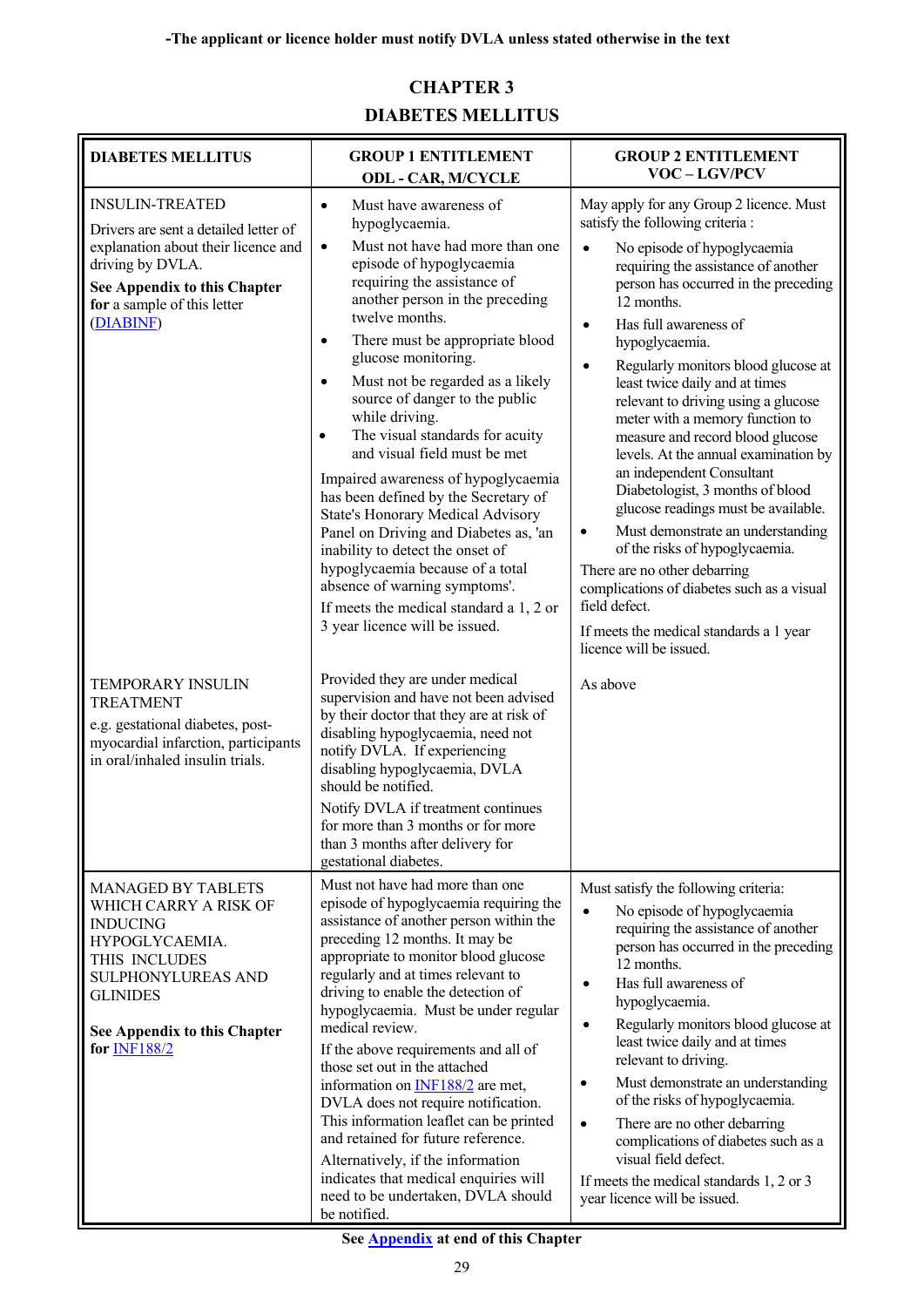<span id="page-31-0"></span>

| <b>DIABETES MELLITUS</b>                                                                                                                                                           | <b>GROUP 1 ENTITLEMENT</b><br><b>ODL - CAR, M/CYCLE</b>                                                                                                                                                                                                                                                                                                                                          | <b>GROUP 2 ENTITLEMENT</b><br><b>VOC - LGV/PCV</b>                                                                                                                                                                                                                                                                                                                         |
|------------------------------------------------------------------------------------------------------------------------------------------------------------------------------------|--------------------------------------------------------------------------------------------------------------------------------------------------------------------------------------------------------------------------------------------------------------------------------------------------------------------------------------------------------------------------------------------------|----------------------------------------------------------------------------------------------------------------------------------------------------------------------------------------------------------------------------------------------------------------------------------------------------------------------------------------------------------------------------|
| <b>MANAGED BY TABLETS</b><br>OTHER THAN THOSE ON THE<br>PREVIOUS PAGE OR BY NON-<br><b>INSULIN INJECTABLE</b><br><b>MEDICATION</b><br>See Appendix to this Chapter<br>for INF188/2 | If all the requirements set out in the<br>attached information on INF188/2 are<br>met, and they are under regular medical<br>review, DVLA does not require<br>notification. This information leaflet<br>can be printed and retained for future<br>reference.<br>Alternatively, if the information<br>indicates that medical enquiries will<br>need to be undertaken, DVLA should<br>be notified. | Drivers will be licensed unless they<br>develop relevant disabilities e.g. diabetic<br>eye problem affecting visual acuity or<br>visual fields, in which case either refusal,<br>revocation or short period licence.<br>Drivers are advised to monitor their<br>blood glucose regularly and at times<br>relevant to driving. They must be under<br>regular medical review. |
| MANAGED BY DIET ALONE                                                                                                                                                              | Need not notify DVLA unless develop<br>relevant disabilities e.g. Diabetic eye<br>problems affecting visual acuity or<br>visual field or if insulin required.                                                                                                                                                                                                                                    | Need not notify DVLA unless develop<br>relevant disabilities e.g. Diabetic eye<br>problems affecting visual acuity or visual<br>field or if insulin required.                                                                                                                                                                                                              |
| Impaired awareness of<br>Hypoglycaemia                                                                                                                                             | If confirmed, driving must stop.<br>Driving may resume provided reports<br>show awareness of hypoglycaemia has<br>been regained, confirmed by<br>consultant/GP report.                                                                                                                                                                                                                           | See previous page for insulin treated.<br>Refusal or revocation.                                                                                                                                                                                                                                                                                                           |
| Eyesight complications (affecting<br>visual acuity or fields)                                                                                                                      | See Section: Visual Disorders                                                                                                                                                                                                                                                                                                                                                                    | See previous page for insulin treated<br>and Section: Visual Disorders.                                                                                                                                                                                                                                                                                                    |
| <b>Renal Disorders</b>                                                                                                                                                             | See Section: Renal Disorders                                                                                                                                                                                                                                                                                                                                                                     | See Section: Renal Disorders                                                                                                                                                                                                                                                                                                                                               |
| Limb Disability<br>e.g. peripheral neuropathy                                                                                                                                      | See Section: Disabled Drivers at<br><b>Appendix 1.</b>                                                                                                                                                                                                                                                                                                                                           | As Group I                                                                                                                                                                                                                                                                                                                                                                 |

**See [Appendix](#page-31-0) at end of this Chapter** 

#### **APPENDIX**

#### x **Police, Ambulance and Health Service Vehicle Driver Licensing\***

The Secretary of State's Honorary Medical Advisory Panel on Diabetes and Driving has recommended that drivers with insulin treated diabetes should not drive emergency vehicles. This takes account of the difficulties for an individual, regardless of whether they may appear to have exemplary glycaemic control, in adhering to the monitoring processes required when responding to an emergency situation.

\*Caveat: The advice of the Panels on the interpretation of EC and UK legislation, and its appropriate application, is made within the context of driver licensing and the DVLA process. It is for others to decide whether or how those recommendations should be interpreted for their own areas of interest, in the knowledge of their specific circumstances.

# **A Guide for Drivers with Insulin Treated Diabetes who wish to apply for Group 2 (LGV/PCV) Entitlement**

### **Qualifying Conditions which must be met**

- $\bullet$ No episode of hypoglycaemia requiring the assistance of another person has occurred in the preceding 12 months.
- $\bullet$ Must have full awareness of hypoglycaemia.
- $\bullet$ Must demonstrate an understanding of the risks of hypoglycaemia.
- $\bullet$ Will not be able to apply until their condition has been stable for a period of at least one month.
- $\bullet$ Must regularly monitor their condition by checking their blood glucose levels at least twice daily and at times relevant to driving. A glucose meter with a memory function to measure and record blood glucose levels must be used.
- $\bullet$ DVLA will arrange an examination by an independent hospital consultant who specialises in the treatment of diabetes every 12 months. At the examination, the consultant will require sight of their blood glucose records for the previous 3 months.
- $\bullet$ Must have no other condition which would render them a danger when driving Group 2 vehicles.
- $\bullet$ They will be required to sign an undertaking to comply with the directions of doctors(s) treating the diabetes and to report immediately to DVLA any significant change in their condition.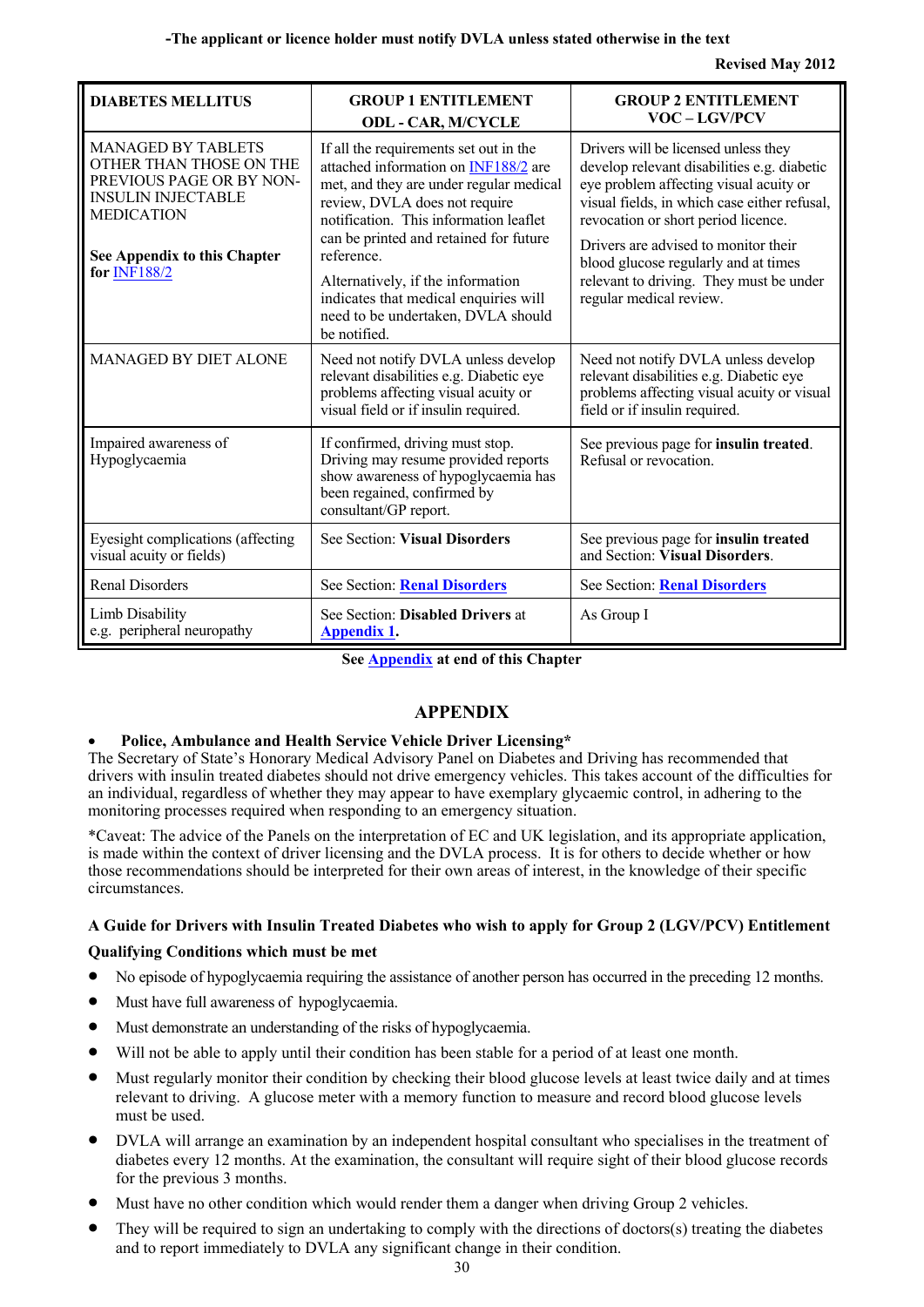### **Information for drivers with Diabetes treated by non-insulin medication, diet or both**

<span id="page-32-0"></span>*Please keep this leaflet safe so you can refer to it in the future.* 

Drivers do not need to tell DVLA if their diabetes is treated by tablets, diet or both and they are free of the complications listed below.

Some people with diabetes develop associated problems that may affect their driving.

#### **Hypoglycaemia (low blood sugar)**

Hypoglycaemia (also known as a hypo) is the medical term for a low blood glucose (sugar) level.

#### **Severe hypoglycaemia** means the assistance of another person is required

The risk of hypoglycaemia is the main danger to safe driving and can occur with diabetes treated with insulin or tablets or both. This may endanger your own life as well as that of other road users. Many of the accidents caused by hypoglycaemia are because drivers carry on driving even though they get warning symptoms of hypoglycaemia. If you get warning symptoms of hypoglycaemia while driving you must stop as soon as safely possible – **do not ignore the warning symptoms.** 

### **EARLY SYMPTOMS OF HYPOGLYCAEMIA INCLUDE:**

Sweating, shakiness or trembling, feeling hungry, fast pulse or palpitations, anxiety, tingling lips.

If you don't treat this it may result in more severe symptoms such as:

Slurred speech, difficulty concentrating, confusion, disorderly or irrational behaviour, which may be mistaken for drunkenness.

If left untreated this may lead to unconsciousness.

#### **What you need to tell us about**

By law, you must tell us if any of the following applies:

- x You suffer more than one episode of severe hypoglycaemia within the last 12 months. You must also tell us if you or your medical team feel you are at high risk of developing severe hypoglycaemia. For Group 2 drivers (bus/lorry), one episode of severe hypoglycaemia must be reported immediately.
- You develop impaired awareness of hypoglycaemia. (Difficulty in recognising the warning symptoms of low blood sugar).
- You suffer severe hypoglycaemia while driving.
- You need treatment with insulin.
- x You need laser treatment or Anti-VEGF treatment to both eyes or in the remaining eye if you have sight in one eye only.
- $\bullet$  vou have problems with vision in both eyes, or in the remaining eye if you have sight in one eye only. By law, you must be able to read, with glasses or contact lenses if necessary, a car number plate in good daylight at 20 metres (65 feet). In addition, the visual acuity (with the aid of glasses or contact lenses if worn) must be at least 6/12 (0.5 decimal) with both eyes open, or in the only eye if monocular.
- x you develop any problems with the circulation or sensation in your legs or feet which make it necessary for you to drive certain types of vehicles only, for example automatic vehicles or vehicles with a hand-operated accelerator or brake. This must be shown on your driving licence.
- an existing medical condition gets worse or you develop any other condition that may affect your driving safely.

#### **In the interests of road safety, you must be sure that you can safely control a vehicle at all times. How to tell us:**

If your doctor, specialist or optician tells you to report your condition to us, you need to fill in a Medical Questionnaire about diabetes (DIAB1). You can download this from [www.direct.gov.uk/driverhealth](http://www.direct.gov.uk/driverhealth)

**Phone us on**: 0300 790 6806 **Write to**: Driver's Medical Group, DVLA Swansea SA99 1TU

#### **Useful addresses**

**Diabetes UK Cymru,** Argyle House, Castlebridge, Cowbridge, Road East, Cardiff CF11 9AB **Diabetes UK Scotland**, Savoy House, 140 Sauchiehall Street, Glasgow G2 3DH **Diabetic UK Central Office**, Macleod House, 10 Parkway, London NW1 7AA **Diabetes UK website** [http://www.diabetes.org.uk](http://www.diabetes.org.uk/)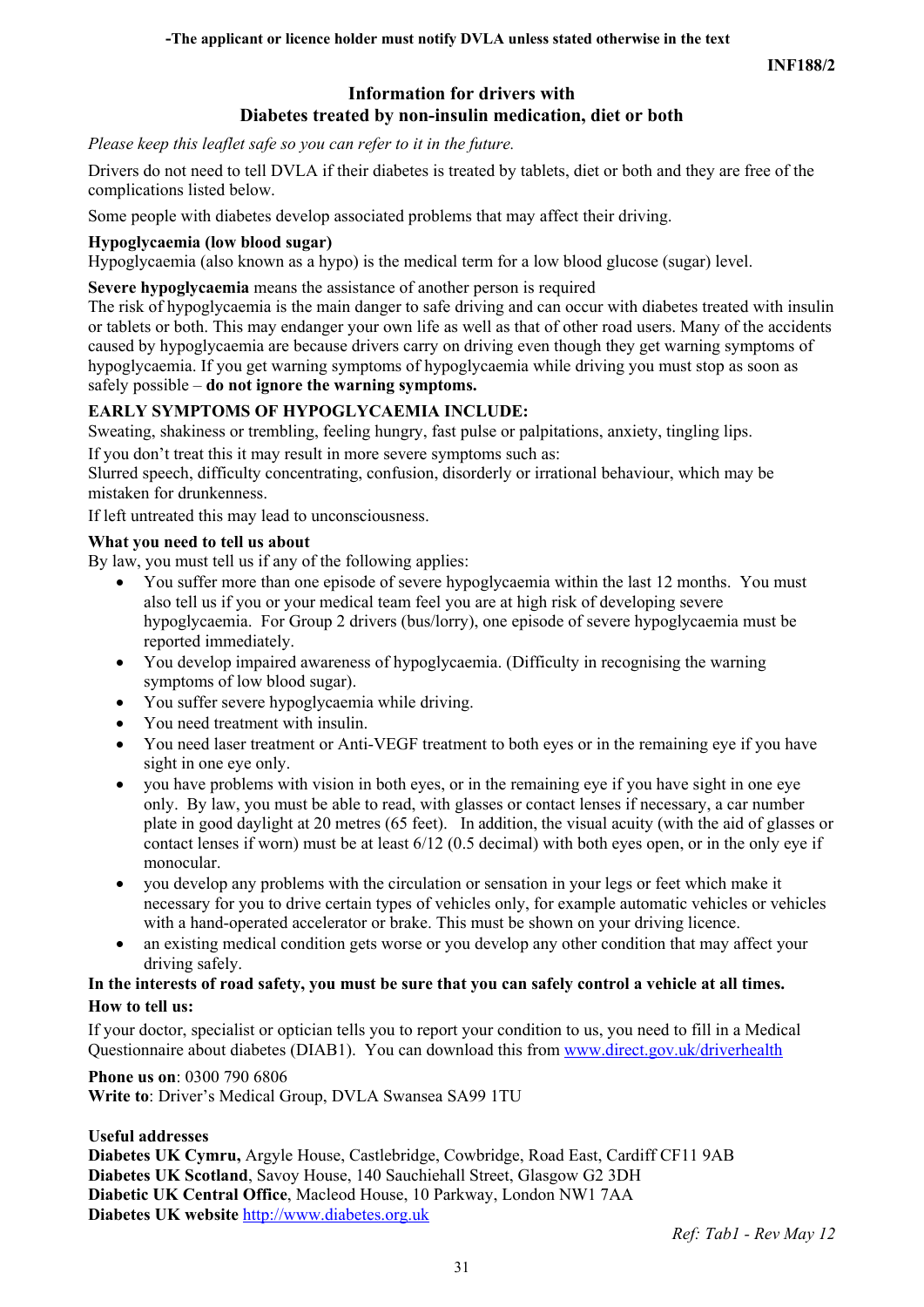**-The applicant or licence holder must notify DVLA unless stated otherwise in the text** 

**Revised May 2012 DIABINF** 

# **A Guide to Insulin Treated Diabetes and Driving**

#### <span id="page-33-0"></span>**Drivers who have any form of diabetes treated with any insulin preparation must inform DVLA (Caveat: See Temporary Insulin Treatment)**

#### **HYPOGLYCAEMIA**

Hypoglycaemia (also known as a hypo) is the medical term for a low blood glucose (sugar) level.

**Severe hypoglycaemia** means the assistance of another person is required.

The risk of hypoglycaemia is the main danger to safe driving and this risk increases the longer you are on insulin treatment. This may endanger your own life as well as that of other road users. Many of the accidents caused by hypoglycaemia are because drivers carry on driving even though they get warning symptoms of hypoglycaemia . If you get warning symptoms of hypoglycaemia whilst driving, you must always stop as soon as safely possible – **do not ignore the warning symptoms**.

#### **EARLY SYMPTOMS OF HYPOGLYCAEMIA INCLUDE:**

Sweating, shakiness or trembling, feeling hungry, fast pulse or palpitations, anxiety, tingling lips.

If you don't treat this it may result in more severe symptoms such as:

Slurred speech, difficulty concentrating, confusion, disorderly or irrational behaviour, which may be mistaken for drunkenness.

If left untreated this may lead to unconsciousness.

#### **DRIVERS WITH INSULIN TREATED DIABETES ARE ADVISED TO TAKE THE FOLLOWING PRECAUTIONS**.

- x You must **always** carry your glucose meter and blood glucose strips with you. You must check your blood glucose before the first journey and every two hours whilst you are driving.
- x In each case if your blood glucose is **5.0mmol/l or less, take a snack.** If lt is less than **4.0mmol/l or you feel hypoglycaemic, do not drive.**
- If hypoglycaemia develops while driving, stop the vehicle as soon as possible.
- x You must switch off the engine, remove the keys from the ignition and move from the driver's seat.
- You must not start driving until 45 minutes after blood glucose has returned to normal. It takes up to 45 minutes for the brain to recover fully.
- Always keep an emergency supply of fast-acting carbohydrate such as glucose tablets or sweets within easy reach in the vehicle.
- x You should carry personal identification to show that you have diabetes in case of injury in a road traffic accident.
- Particular care should be taken during changes of insulin regimens, changes of lifestyle, exercise, travel and pregnancy.
- You must take regular meals, snacks and rest periods on long journeys. Always avoid alcohol.

#### **EYESIGHT**

All drivers are required by law to read, in good daylight (with glasses or corrective lenses if necessary), a car number plate from a distance of 20 metres. In addition, the visual acuity (with the aid of glasses or contact lenses if worn) must be at least 6/12 (0.5 decimal) with both eyes open, or in the only eye if monocular.

#### **LIMB PROBLEMS**

Limb problems/amputations are unlikely to prevent driving. They may be overcome by driving certain types of vehicles e.g. automatics or one with hand controls.

#### **YOU MUST INFORM DVLA IF:**

- x You suffer more than one episode of severe hypoglycaemia (needing the assistance of another person) within the last 12 months. For Group 2 drivers (bus/lorry) one episode of severe hypoglycaemia must be reported immediately. You must also tell us if you or your medical team feels you are at high risk of developing hypoglycaemia.
- x You develop impaired awareness of hypoglycaemia. (difficulty in recognising the warning symptoms of low blood sugar)
- You suffer severe hypoglycaemia while driving.
- An existing medical condition gets worse or you develop any other condition that may affect you driving safely.

#### **CONTACT US**

#### Web site:<http://www.dvla.gov.uk/motoring>

Tel: 0300 790 6806 (8.00am. to 5.30pm. Mon – Fri) & (8.00 am. to 1pm. Saturday) Write: Drivers' Medical Group, DVLA, Swansea SA99 1TU For further informations on diabetes visit [www.diabetes.org.uk](http://www.diabetes.org.uk/)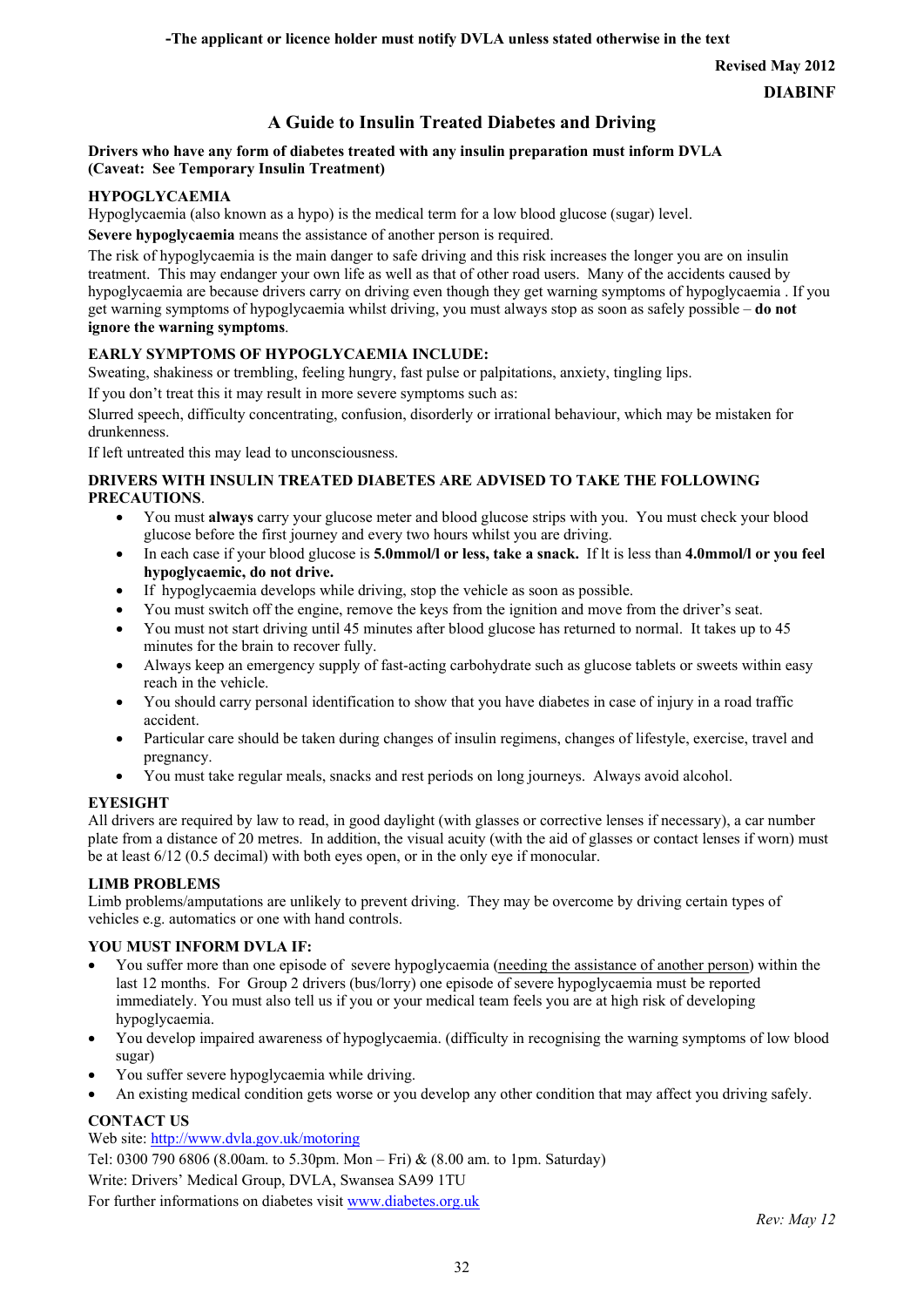# **CHAPTER 4**

# **PSYCHIATRIC DISORDERS**

<span id="page-34-0"></span>

| <b>PSYCHIATRIC DISORDERS</b>                                                                                                                                                                                                                                                                                                                                                                                                                                                                        | <b>GROUP 1 ENTITLEMENT</b><br><b>ODL - CAR, M/CYCLE</b>                                                                                                                                                                                                                                                                                                                                                                                                                                                          | <b>GROUP 2 ENTITLEMENT</b><br>VOC-LGV/PCV                                                                                                                                                                                                                                                                                                                                                                                                                                                                                                                                                                                                                                                                                                                                                                                                                                                                                                                                                                                                               |
|-----------------------------------------------------------------------------------------------------------------------------------------------------------------------------------------------------------------------------------------------------------------------------------------------------------------------------------------------------------------------------------------------------------------------------------------------------------------------------------------------------|------------------------------------------------------------------------------------------------------------------------------------------------------------------------------------------------------------------------------------------------------------------------------------------------------------------------------------------------------------------------------------------------------------------------------------------------------------------------------------------------------------------|---------------------------------------------------------------------------------------------------------------------------------------------------------------------------------------------------------------------------------------------------------------------------------------------------------------------------------------------------------------------------------------------------------------------------------------------------------------------------------------------------------------------------------------------------------------------------------------------------------------------------------------------------------------------------------------------------------------------------------------------------------------------------------------------------------------------------------------------------------------------------------------------------------------------------------------------------------------------------------------------------------------------------------------------------------|
| <b>ANXIETY OR DEPRESSION</b><br>(without significant memory or<br>concentration problems, agitation,<br>behavioural disturbance or suicidal<br>thoughts).                                                                                                                                                                                                                                                                                                                                           | DVLA need not be notified and<br>driving may continue.<br>(See note about medication in<br>Appendix at end of this Chapter).                                                                                                                                                                                                                                                                                                                                                                                     | Very minor short-lived illnesses need not<br>be notified to DVLA.<br>(See note about medication in <b>Appendix</b><br>at end of this Chapter)                                                                                                                                                                                                                                                                                                                                                                                                                                                                                                                                                                                                                                                                                                                                                                                                                                                                                                           |
| <b>MORE SEVERE ANXIETY</b><br><b>STATES OR DEPRESSIVE</b><br><b>ILLNESSES</b><br>(with significant memory or<br>concentration problems, agitation,<br>behavioural disturbance or suicidal<br>thoughts)<br>NB: For cases, which also involve<br>persistent misuse of or dependence<br>on alcohol/drugs, please refer to the<br>appropriate section of Chapter 5.<br>Where psychiatric illness has been<br>associated with substance misuse,<br>continuing misuse is not acceptable<br>for licensing. | Driving should cease pending the<br>outcome of medical enquiry. A<br>period of stability depending upon<br>the circumstances will be required<br>before driving can be resumed.<br>Particularly dangerous are those<br>who may attempt suicide at the<br>wheel.                                                                                                                                                                                                                                                  | Driving may be permitted when the<br>person is well and stable for a period of<br>6 months. Medication must not cause<br>side effects, which would interfere with<br>alertness or concentration. Driving is<br>usually permitted if the anxiety or<br>depression is long-standing, but<br>maintained symptom-free on doses of<br>psychotropic medication which do not<br>impair. DVLA may require psychiatric<br>reports.<br>NB: It is the illness rather than the<br>medication, which is of prime<br>importance, but see notes on<br>medication.                                                                                                                                                                                                                                                                                                                                                                                                                                                                                                      |
| ACUTE PSYCHOTIC DISORDERS<br>OF ANY TYPE<br>NB: For cases, which also involve<br>persistent misuse of or dependence<br>on alcohol/drugs, please refer to the<br>appropriate section of Chapter 5.<br>Where psychiatric illness has been<br>associated with substance misuse,<br>continuing misuse is not acceptable<br>for licensing.                                                                                                                                                               | Driving must cease during the<br>acute illness. Re-licensing can be<br>considered when all of the following<br>conditions can be satisfied:<br>(a) Has remained well and stable<br>for at least 3 months.<br>(b) Is compliant with treatment.<br>(c) Is free from adverse effects of<br>medication which would impair<br>driving.<br>Subject to a favourable<br>(d)<br>specialist report.<br>Drivers who have a history of<br>instability and/or poor compliance<br>will require a longer period off<br>driving. | Driving must cease pending the<br>outcome of medical enquiry. It is<br>normally a requirement that the person<br>should be well and stable for 3 years<br>(i.e. to have experienced a good level of<br>functional recovery with insight into<br>their illness and to be fully adherent to<br>the agreed treatment plan, including<br>engagement with the medical services)<br>before driving can be resumed. In line<br>with good practice, attempts should be<br>made to achieve the minimum effective<br>anti-psychotic dose; tolerability should<br>be optimal and not associated with any<br>deficits (e.g. in alertness, concentration<br>and motor performance) that might<br>impair driving ability. Where in patients<br>with established illness the history<br>suggests a likelihood of relapse, the risk<br>should be appraised as low (either in the<br>treated or untreated state). DVLA will<br>normally require a consultant report that<br>specifically addresses the relevant<br>issues above before the licence can be<br>considered. |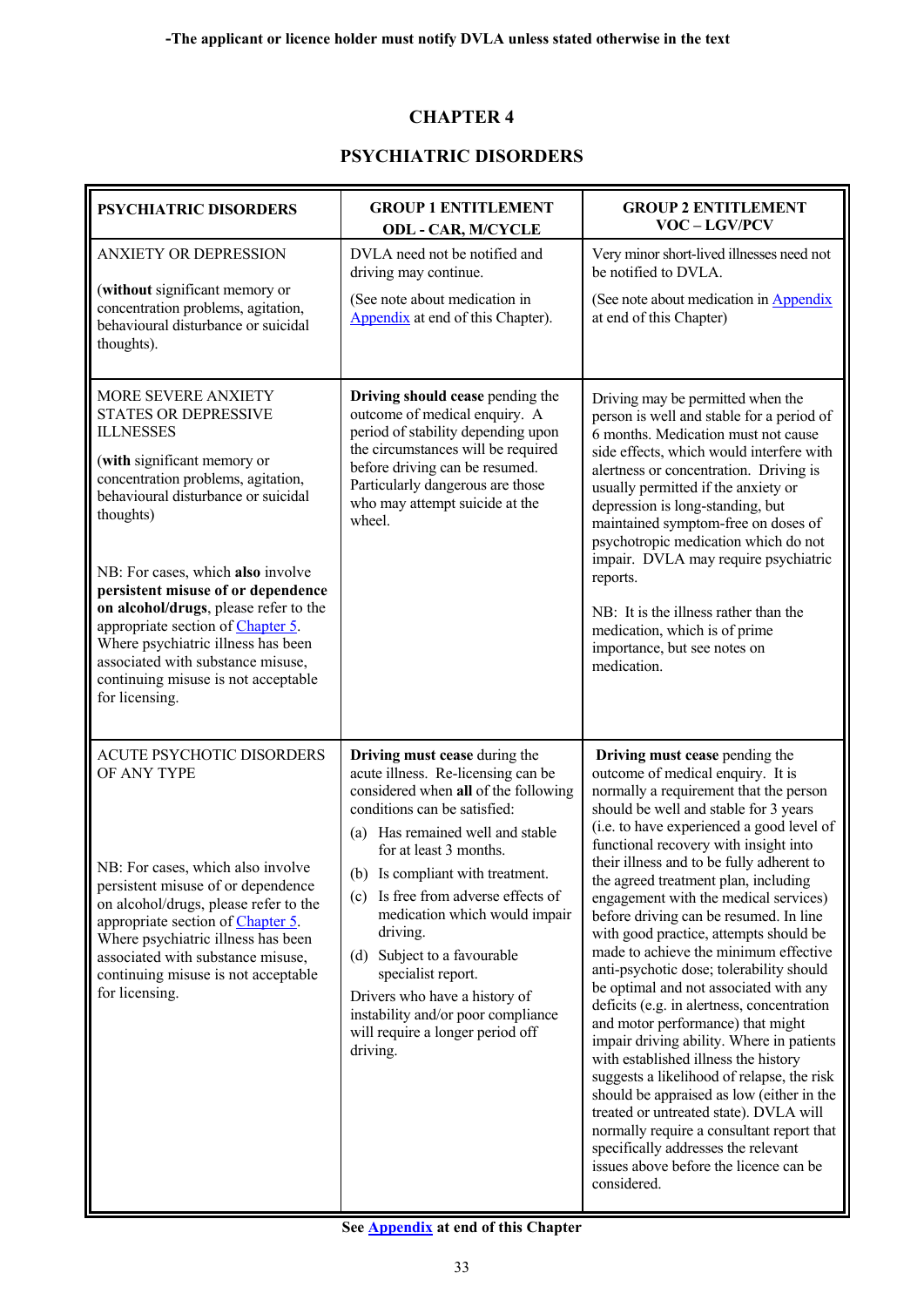<span id="page-35-0"></span>

| PSYCHIATRIC DISORDERS                                                                                                                                                                                                                                                                                                                           | <b>GROUP 1 ENTITLEMENT</b><br><b>ODL - CAR, M/CYCLE</b>                                                                                                                                                                                                                                                                                                                                                                                                                                                                                                                                                                                                                                                                                                                                                                                                   | <b>GROUP 2 ENTITLEMENT</b><br>VOC-LGV/PCV                                                                                                                                                                                                                                                                                                                                                                                                                                                                                                                                                                                                                                                                                                                                                                                                                                                                                                                                                                                                                              |
|-------------------------------------------------------------------------------------------------------------------------------------------------------------------------------------------------------------------------------------------------------------------------------------------------------------------------------------------------|-----------------------------------------------------------------------------------------------------------------------------------------------------------------------------------------------------------------------------------------------------------------------------------------------------------------------------------------------------------------------------------------------------------------------------------------------------------------------------------------------------------------------------------------------------------------------------------------------------------------------------------------------------------------------------------------------------------------------------------------------------------------------------------------------------------------------------------------------------------|------------------------------------------------------------------------------------------------------------------------------------------------------------------------------------------------------------------------------------------------------------------------------------------------------------------------------------------------------------------------------------------------------------------------------------------------------------------------------------------------------------------------------------------------------------------------------------------------------------------------------------------------------------------------------------------------------------------------------------------------------------------------------------------------------------------------------------------------------------------------------------------------------------------------------------------------------------------------------------------------------------------------------------------------------------------------|
| HYPOMANIA/MANIA<br>NB: For cases, which also involve<br>persistent misuse of or dependence<br>on alcohol/drugs, please refer to the<br>appropriate section of Chapter 5.<br>Where psychiatric illness has been<br>associated with substance misuse,<br>continuing misuse is not acceptable<br>for licensing.                                    | Driving must cease during the<br>acute illness. Following an isolated<br>episode, re-licensing can be<br>reconsidered when all the following<br>conditions can be satisfied:<br>(a) Has remained well and stable<br>for at least 3 months.<br>(b) Is compliant with treatment.<br>Has regained insight.<br>(c)<br>Is free from adverse effects of<br>(d)<br>medication which would impair<br>driving.<br>Subject to a favourable<br>(e)<br>specialist report.<br><b>REPEATED CHANGES OF</b><br>MOOD: Hypomania or mania are<br>particularly dangerous to driving<br>when there are repeated changes of<br>mood. Therefore, when there have<br>been 4 or more episodes of mood<br>swing within the previous 12<br>months, at least 6 months stability<br>will be required under condition (a),<br>in addition to satisfying conditions<br>$(b)$ to $(e)$ . | Driving must cease pending the<br>outcome of medical enquiry. It is<br>normally a requirement that the person<br>should be well and stable for 3 years<br>(i.e. to have experienced a good level of<br>functional recovery with insight into<br>their illness and to be fully adherent to<br>the agreed treatment plan, including<br>engagement with the medical services)<br>before driving can be resumed. In line<br>with good practice, attempts should be<br>made to achieve the minimum effective<br>dose of psychotropic medication;<br>tolerability should be optimal and not<br>associated with any deficits (e.g. in<br>alertness, concentration and motor<br>performance) that might impair driving<br>ability. Where in patients with<br>established illness the history suggests a<br>likelihood of relapse, the risk should be<br>appraised as low (either in the treated or<br>untreated state). DVLA will normally<br>require a consultant report that<br>specifically addresses the relevant<br>issues above before the licence can be<br>considered. |
| CHRONIC SCHIZOPHRENIA &<br>Other Chronic Psychoses<br>NB: For cases, which also involve<br>persistent misuse of or dependence<br>on alcohol/drugs, please refer to the<br>appropriate section of Chapter 5.<br>Where psychiatric illness has been<br>associated with substance misuse,<br>continuing misuse is not acceptable<br>for licensing. | The driver must satisfy all the<br>following conditions:<br>Stable behaviour for at least 3<br>(a)<br>months.<br>(b) Is adequately compliant with<br>treatment.<br>(c) Remain free from adverse<br>effects of medication, which<br>would impair driving.<br>(d) Subject to a favourable<br>specialist report.<br>Continuing symptoms: Even with<br>limited insight, these do not<br>necessarily preclude licensing.<br>Symptoms should be unlikely to<br>cause significant concentration<br>problems, memory impairment or<br>distraction whilst driving.<br>Particularly dangerous, are those<br>drivers whose psychotic symptoms<br>relate to other road users.                                                                                                                                                                                         | Driving must cease pending the<br>outcome of medical enquiry. It is<br>normally a requirement that the person<br>should be well and stable for 3 years<br>(i.e. to have experienced a good level of<br>functional recovery with insight into<br>their illness and to be fully adherent to<br>the agreed treatment plan, including<br>engagement with the medical services)<br>before driving can be resumed. In line<br>with good practice, attempts should be<br>made to achieve the minimum effective<br>anti-psychotic dose; tolerability should<br>be optimal and not associated with any<br>deficits (e.g. in alertness, concentration<br>and motor performance) that might<br>impair driving ability. Where in patients<br>with established illness the history<br>suggests a likelihood of relapse, the risk<br>should be appraised as low (either in the<br>treated or untreated state). DVLA will<br>normally require a consultant report that<br>specifically addresses the relevant<br>issues above before the licence can be<br>considered.                |
| DEVELOPMENTAL DISORDERS<br>includes Asperger's Syndrome,<br>autism, severe communication<br>disorders and Attention Deficit<br>Hyperactivity Disorder.                                                                                                                                                                                          | A diagnosis of any of these<br>conditions is not in itself a bar to<br>licensing. Factors such as<br>impulsivity, lack of awareness of the<br>impact of own behaviours on self or<br>others need to be considered                                                                                                                                                                                                                                                                                                                                                                                                                                                                                                                                                                                                                                         | Continuing minor symptomatology may<br>be compatible with licensing. Cases will<br>be considered on an individual basis.                                                                                                                                                                                                                                                                                                                                                                                                                                                                                                                                                                                                                                                                                                                                                                                                                                                                                                                                               |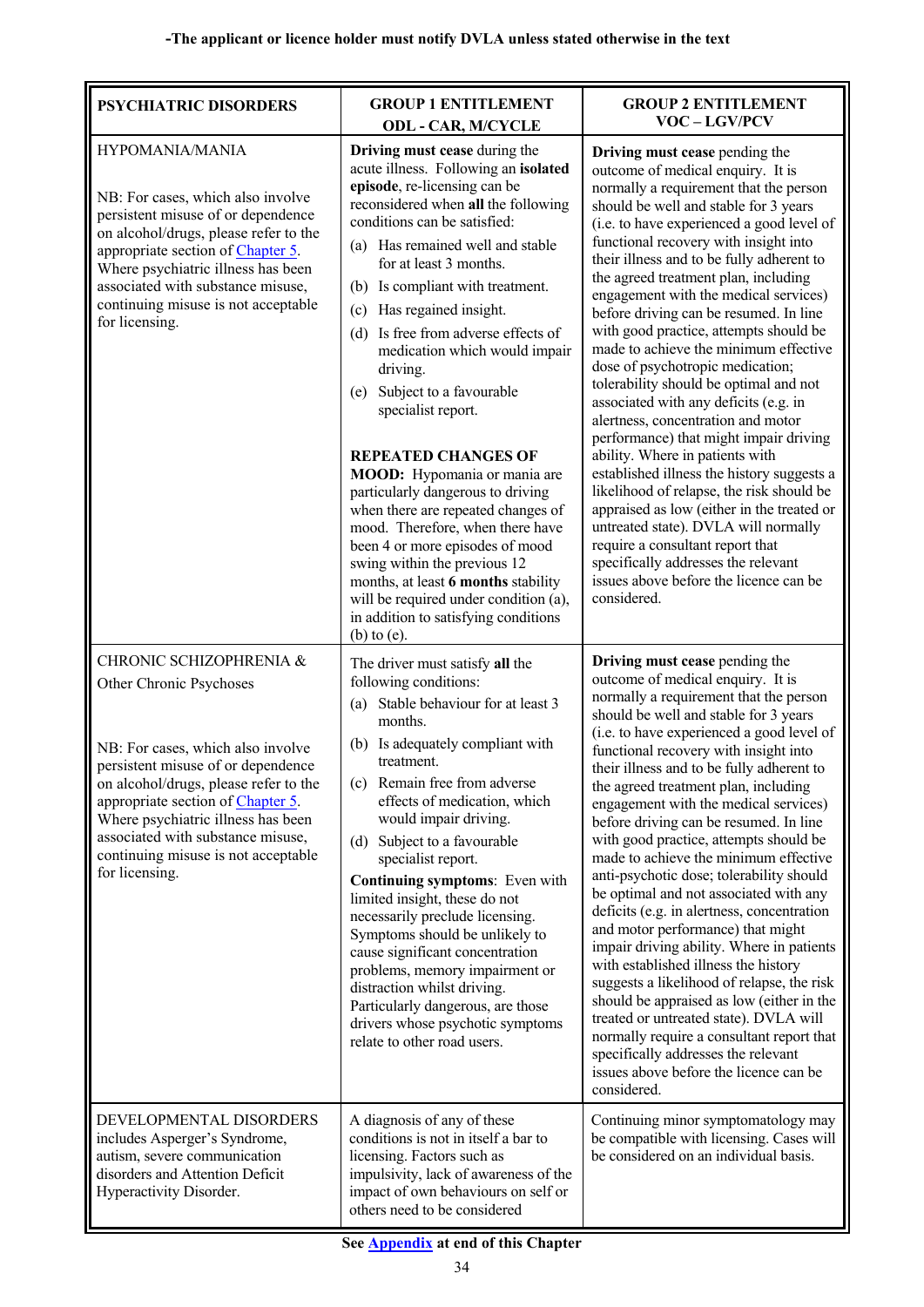<span id="page-36-0"></span>

| <b>DISORDER</b>                                                                                                                                                                                                                                                                                                                                                                                   | <b>GROUP 1 ENTITLEMENT</b><br><b>ODL-CAR, M/CYCLE</b>                                                                                                                                                                                                                                                                                                                                                                                                                                                                                                                                                                                                                   | <b>GROUP 2 ENTITLEMENT</b><br>VOC-LGV/PCV                                                                                                                                                                                                                                                                   |
|---------------------------------------------------------------------------------------------------------------------------------------------------------------------------------------------------------------------------------------------------------------------------------------------------------------------------------------------------------------------------------------------------|-------------------------------------------------------------------------------------------------------------------------------------------------------------------------------------------------------------------------------------------------------------------------------------------------------------------------------------------------------------------------------------------------------------------------------------------------------------------------------------------------------------------------------------------------------------------------------------------------------------------------------------------------------------------------|-------------------------------------------------------------------------------------------------------------------------------------------------------------------------------------------------------------------------------------------------------------------------------------------------------------|
| MILD COGNITIVE IMPAIRMENT<br>(MCI)                                                                                                                                                                                                                                                                                                                                                                | Where there is NO OBJECTIVE<br>impairment of cognition or function<br>does not need to be notified to<br>DVLA.<br>Where an objective impairment is<br>present or specific treatment is<br>required then notification should be<br>made to allow enquiries to take<br>place."                                                                                                                                                                                                                                                                                                                                                                                            | Where there is no objective impairment<br>of cognition or function MCI does not<br>need to be notified to DVLA.<br>Where there IS objective impairment or<br>specific treatment is required then MCI<br>will not be the cause and notification<br>should be made to allow medical<br>enquires to take place |
| DEMENTIA OR ANY ORGANIC<br><b>BRAIN SYNDROME</b>                                                                                                                                                                                                                                                                                                                                                  | It is extremely difficult to assess<br>driving ability in those with<br>dementia. Those who have poor<br>short-term memory, disorientation,<br>lack of insight and judgement are<br>almost certainly not fit to drive.<br>The variable presentations and rates<br>of progression are acknowledged.<br>Disorders of attention will also cause<br>impairment. A decision regarding<br>fitness to drive is usually based on<br>medical reports.<br>In early dementia when sufficient<br>skills are retained and progression is<br>slow, a licence may be issued<br>subject to annual review. A formal<br>driving assessment may be<br>necessary (See Appendices $1 & 2$ ). | Refuse or revoke licence.                                                                                                                                                                                                                                                                                   |
| <b>LEARNING DISABILITY</b><br>severely below average general<br>intellectual functioning accompanied<br>by significant limitations in adaptive<br>functioning in at least 2 of the<br>following areas: communication, self-<br>care, home-living, social/interpersonal<br>skills, use of community resources,<br>self-direction, functional academic<br>skills, work, leisure, health and safety. | Severe learning disability is not<br>compatible with driving and the<br>licence application must be refused.<br>In milder forms, provided there are<br>no other relevant problems, it may<br>be possible to hold a licence, but it<br>will be necessary to demonstrate<br>adequate functional ability at the<br>wheel.                                                                                                                                                                                                                                                                                                                                                  | Permanent refusal or revocation if<br>severe. Minor degrees of learning<br>disability when the condition is stable<br>with no medical or psychiatric<br>complications may be compatible with<br>the holding of a licence.                                                                                   |
| <b>BEHAVIOUR DISORDERS</b><br>includes post head injury syndrome<br>and Non-Epileptic Seizure Disorder                                                                                                                                                                                                                                                                                            | If seriously disturbed e.g. violent<br>behaviour or alcohol abuse and<br>likely to be a source of danger at the<br>wheel, licence would be revoked or<br>the application refused. Licence will<br>be issued after medical reports<br>confirm that behavioural<br>disturbances have been satisfactorily<br>controlled.                                                                                                                                                                                                                                                                                                                                                   | Refusal or revocation if associated with<br>serious behaviour disturbance likely to<br>make the individual be a source of<br>danger at the wheel. If psychiatric<br>reports confirm stability, then<br>consideration would be given to<br>restoration of the licence.                                       |
| PERSONALITY DISORDERS                                                                                                                                                                                                                                                                                                                                                                             | If likely to be a source of danger at<br>the wheel licence would be revoked<br>or the application refused. Licensing<br>would be permitted providing<br>medical enquiry confirms that any<br>behaviour disturbance is not related<br>to driving or not likely to adversely<br>affect driving or road safety.                                                                                                                                                                                                                                                                                                                                                            | Refusal or revocation if associated with<br>serious behaviour disturbance likely to<br>make the individual be a source of<br>danger at the wheel. If psychiatric<br>reports confirm stability, then<br>consideration would be given to<br>restoration of the licence                                        |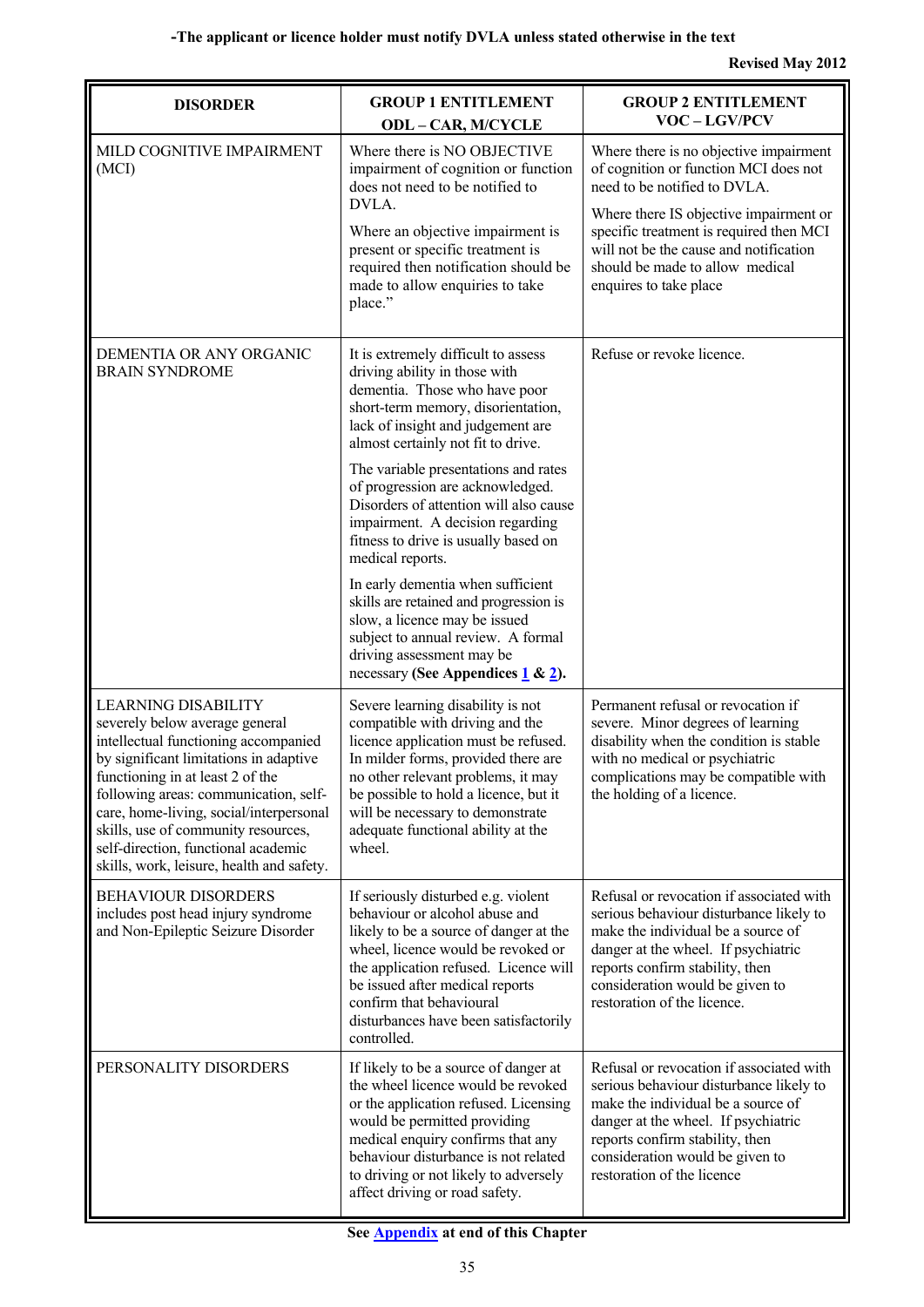#### **-The applicant or licence holder must notify DVLA unless stated otherwise in the text**

#### **Appendix**

#### **PSYCHIATRIC NOTES**

#### <span id="page-37-0"></span>**Important Note.**

Other psychiatric conditions, which do not fit neatly into the aforementioned classification will need to be reported to DVLA **if causing or felt likely to cause** symptoms affecting safe driving. These would include for example any impairment of consciousness or awareness, any increased liability to distraction or symptoms affecting the safe operation of vehicle controls. The patient should be advised to declare both the condition and symptoms of concern.

#### **It is the relationship of symptoms to driving that is of importance.**

- The  $2<sup>nd</sup>$  EC Directive requires member states to set minimum medical standards of fitness to drive and sets out the requirements for mental health in broad terms.
- x The Directive makes a clear distinction between the standards needed for Group 1 (cars and motorcycles) and Group 2 (lorries and buses) licences. The standards for the latter being more stringent due to the size of vehicle and the greater time spent at the wheel during the course of the occupation.
- Severe mental disorder is a prescribed disability for the purposes of Section 92 of the Road Traffic Act 1988. Regulations define "severe mental disorder" as including mental illness, arrested or incomplete development of the mind, psychopathic disorder or severe impairment of intelligence or social functioning. The standards must reflect, not only the need for an improvement in the mental state, but also a period of stability, such that the risk of relapse can be assessed should the patient fail to recognise any deterioration.
- x Misuse of or dependence on alcohol or drugs will require the standards in this chapter to be considered in conjunction with those of Chapter 5 of this publication.

#### **MEDICATION**

- Section 4 of the Road Traffic Act 1988 does not differentiate between illicit or prescribed drugs. Therefore, any person who is driving or attempting to drive on the public highway, or other public place whilst unfit due to any drug, is liable to prosecution.
- All drugs acting on the central nervous system can impair alertness, concentration and driving performance. This is particularly so at initiation of treatment, or soon after and when dosage is being increased. Driving must cease if adversely affected.
- The older tricyclic antidepressants can have pronounced anticholinergic and antihistaminic effects, which may impair driving. The more modern antidepressants may have fewer adverse effects. **These considerations need to be taken into account when planning the treatment of a patient who is a professional driver.**
- x Anti-psychotic drugs, including the depot preparations, can cause motor or extrapyramidal effects as well as sedation or poor concentration, which may, either alone or in combination, be sufficient to impair driving. Careful clinical assessment is required.
- x The epileptogenic potential of psychotropic medication should be considered particularly when patients are professional drivers.
- x Benzodiazepines are the most likely psychotropic medication to impair driving performance, particularly the long acting compounds. **Alcohol will potentiate the effects.**
- Doctors have a duty of care to advise their patients of the potential dangers of adverse effects from medication and interactions with other substances, especially alcohol.
- Drivers with psychiatric illnesses are often safer when well and on regular psychotropic medication than when they are ill. Inadequate treatment or irregular compliance may render a driver impaired by both the illness and medication.

#### **CONFIDENTIALITY**

When a patient has a condition which makes driving unsafe and the patient is either unable to appreciate this, or refuses to cease driving, GMC guidelines advise breaking confidentiality and informing DVLA. [GMC Confidentiality Handbook]

#### **PATIENTS UNDER SECTION 17 OF THE MENTAL HEALTH ACT**

Before resuming driving, drivers must be able to satisfy the standards of fitness for their respective conditions and be free from any effects of medication, which will affect driving adversely.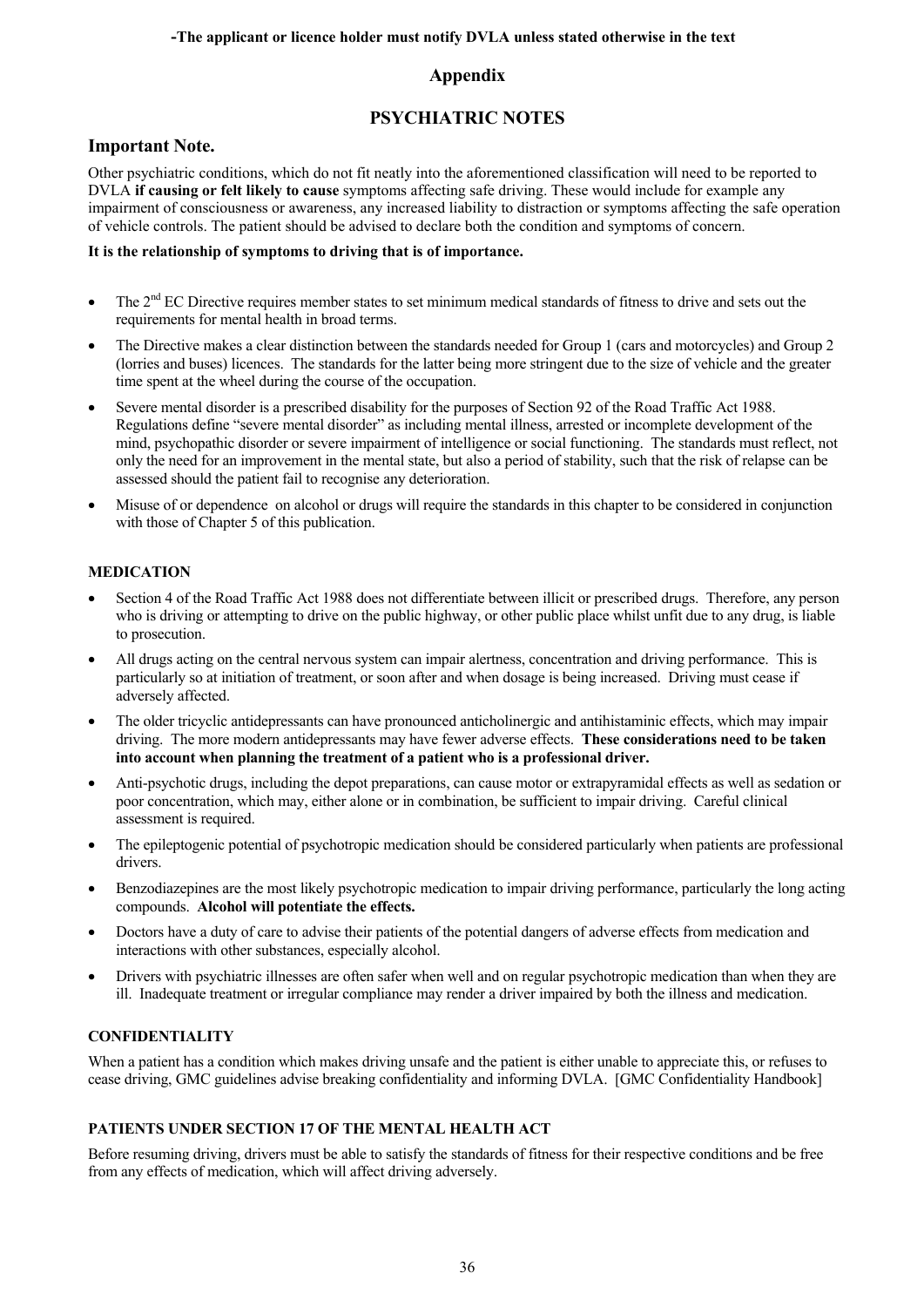# **CHAPTER 5**

# **DRUG AND ALCOHOL MISUSE AND DEPENDENCE**

<span id="page-38-0"></span>

| <b>ALCOHOL PROBLEMS</b>                                                                                                                                                                                                                                                                                                                                                                                                            | <b>GROUP 1 ENTITLEMENT</b><br><b>ODL - CAR, M/CYCLE</b>                                                                                                                                                                                                                                                                                                                                                                   | <b>GROUP 2 ENTITLEMENT</b><br>VOC-LGV/PCV                                                                                                                                                                                                                                                                                                                                                                                            |
|------------------------------------------------------------------------------------------------------------------------------------------------------------------------------------------------------------------------------------------------------------------------------------------------------------------------------------------------------------------------------------------------------------------------------------|---------------------------------------------------------------------------------------------------------------------------------------------------------------------------------------------------------------------------------------------------------------------------------------------------------------------------------------------------------------------------------------------------------------------------|--------------------------------------------------------------------------------------------------------------------------------------------------------------------------------------------------------------------------------------------------------------------------------------------------------------------------------------------------------------------------------------------------------------------------------------|
| <b>ALCOHOL MISUSE</b>                                                                                                                                                                                                                                                                                                                                                                                                              | <b>ALCOHOL MISUSE</b>                                                                                                                                                                                                                                                                                                                                                                                                     | <b>ALCOHOL MISUSE</b>                                                                                                                                                                                                                                                                                                                                                                                                                |
| There is no single definition which<br>embraces all the variables in this<br>condition but the following is offered<br>as a guide:<br>" a state which, because of<br>consumption of alcohol, causes<br>disturbance of behaviour, related<br>disease or other consequences, likely<br>to cause the patient, his/her family or<br>society harm now, or in the future,<br>and which may or may not be<br>associated with dependence". | Persistent alcohol misuse, confirmed<br>by medical enquiry and/or by<br>evidence of otherwise unexplained<br>abnormal blood markers, requires<br>licence revocation or refusal until a<br>minimum six month period of<br>controlled drinking or abstinence has<br>been attained, with normalisation of<br>blood parameters.<br>Patient to seek advice from medical<br>or other sources during the period<br>off the road. | Persistent alcohol misuse, confirmed by<br>medical enquiry and/or by evidence of<br>otherwise unexplained abnormal blood<br>markers, requires revocation or refusal<br>of a vocational licence until at least one<br>year period of abstinence or controlled<br>drinking has been attained, with<br>normalisation of blood parameters.<br>Patient to seek advice from medical or<br>other sources during the period off the<br>road. |
| Reference to ICD10 F10.1 is relevant.                                                                                                                                                                                                                                                                                                                                                                                              |                                                                                                                                                                                                                                                                                                                                                                                                                           |                                                                                                                                                                                                                                                                                                                                                                                                                                      |
| <b>ALCOHOL DEPENDENCE</b><br>"A cluster of behavioural, cognitive<br>& physiological phenomena that                                                                                                                                                                                                                                                                                                                                | <b>ALCOHOL DEPENDENCE</b><br>Alcohol dependence, confirmed by<br>medical enquiry, requires licence                                                                                                                                                                                                                                                                                                                        | <b>ALCOHOL DEPENDENCE</b><br>Vocational licensing will not be granted<br>where there is a history of alcohol                                                                                                                                                                                                                                                                                                                         |
| develop after repeated alcohol use &<br>which include a strong desire to take<br>alcohol, difficulties in controlling its<br>use, persistence in its use despite<br>harmful consequences, with evidence<br>of increased tolerance and sometimes<br>a physical withdrawal state."                                                                                                                                                   | revocation or refusal until a one<br>year period free from alcohol<br>problems has been attained.<br>Abstinence will normally be<br>required, with normalisation of<br>blood parameters, if relevant.                                                                                                                                                                                                                     | dependence within the past three years.                                                                                                                                                                                                                                                                                                                                                                                              |
| Indicators may include a history of<br>withdrawal symptoms, of tolerance,<br>of detoxification(s) and/or alcohol<br>related fits.                                                                                                                                                                                                                                                                                                  |                                                                                                                                                                                                                                                                                                                                                                                                                           |                                                                                                                                                                                                                                                                                                                                                                                                                                      |
|                                                                                                                                                                                                                                                                                                                                                                                                                                    | <b>LICENCE RESTORATION</b>                                                                                                                                                                                                                                                                                                                                                                                                | <b>LICENCE RESTORATION</b>                                                                                                                                                                                                                                                                                                                                                                                                           |
|                                                                                                                                                                                                                                                                                                                                                                                                                                    | Will require satisfactory medical<br>reports from own doctor(s) and may<br>require independent medical<br>examination and blood tests,<br>arranged by DVLA.<br>Consultant support/referral may be<br>necessary.                                                                                                                                                                                                           | Will require satisfactory medical reports<br>from own doctor(s) and may require<br>independent medical examination and<br>blood tests, arranged by DVLA.<br>Consultant support/referral may be<br>necessary.                                                                                                                                                                                                                         |
| Reference to ICD10 $F10.2 - F10.7$<br>inclusive is relevant                                                                                                                                                                                                                                                                                                                                                                        | See also under "Alcohol related<br>seizures"                                                                                                                                                                                                                                                                                                                                                                              | See also under "Alcohol related<br>seizures"                                                                                                                                                                                                                                                                                                                                                                                         |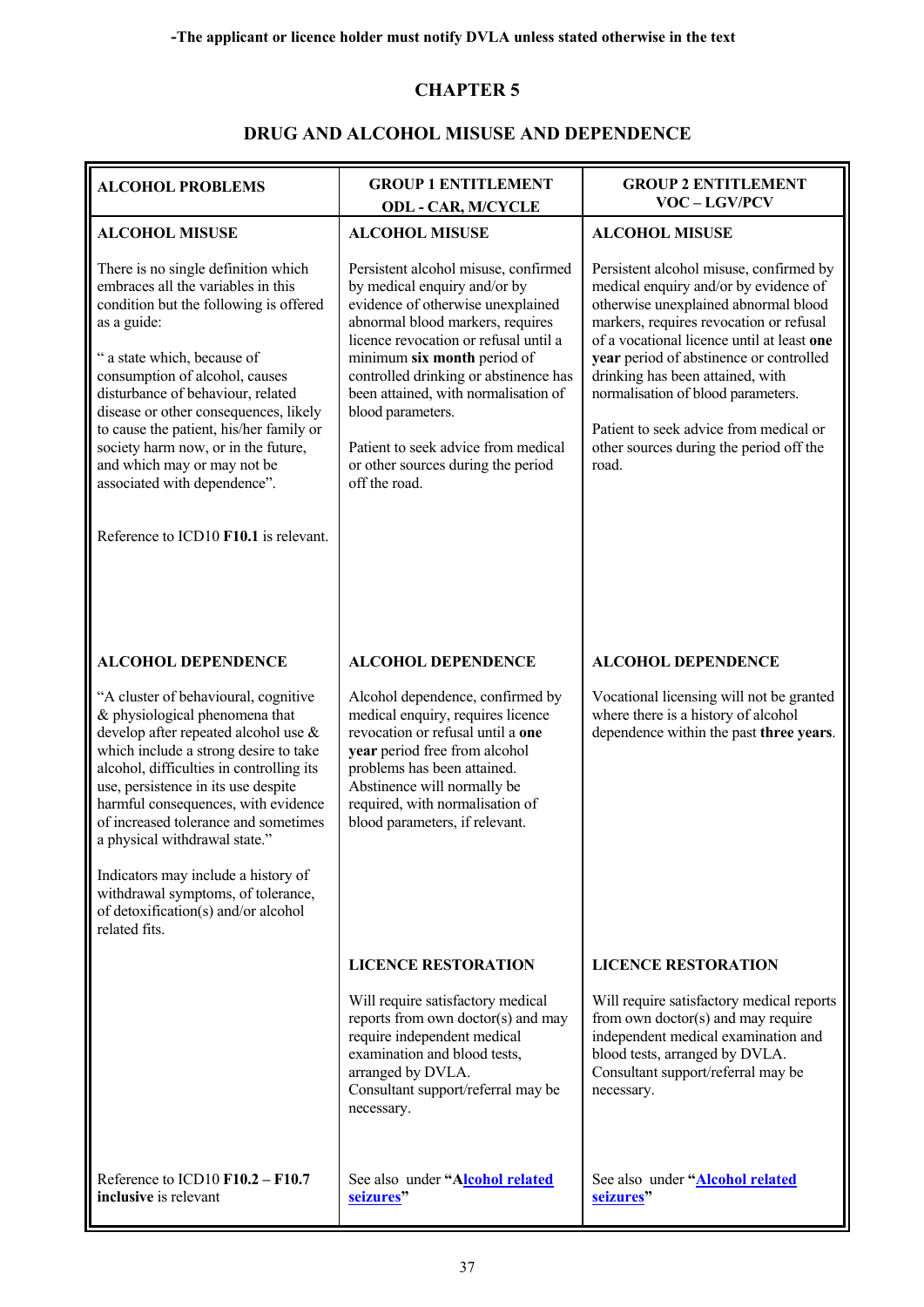<span id="page-39-0"></span>

| <b>ALCOHOL PROBLEMS</b>                                                                                                  | <b>GROUP 1 ENTITLEMENT</b><br><b>ODL - CAR, M/CYCLE</b>                                                                                                                                                                                                                                                                                                                                                                                                                                                 | <b>GROUP 2 ENTITLEMENT</b><br><b>VOC - LGV/PCV</b>                                                                                                                                                                                                                                                                                                                                                                                                                                      |
|--------------------------------------------------------------------------------------------------------------------------|---------------------------------------------------------------------------------------------------------------------------------------------------------------------------------------------------------------------------------------------------------------------------------------------------------------------------------------------------------------------------------------------------------------------------------------------------------------------------------------------------------|-----------------------------------------------------------------------------------------------------------------------------------------------------------------------------------------------------------------------------------------------------------------------------------------------------------------------------------------------------------------------------------------------------------------------------------------------------------------------------------------|
| Alcohol Related Seizure(s)<br>Seizures associated with alcohol are<br>not considered provoked for<br>licensing purposes. | Following a solitary alcohol-related<br>seizure, a licence will be revoked or<br>refused for a minimum six month<br>period from the date of the event.<br>Should however the seizure have<br>occurred on a background of<br>alcohol the standards for such<br>conditions will need to be satisfied<br>before a new application can be<br>considered.<br>Where more than one seizure has<br>occurred, the Epilepsy Regulations<br>will apply (See <b>Appendix</b> to Neuro<br>Chapter for full details). | Following a solitary alcohol-related<br>seizure, a licence will be revoked or<br>refused for a minimum five year period<br>from the date of the event.<br>Licence restoration thereafter requires:<br>No underlying cerebral structural<br>abnormality<br>Off anti-epileptic medication for at<br>$\bullet$<br>least 5 years<br>Maintained abstinence from<br>$\bullet$<br>alcohol if previously dependent<br>Review by an addiction specialist<br>$\bullet$<br>& neurological opinion. |
|                                                                                                                          | Medical enquiry will be required<br>before licence restoration to confirm<br>appropriate period free from<br>persistent alcohol misuse and/or<br>dependence. Independent medical<br>assessment with blood analysis and<br>consultant reports will normally be<br>necessary.                                                                                                                                                                                                                             | Where more than one seizure has<br>occurred or there is an underlying<br>cerebral structural abnormality, the<br><b>Vocational Epilepsy Regulations</b><br>apply. (See <b>Appendix</b> to Neuro<br><b>Chapter for full details)</b>                                                                                                                                                                                                                                                     |
| <b>ALCOHOL RELATED</b><br><b>DISORDERS:</b><br>e.g: hepatic cirrhosis with neuro-<br>psychiatric impairment, psychosis.  | Driving should cease. Licence to<br>be refused/revoked until there is<br>satisfactory recovery and is able to<br>satisfy all other relevant medical<br>standards.                                                                                                                                                                                                                                                                                                                                       | Licence to be refused/revoked.                                                                                                                                                                                                                                                                                                                                                                                                                                                          |

### **Appendix**

HIGH RISK OFFENDER SCHEME for drivers convicted of certain drink/driving offences and meeting any of the following:

- (a) One disqualification for driving, or being in charge of a vehicle, when the level of alcohol in the body equalled or exceeded:
	- i) 87.5 microgrammes per 100 millilitres of breath, or
	- ii) 200 milligrammes per 100 millilitres of blood, or
	- iii) 267.5 milligrammes per 100 millilitres of urine.
- (b) Two disqualifications within the space of ten years for drinking and driving, or being in charge of a vehicle whilst under the influence of alcohol.
- (c) One disqualification for refusing/failing to supply a specimen for analysis.

DVLA will be notified of such offenders by the courts. When an application for licence re-instatement is made, an independent medical examination will be conducted, which includes a questionnaire, serum AST, ALT, GGT and MCV assay and may include further assessments as indicated. If favourable, a "Till 70" licence is restored for Group I and a recommendation can be made regarding the issue of a Group 2 licence.

If a High Risk Offender has a previous history of alcohol dependence or persistent misuse, but has satisfactory examination and blood tests, a short period licence is issued for ordinary and vocational entitlement but dependent on their ability to meet the standard as specified.

A High Risk Offender found to have a current history of alcohol misuse/dependence and/or unexplained abnormal blood test analysis will have the application refused.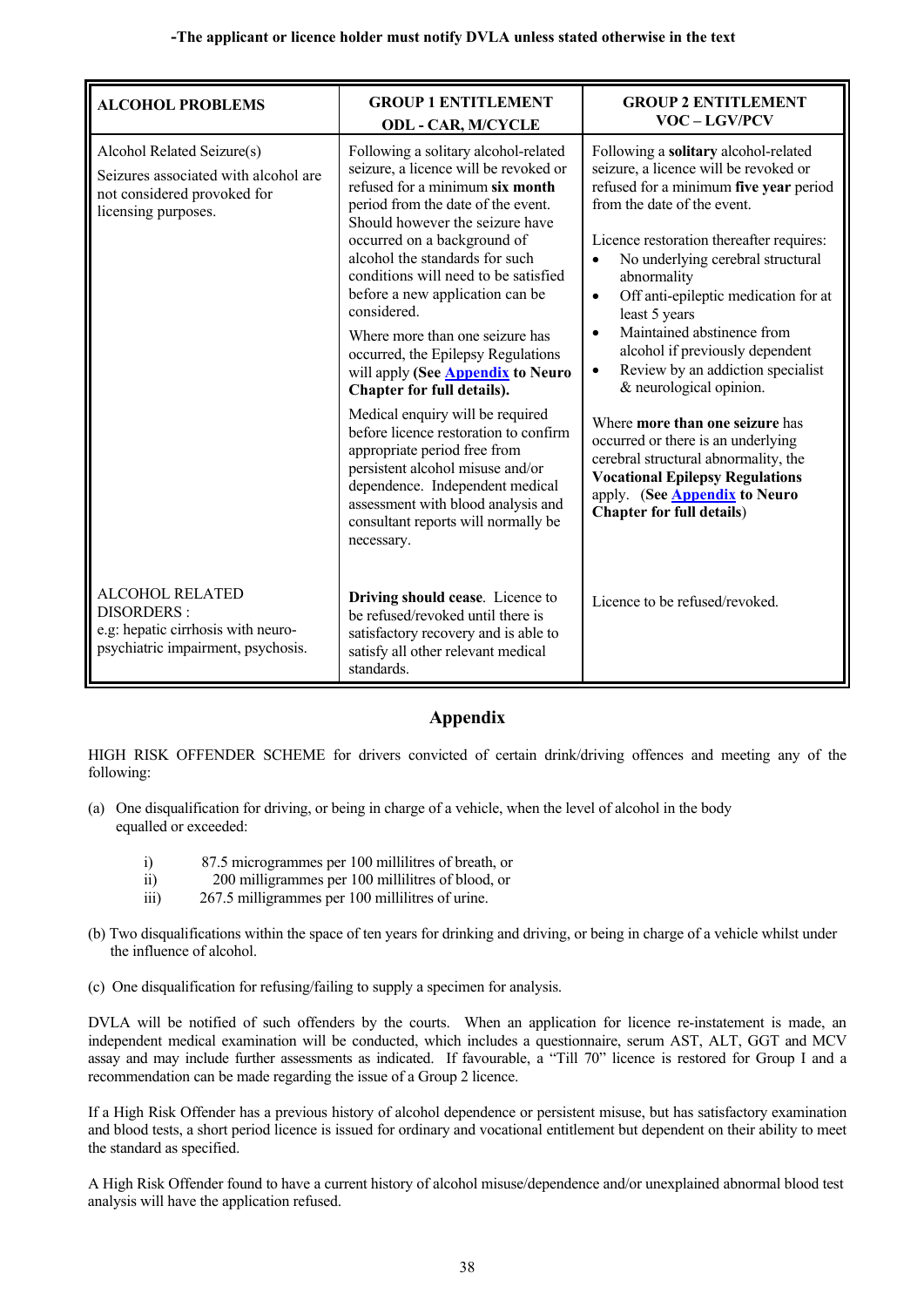<span id="page-40-0"></span>

| <b>DRUG MISUSE AND</b><br><b>DEPENDENCE</b>                                                                                                                                                                                                                          | <b>GROUP 1 ENTITLEMENT</b><br><b>ODL - CAR, M/CYCLE</b>                                                                                                                                                                                                                                                                                                                                                                                                                                                                                                                                                                                                                                                                                                                                                                                             | <b>GROUP 2 ENTITLEMENT</b><br>VOC-LGV/PCV                                                                                                                                                                                                                                                                                                                                                                                                                                                                                                                                                                                                                                                                                                                                                                  |
|----------------------------------------------------------------------------------------------------------------------------------------------------------------------------------------------------------------------------------------------------------------------|-----------------------------------------------------------------------------------------------------------------------------------------------------------------------------------------------------------------------------------------------------------------------------------------------------------------------------------------------------------------------------------------------------------------------------------------------------------------------------------------------------------------------------------------------------------------------------------------------------------------------------------------------------------------------------------------------------------------------------------------------------------------------------------------------------------------------------------------------------|------------------------------------------------------------------------------------------------------------------------------------------------------------------------------------------------------------------------------------------------------------------------------------------------------------------------------------------------------------------------------------------------------------------------------------------------------------------------------------------------------------------------------------------------------------------------------------------------------------------------------------------------------------------------------------------------------------------------------------------------------------------------------------------------------------|
| Reference to ICD10 F10.1-F10.7<br>inclusive is relevant.                                                                                                                                                                                                             |                                                                                                                                                                                                                                                                                                                                                                                                                                                                                                                                                                                                                                                                                                                                                                                                                                                     |                                                                                                                                                                                                                                                                                                                                                                                                                                                                                                                                                                                                                                                                                                                                                                                                            |
| Cannabis<br>Amphetamines (note:<br>Methamphetamine below)<br>Ecstasy<br>Ketamine<br>& other psychoactive substances,<br>including LSD and Hallucinogens                                                                                                              | Persistent use of or dependence on<br>these substances, confirmed by<br>medical enquiry, will lead to licence<br>refusal or revocation until a<br>minimum six month period free of<br>such use has been attained. For<br>Ketamine misuse, 6 months off<br>driving, drug-free, is required, and<br>12 months in the case of<br>dependence. Independent medical<br>assessment and urine screen<br>arranged by DVLA, may be<br>required.                                                                                                                                                                                                                                                                                                                                                                                                               | Persistent use of or dependence on these<br>substances will lead to refusal or<br>revocation of a vocational licence for a<br>minimum one year period free of such<br>use has been attained. Independent<br>medical assessment and urine screen<br>arranged by DVLA, will normally be<br>required.                                                                                                                                                                                                                                                                                                                                                                                                                                                                                                         |
| Heroin<br>Morphine<br>Methadone*<br>Cocaine<br>Methamphetamine                                                                                                                                                                                                       | Persistent use of, or dependence on<br>these substances, confirmed by<br>medical enquiry, will lead to licence<br>refusal or revocation until a<br>minimum one year period free of<br>such use has been attained.<br>Independent medical assessment and<br>urine screen arranged by DVLA,<br>may be required. In addition<br>favourable Consultant or Specialist<br>report may be required on<br>reapplication.<br>* Applicants or drivers complying<br>fully with a Consultant supervised<br>oral Methadone maintenance<br>programme may be licensed, subject<br>to favourable assessment and,<br>normally, annual medical review.<br>Applicants or drivers on an oral<br>buprenorphine programme may be<br>considered applying the same<br>criteria. There should be no<br>evidence of continuing use of other<br>substances, including cannabis. | Persistent use of, or dependence on<br>these substances, will require revocation<br>or refusal of a vocational licence until a<br>minimum three year period free of<br>such use has been attained.<br>Independent medical assessment and<br>urine screen arranged by DVLA, will<br>normally be required. In addition<br>favourable Consultant or Specialist<br>report will be required before<br>relicensing.<br>*Applicants or drivers complying fully<br>with a Consultant supervised oral<br>Methadone maintenance programme<br>may be considered for an annual review<br>licence once a minimum three year<br>period of stability on the maintenance<br>programme has been established, with<br>favourable random urine tests and<br>assessment. Expert Panel advice will be<br>required in each case. |
| Benzodiazepines<br>The non-prescribed use of these drugs<br>and/or the use of supra-therapeutic<br>dosage, whether in a substance<br>withdrawal/maintenance programme<br>or otherwise, constitutes                                                                   | Persistent misuse of, or dependence<br>on these substances, confirmed by<br>medical enquiry, will lead to licence<br>refusal or revocation until a<br>minimum one year period free of                                                                                                                                                                                                                                                                                                                                                                                                                                                                                                                                                                                                                                                               | Persistent misuse of, or dependence on<br>these substances, will require revocation<br>or refusal of a vocational licence for a<br>minimum three-year period.<br>Independent medical assessment and                                                                                                                                                                                                                                                                                                                                                                                                                                                                                                                                                                                                        |
| misuse/dependence for licensing<br>purposes.<br>The prescribed use of these drugs at<br>therapeutic doses (BNF), without<br>evidence of impairment, does not<br>amount to misuse/dependence for<br>licensing purposes (although<br>clinically dependence may exist). | such use has been attained.<br>Independent medical assessment and<br>urine screen arranged by DVLA,<br>may be required. In addition<br>favourable Consultant or Specialist<br>report may be required on<br>reapplication.                                                                                                                                                                                                                                                                                                                                                                                                                                                                                                                                                                                                                           | urine screen arranged by DVLA, will<br>normally be required. In addition<br>favourable Consultant or Specialist<br>report will be required before<br>relicensing.                                                                                                                                                                                                                                                                                                                                                                                                                                                                                                                                                                                                                                          |
| Multiple substance misuse and/or dependence - including misuse with alcohol - is<br>incompatible with licensing fitness                                                                                                                                              |                                                                                                                                                                                                                                                                                                                                                                                                                                                                                                                                                                                                                                                                                                                                                                                                                                                     |                                                                                                                                                                                                                                                                                                                                                                                                                                                                                                                                                                                                                                                                                                                                                                                                            |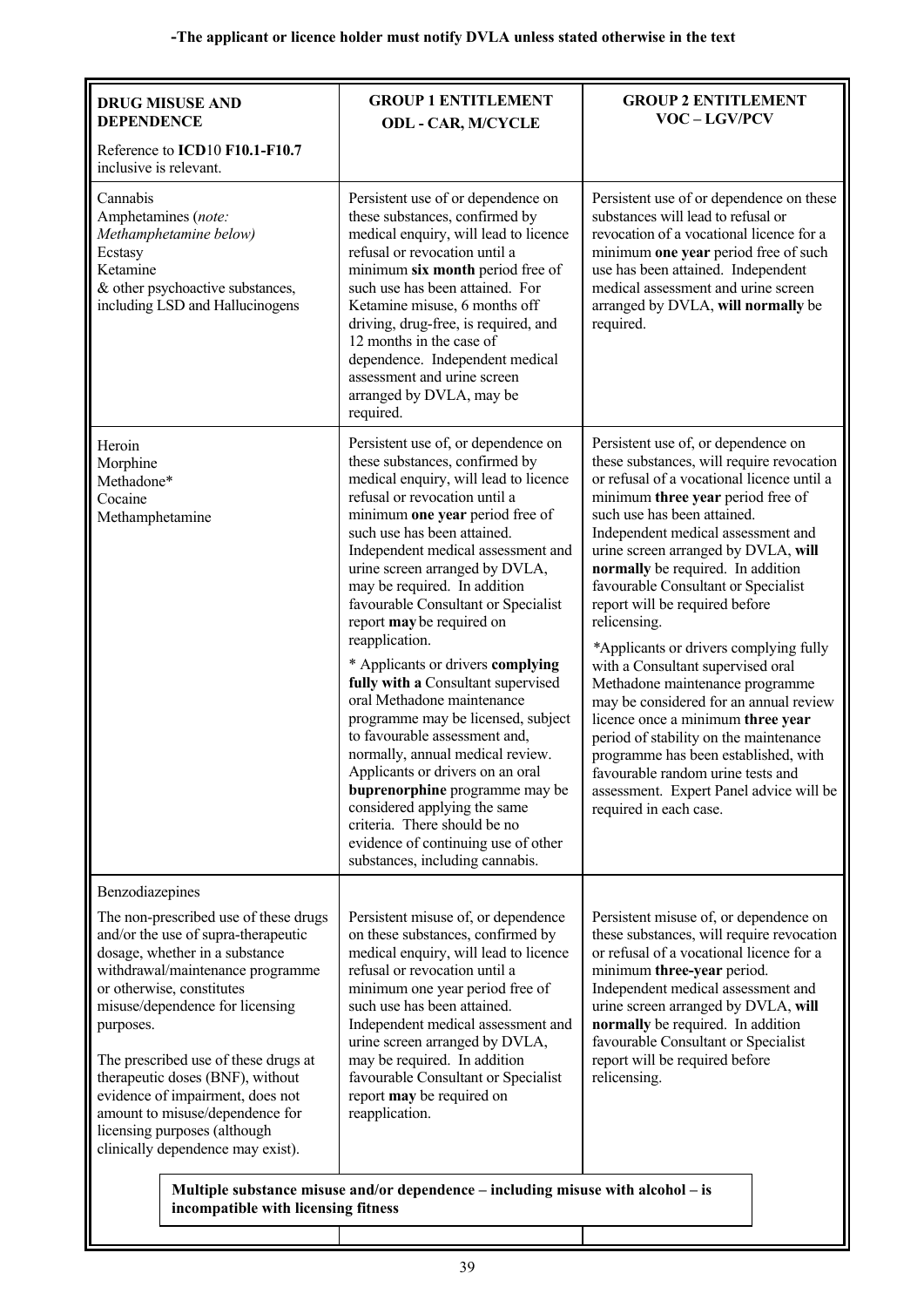| <b>DRUG MISUSE AND</b><br><b>DEPENDENCE</b><br>Reference to ICD10 F10.1-F10.7<br>inclusive is relevant.                                                              | <b>GROUP 1 ENTITLEMENT</b><br><b>ODL - CAR, M/CYCLE</b>                                                                                                                                                                                                                                                                                                                                                                                                                                                                                                                                                                                                                                                                                                                                                                                  | <b>GROUP 2 ENTITLEMENT</b><br><b>VOC - LGV/PCV</b>                                                                                                                                                                                                                                                                                                                                                                                                                                                                                                                                                                                                                                                                                                                     |
|----------------------------------------------------------------------------------------------------------------------------------------------------------------------|------------------------------------------------------------------------------------------------------------------------------------------------------------------------------------------------------------------------------------------------------------------------------------------------------------------------------------------------------------------------------------------------------------------------------------------------------------------------------------------------------------------------------------------------------------------------------------------------------------------------------------------------------------------------------------------------------------------------------------------------------------------------------------------------------------------------------------------|------------------------------------------------------------------------------------------------------------------------------------------------------------------------------------------------------------------------------------------------------------------------------------------------------------------------------------------------------------------------------------------------------------------------------------------------------------------------------------------------------------------------------------------------------------------------------------------------------------------------------------------------------------------------------------------------------------------------------------------------------------------------|
| Seizure(s) associated with drug<br>misuse/dependence<br>Seizures associated with drug<br>misuse/dependence are not<br>considered provoked for licensing<br>purposes. | Following a solitary seizure<br>associated with drug misuse or<br>dependence, a licence will be<br>refused or revoked for a minimum<br>six month period from the date of<br>the event. Should however the<br>seizure have occurred on a<br>background of substance misuse or<br>dependence, the standards for such<br>conditions will need to be satisfied<br>before a new application can be<br>considered. Where more than one<br>seizure has occurred, the Epilepsy<br>Regulations will apply (See<br><b>Appendix to Neuro Chapter for</b><br>full details). Medical enquiry will<br>be required before licence<br>restoration to confirm appropriate<br>period free from persistent drug<br>misuse and/or dependence.<br>Independent medical assessment<br>with urine analysis and consultant<br>reports will normally be necessary. | Following a solitary seizure associated<br>with drug misuse or dependence, a<br>licence will be revoked or refused for a<br>minimum five-year period from the<br>date of the event.<br>Licence restoration thereafter requires:<br>No underlying cerebral structural<br>$\bullet$<br>abnormality<br>Off anti-epileptic medication for at<br>$\bullet$<br>least 5 years<br>Maintained abstinence from drugs<br>$\bullet$<br>if previously dependent<br>Review by an addiction specialist<br>$\bullet$<br>& neurological opinion.<br>Where more than one seizure has<br>occurred or there is an underlying<br>cerebral structural abnormality, the<br><b>Vocational Epilepsy Regulations</b><br>apply. (See <b>Appendix</b> to Neuro<br><b>Chapter for full details)</b> |

**NB: A person who has been re-licensed following persistent drug misuse or dependence must be advised as part of their after-care that if their condition recurs they should cease driving and notify DVLA Medical Branch.**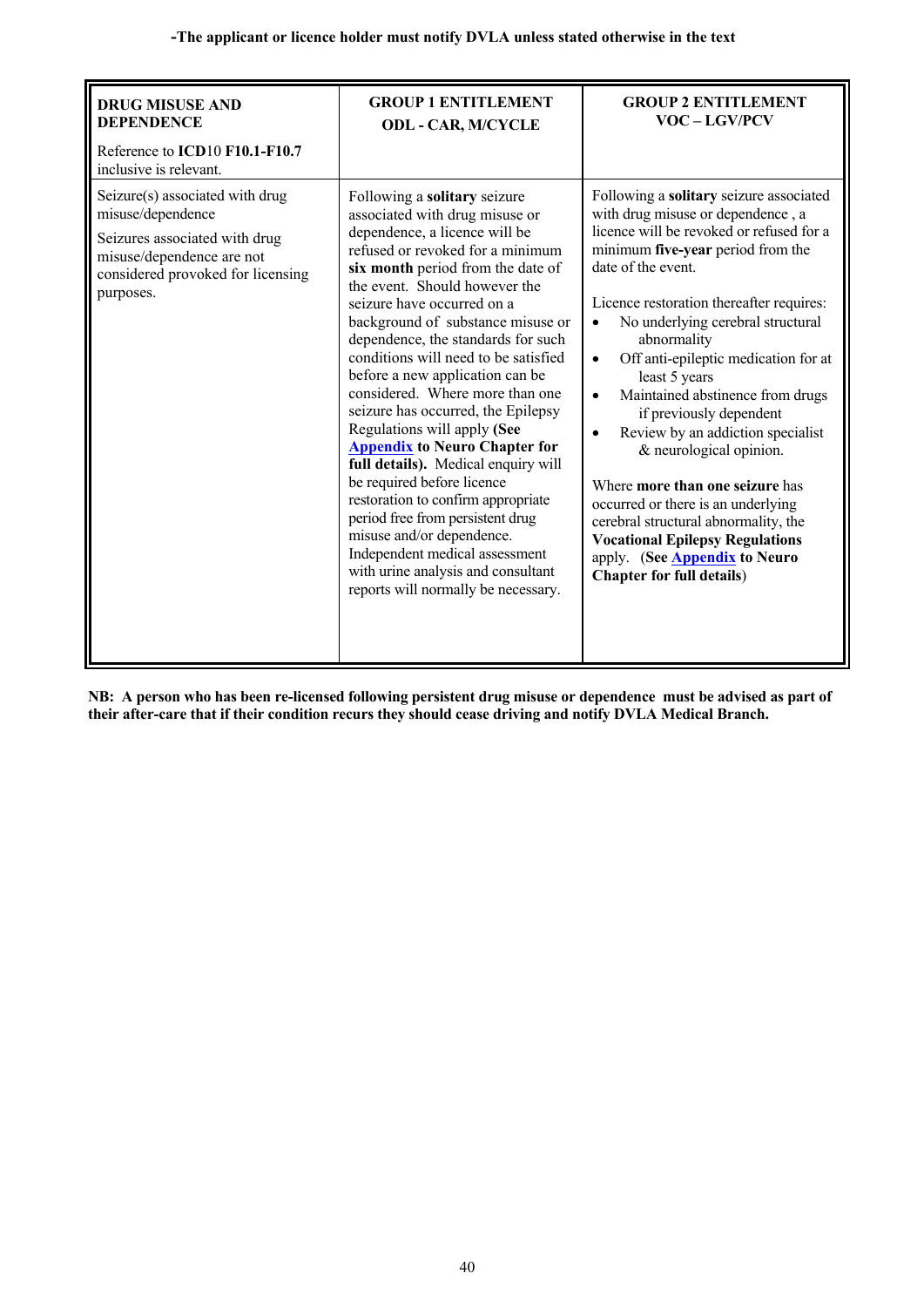# **CHAPTER 6**

### **VISUAL DISORDERS**

<span id="page-42-0"></span>The law requires that a licence holder or applicant is considered as suffering a **prescribed disability** if unable to meet the eyesight requirements, i.e. to read in good daylight (with the aid of glasses or contact lenses if worn) a registration mark fixed to a motor vehicle and containing letters and figures 79 millimetres high and 50 millimetres wide (i.e. post 1.9.2001 font) at a distance of 20 metres, or at a distance of 20.5 metres where the characters are 79 millimetres high and 57 millimetres wide (i.e. pre 1.9.2001 font). If unable to meet this standard, the driver must not drive and the licence must be refused or revoked.

GB law also requires that a licence be refused or revoked if DVLA considers a person has any other relevant disability which makes them a likely source of danger to the public when driving. DVLA would, in particular, consider anyone whose eyesight is below any EU minimum standard to be a source of danger when driving.

**Registration for sight impairment or severe sight impairment** will normally be regarded as incompatible with holding a driving licence and should be notified. However, attention will be given to the standards indicated below in deciding on fitness to drive.

| <b>VISUAL DISORDERS</b>                                                                                                                                                  | <b>GROUP 1 ENTITLEMENT</b><br><b>ODL - CAR, M/CYCLE</b>                                                                                                                                                                                                                                                                                                                                                                                                        | <b>GROUP 2 ENTITLEMENT</b><br><b>VOC – LGV/PCV</b>                                                                                                                                                                                                                                                                                                                                                                                                                                                                                                                                         |
|--------------------------------------------------------------------------------------------------------------------------------------------------------------------------|----------------------------------------------------------------------------------------------------------------------------------------------------------------------------------------------------------------------------------------------------------------------------------------------------------------------------------------------------------------------------------------------------------------------------------------------------------------|--------------------------------------------------------------------------------------------------------------------------------------------------------------------------------------------------------------------------------------------------------------------------------------------------------------------------------------------------------------------------------------------------------------------------------------------------------------------------------------------------------------------------------------------------------------------------------------------|
| <b>ACUITY</b>                                                                                                                                                            | Must be able to meet the above<br>prescribed standard for reading a<br>number-plate. In addition, the<br>visual acuity (with the aid of<br>glasses or contact lenses if worn)<br>must be at least 6/12 (0.5 decimal)<br>with both eyes open, or in the only<br>eye if monocular.                                                                                                                                                                               | Drivers must have a visual acuity, using<br>corrective lenses if necessary, of at least<br>$6/7.5$ (0.8 decimal) in the better eye and<br>at least $6/12$ (0.5 decimal) in the other<br>eye. The uncorrected acuity in each eye<br>must be at least 3/60.<br>Where glasses are worn to meet the<br>minimum standards, they should have a<br>corrective power $\leq +8$ dioptres.<br>It is also necessary for all drivers of<br>Group 2 vehicles to be able to meet the<br>prescribed and relevant Group 1 visual<br>acuity requirements.<br>*/*** Grandfather Rights on the page<br>below. |
| <b>CATARACT</b><br>Includes severe bilateral cataracts,<br>failed bilateral cataract extractions<br>and post cataract surgery where these<br>are affecting the eyesight. | Must be able to meet the above<br>eyesight requirements. In the<br>presence of cataract, glare may<br>affect the ability to meet the number<br>plate requirement, even with<br>apparently appropriate acuities.                                                                                                                                                                                                                                                | Must be able to meet the above<br>prescribed acuity requirements. In the<br>presence of cataract, glare may affect<br>the ability to meet the number plate<br>requirement, even with appropriate<br>acuities.                                                                                                                                                                                                                                                                                                                                                                              |
| MONOCULAR VISION<br>(includes the use of one eye only for<br>driving)                                                                                                    | Complete loss of vision in one eye<br>(ie. If there is any light perception,<br>driver is not considered monocular).<br>Must notify DVLA but may drive<br>when clinically advised that<br>driver has adapted to the disability<br>and<br>the above eyesight standards in the<br>remaining eye can be satisfied<br>and<br>there is a normal monocular visual<br>field in the remaining eye, i.e. there<br>is no area of defect which is caused<br>by pathology. | Complete loss of vision in one eye or<br>corrected acuity of less than 3/60 (0.05<br>decimal) in one eye. Applicants are<br>barred in law from holding a Group 2<br>licence.<br>It is necessary for all drivers of Group 2<br>vehicles to be able to meet the<br>prescribed and relevant Group 1 visual<br>acuity requirements.<br>**/*** Grandfather Rights on the page<br>below.                                                                                                                                                                                                         |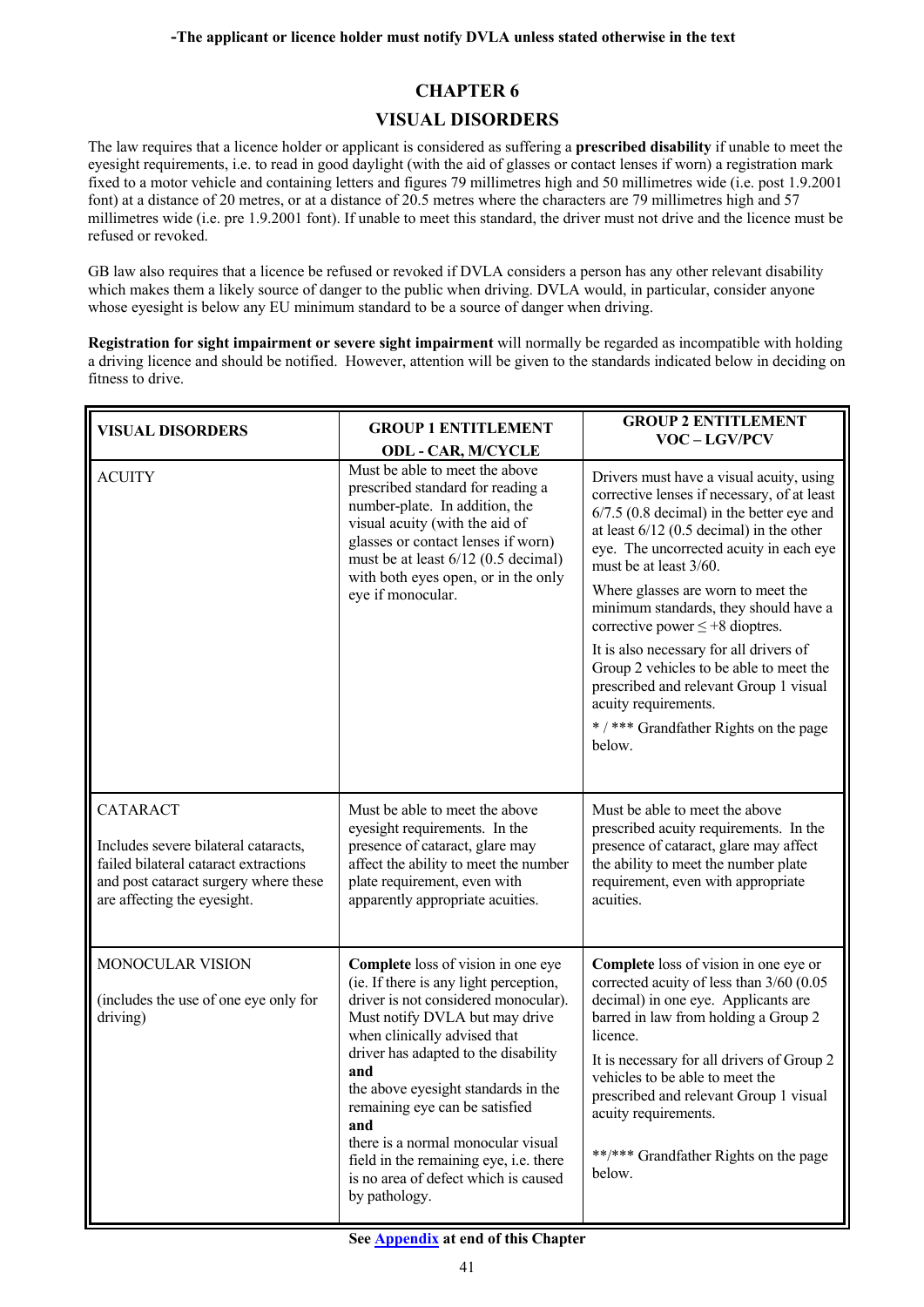<span id="page-43-0"></span>

| <b>VISUAL DISORDERS</b>                                                                                                                                                                                                                                                                              | <b>GROUP 1 ENTITLEMENT</b><br><b>ODL - CAR, M/CYCLE</b>                                                                                                                                                                                                                                                                                                                                                                                                                                                 | <b>GROUP 2 ENTITLEMENT</b><br>VOC-LGV/PCV                                                                                                                                                                                                                                                                                                                                                                                                                              |  |
|------------------------------------------------------------------------------------------------------------------------------------------------------------------------------------------------------------------------------------------------------------------------------------------------------|---------------------------------------------------------------------------------------------------------------------------------------------------------------------------------------------------------------------------------------------------------------------------------------------------------------------------------------------------------------------------------------------------------------------------------------------------------------------------------------------------------|------------------------------------------------------------------------------------------------------------------------------------------------------------------------------------------------------------------------------------------------------------------------------------------------------------------------------------------------------------------------------------------------------------------------------------------------------------------------|--|
| <b>VISUAL FIELD DEFECTS</b><br>Disorders such as severe bilateral<br>glaucoma, severe bilateral<br>retinopathy, retinitis pigmentosa and<br>other disorders producing field defect<br>including partial or complete<br>homonymous<br>hemianopia/quadrantanopia or<br>complete bitemporal hemianopia. | <b>Driving must cease unless</b><br>confirmed able to meet<br>recommended national guidelines<br>for visual field. (See appendix at<br>end of Chapter for full definition and<br>for conditions to be met for<br>consideration as an exceptional case<br>on an individual basis)                                                                                                                                                                                                                        | Normal binocular field of vision is<br>required, i.e., any area of defect in a<br>single eye is totally compensated for by<br>the field of the other eye.                                                                                                                                                                                                                                                                                                              |  |
| <b>DIPLOPIA</b>                                                                                                                                                                                                                                                                                      | Cease driving on diagnosis.<br>Resume driving on confirmation to<br>the Licensing Authority that the<br>diplopia is controlled by glasses or<br>by a patch which the licence holder<br>undertakes to wear while driving.<br>(If patching, note requirements<br>above for monocularity).<br><b>Exceptionally</b> a stable uncorrected<br>diplopia of 6 months' duration or<br>more may be compatible with<br>driving if there is consultant support<br>indicating satisfactory functional<br>adaptation. | Permanent refusal or revocation if<br>insuperable diplopia. Patching is not<br>acceptable.                                                                                                                                                                                                                                                                                                                                                                             |  |
| NIGHT BLINDNESS                                                                                                                                                                                                                                                                                      | Acuity and field standards must be<br>met. Cases will be considered on an<br>individual basis.                                                                                                                                                                                                                                                                                                                                                                                                          | Group 2 acuity and field standards must<br>be met and cases will then be<br>considered on an individual basis.                                                                                                                                                                                                                                                                                                                                                         |  |
| <b>COLOUR BLINDNESS</b>                                                                                                                                                                                                                                                                              | Need not notify DVLA. Driving<br>may continue with no restriction on<br>licence.                                                                                                                                                                                                                                                                                                                                                                                                                        | Need not notify DVLA. Driving may<br>continue with no restriction on licence.                                                                                                                                                                                                                                                                                                                                                                                          |  |
| <b>BLEPHAROSPASM</b>                                                                                                                                                                                                                                                                                 | Consultant opinion required. If<br>mild, driving can be allowed subject<br>to satisfactory medical reports.<br>Control of <b>mild</b> blepharospasm with<br>botulinum toxin may be acceptable<br>provided that treatment does not<br>produce debarring side effects such<br>as uncontrollable diplopia. DVLA<br>should be informed of any change or<br>deterioration in condition. Driving<br>is not normally permitted if<br>condition severe, and affecting<br>vision, even if treated.               | Consultant opinion required. If mild,<br>driving can be allowed subject to<br>satisfactory medical reports. Control of<br>mild blepharospasm with botulinum<br>toxin may be acceptable provided that<br>treatment does not produce debarring<br>side effects such as uncontrollable<br>diplopia. DVLA should be informed of<br>any change or deterioration in<br>condition. Driving is not permitted if<br>condition severe, and affecting vision,<br>even if treated. |  |

**NB: Before the exceptions \*-\*\*\* can be accepted, the driver or applicant must meet all of the Group 1 acuity standards.** 

**\* Must have held the Group 2 licence on either BOTH 01.01.1983 and 01.04.1991 OR on 01.03.1992 and be able to complete a satisfactory certificate of experience to be eligible. If obtained first Group 2 licence between 02.03.1992 and 31.12.1996 uncorrected visual acuity may be worse than 3/60 in one eye.** 

**\*\* Group 2 licence must have been issued prior to 01.01.1991 in knowledge of monocularity.** 

**\*\*\* Monocularity is acceptable for C1 applicants who passed the ordinary driving test prior to 01.01.1997 if they satisfy the number-plate test, the visual acuity standard and the visual field requirement for the remaining eye.**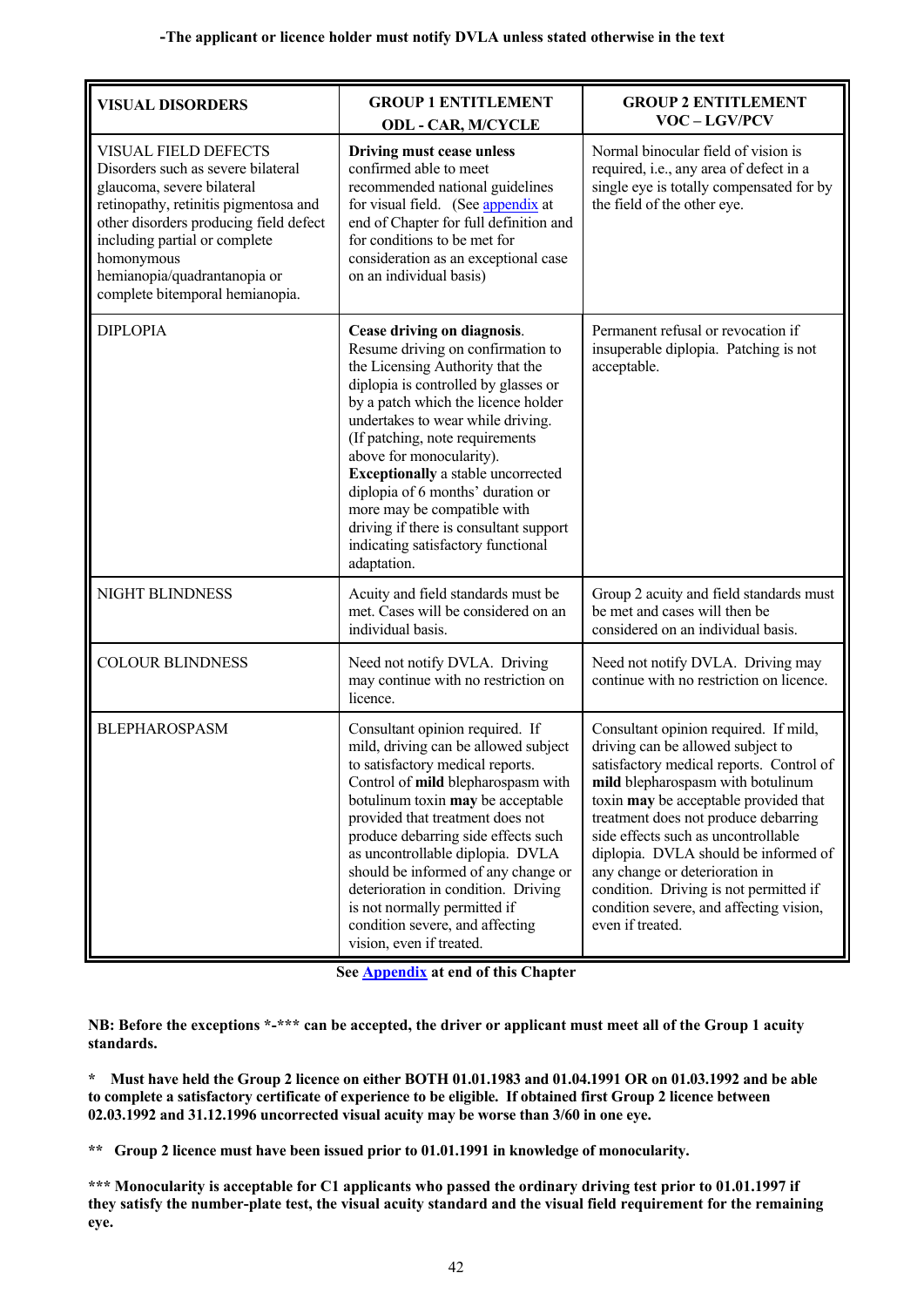#### **-The applicant or licence holder must notify DVLA unless stated otherwise in the text**

### **Appendix**

#### <span id="page-44-0"></span>**FIELD OF VISION REQUIREMENT FOR THE HOLDING OF GROUP I LICENCE ENTITLEMENT**

The minimum field of vision for safe driving is defined as "a field of at least  $120^{\circ}$  on the horizontal measured using a target equivalent to the white Goldmann III4e settings; the extension should be at least  $50^{\circ}$  left and right. In addition, there should be no **significant** defect in the binocular field which encroaches within 20° of fixation above or below the horizontal meridian".

This means that homonymous or bitemporal defects, which come close to fixation, whether hemianopic or quadrantanopic, are not normally accepted as safe for driving.

If a visual field assessment is necessary to determine fitness to drive, DVLA requires this to be a binocular Esterman field. Monocular full field charts may also be requested in specific conditions. Exceptionally, Goldmann perimetry, carried out to strict criteria, will be considered. The Secretary of State's Advisory Panel for Visual Disorders and Driving advises that, for an Esterman binocular chart to be considered reliable for licensing, the false positive score must be no more than 20%. When assessing monocular charts and Goldmann perimetry, fixation accuracy will also be considered.

The interpretation of visual field charts for the purposes of driver licensing described below refers to perimetry performed on a Humphrey Field Analyser.

#### **Defect affecting central area ONLY (Esterman)**

For GROUP 1 licensing purposes, pending the outcome of current research, the following are generally regarded as **acceptable central** loss:

- Scattered single missed points
- x A single cluster of up to 3 adjoining points

For GROUP 1 licensing purposes the following are generally regarded as **unacceptable (i.e. 'significant') central** loss:

- x A cluster of 4 or more adjoining points that is either wholly **or partly** within the central 20 degree area
- Loss consisting of both a single cluster of 3 adjoining missed points up to and including 20 degrees from fixation, **and any** additional separate missed point(s) within the central 20 degree area
- x **Any** central loss that is an **extension** of a hemianopia or quadrantanopia of size greater than 3 missed points.

#### **Defect affecting the peripheral areas – width assessment**

For GROUP 1 licensing, the following will be disregarded when assessing the width of field:

- x A cluster of **up to three** adjoining missed points, unattached to any other area of defect, lying on or across the horizontal meridian
- A vertical defect of only single point width but of any length, unattached to any other area of defect, which touches or cuts through the horizontal meridian.

#### **Exceptional cases**

GROUP 1 drivers who have previously held **full driving entitlement**, removed because of a field defect which does not satisfy the standard, may be eligible to reapply to be considered as exceptional cases on an individual basis, subject to strict criteria.

The defect must have been

- present for at least 12 months
- x caused by an isolated event or a non-progressive condition **and**
- x there must be no other condition or pathology present which is regarded as progressive and likely to be affecting the visual fields.

In order to meet the requirements of European law, DVLA will, in addition, require:

clinical confirmation of full functional adaptation.

If reapplication is then accepted, a satisfactory practical driving assessment, carried out at an approved assessment centre, must subsequently be completed,.

**A process is now in place for applications for a provisional driving licence in those with a static visual field defect. Details may be found on the DVLA website at: [www.dft.gov.uk/dvla/medical.aspx](http://www.dft.gov.uk/dvla/medical.aspx) .** 

#### **Note: An individual who is monocular cannot be considered under exceptional case criteria**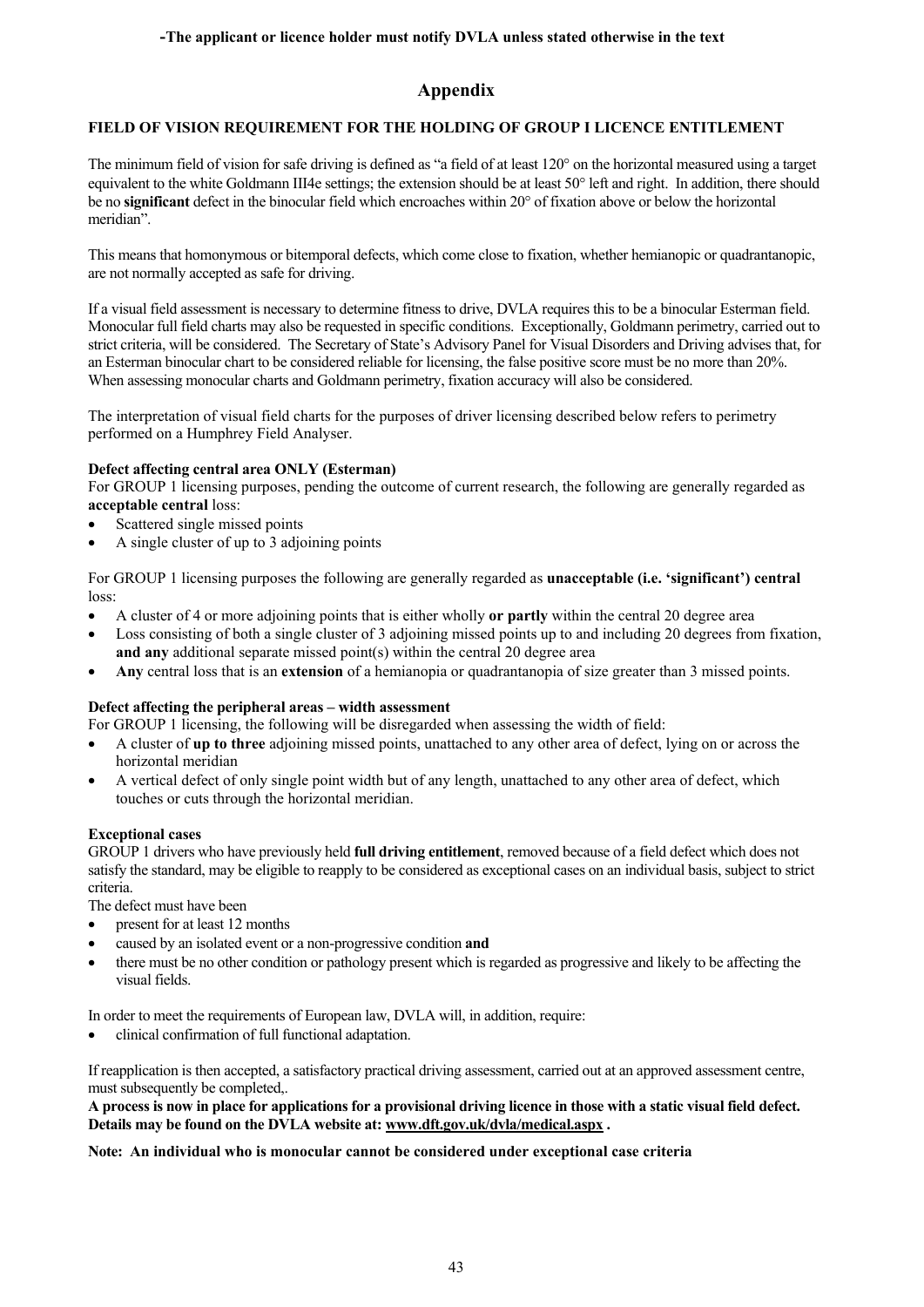# **CHAPTER 7**

# **RENAL DISORDERS**

<span id="page-45-0"></span>

| <b>RENAL DISORDERS</b>                                                                               | <b>GROUP 1 ENTITLEMENT</b><br><b>ODL - CAR, M/CYCLE</b>                                                                                                                                                                                                                                                     | <b>GROUP 2 ENTITLEMENT</b><br><b>VOC - LGV/PCV</b>                                                                                      |
|------------------------------------------------------------------------------------------------------|-------------------------------------------------------------------------------------------------------------------------------------------------------------------------------------------------------------------------------------------------------------------------------------------------------------|-----------------------------------------------------------------------------------------------------------------------------------------|
| <b>CHRONIC RENAL FAILURE</b><br>CAPD (Continuous ambulatory<br>peritoneal dialysis)<br>Haemodialysis | No restriction on holding a Till 70<br>licence unless subject to severe<br>electrolyte disturbance or significant<br>symptoms, e.g. sudden disabling<br>attacks of giddiness or fainting or<br>impaired psychomotor or cognitive<br>function when the licence may be<br>revoked or the application refused. | Drivers with these disabilities will be<br>assessed individually by DVLA<br>against the criteria as shown in the<br>Group 1 Entitlement |
| All other renal disorders                                                                            | Need not notify DVLA unless<br>associated with a relevant disability.                                                                                                                                                                                                                                       | Need not notify DVLA unless<br>associated with significant symptoms or<br>a relevant disability.                                        |

### **RESPIRATORY and SLEEP DISORDERS**

| <b>RESPIRATORY and SLEEP</b><br><b>DISORDERS</b>                                                                                                                                                                                                              | <b>GROUP 1 ENTITLEMENT</b><br><b>ODL - CAR, M/CYCLE</b>                                                                                                                                                                                                                                                                                                 | <b>GROUP 2 ENTITLEMENT VOC-</b><br><b>LGV/PCV</b>                                                                                                                                                                                                                                                                                                   |  |
|---------------------------------------------------------------------------------------------------------------------------------------------------------------------------------------------------------------------------------------------------------------|---------------------------------------------------------------------------------------------------------------------------------------------------------------------------------------------------------------------------------------------------------------------------------------------------------------------------------------------------------|-----------------------------------------------------------------------------------------------------------------------------------------------------------------------------------------------------------------------------------------------------------------------------------------------------------------------------------------------------|--|
| <b>SLEEP DISORDERS</b><br>Including Obstructive Sleep Apnoea<br>syndrome causing excessive daytime<br>/ awake time sleepiness<br>Further information can be found on<br>leaflet "INF159"<br>http://www.dvla.gov.uk/dvla/~/media/pdf<br>/leaflets/INF159.ashx? | Driving must cease until<br>satisfactory control of symptoms has<br>been attained.                                                                                                                                                                                                                                                                      | Driving must cease until satisfactory<br>control of symptoms has been attained,<br>with ongoing compliance with<br>treatment, confirmed by consultant /<br>specialist opinion. Regular, normally<br>annual, licensing review required.                                                                                                              |  |
| <b>COUGH SYNCOPE</b>                                                                                                                                                                                                                                          | Driving must cease for 6 months if<br>a single episode increased to 12<br>months if multiple attacks.<br>Reapplication may be considered at<br>an earlier time if the following can<br>be satisfied:<br>Any underlying chronic respiratory<br>condition is well controlled,<br>smoking cessation,<br>$BMI < 30$ ,<br>gastro oesophageal reflux treated. | 5 years off driving from the date of the<br>last attack. Reapplication at 1 year if<br>the following can be satisfied:<br>Any underlying chronic respiratory<br>condition is well controlled,<br>smoking cessation,<br>$BMI < 30$ ,<br>gastro oesophageal reflux treated.<br>This shall require confirmation by<br>specialist opinion.              |  |
| <b>RESPIRATORY DISORDERS</b><br>including asthma, COPD (Chronic<br><b>Obstructive Pulmonary Disease)</b>                                                                                                                                                      | DVLA need not be notified unless<br>attacks are associated with disabling<br>giddiness, fainting or loss of<br>consciousness.                                                                                                                                                                                                                           | As for Group 1 licence.                                                                                                                                                                                                                                                                                                                             |  |
| <b>CARCINOMA OF LUNG</b>                                                                                                                                                                                                                                      | DVLA need not be notified unless<br>cerebral secondaries are present.<br>(See Chapter 1 for malignant brain<br>tumour)                                                                                                                                                                                                                                  | Those drivers with non small cell lung<br>cancer classified as T1N0M0 can be<br>considered on an individual basis. In<br>other cases, driving must cease until 2<br>years has elapsed from the time of<br>definitive treatment. Driving may<br>resume providing treatment satisfactory<br>and no brain scan evidence of<br>intracranial metastases. |  |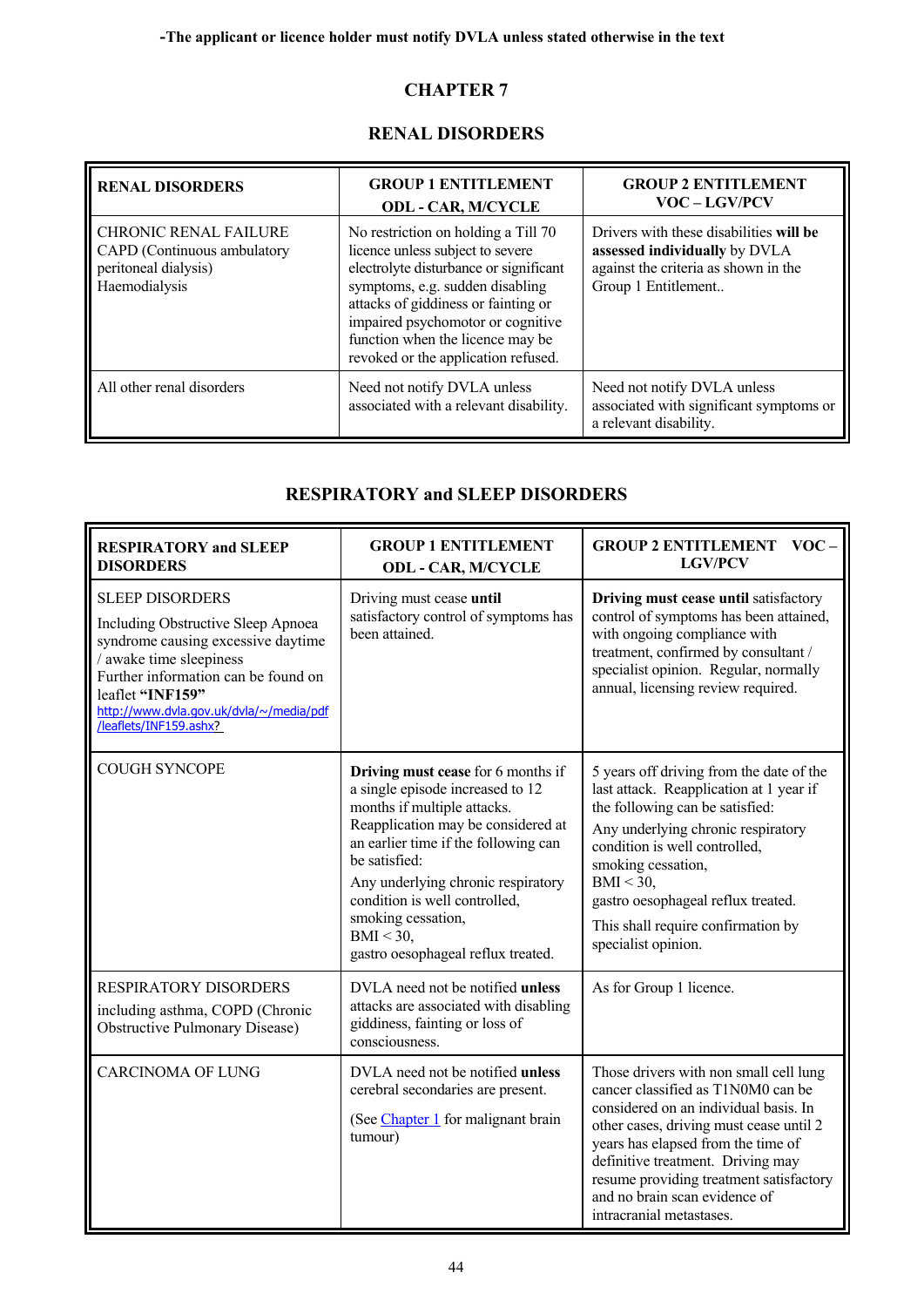# **CHAPTER 8**

# **MISCELLANEOUS CONDITIONS**

<span id="page-46-0"></span>

| <b>MISCELLANEOUS</b><br><b>CONDITIONS</b>       | <b>GROUP 1 ENTITLEMENT</b><br><b>ODL - CAR, M/CYCLE</b> | <b>GROUP 2 ENTITLEMENT</b><br><b>VOC - LGV/PCV</b>                                                                                                                                                                                    |  |
|-------------------------------------------------|---------------------------------------------------------|---------------------------------------------------------------------------------------------------------------------------------------------------------------------------------------------------------------------------------------|--|
| DEAFNESS (PROFOUND)                             | Need not notify DVLA. Till 70<br>issued/retained.       | Of paramount importance is the proven<br>ability to be able to communicate in the<br>event of an emergency by speech or by<br>using a device e.g. a MINICOM. If<br>unable so to do the licence is likely to<br>be refused or revoked. |  |
| <b>BRAIN TUMOURS</b>                            | Please refer to the appropriate<br>section of Chapter 1 | Please refer to the appropriate section<br>of Chapter 1                                                                                                                                                                               |  |
| <b>LUNG CANCER</b>                              | Please refer to the appropriate<br>section of Chapter 7 | Please refer to the appropriate section<br>of Chapter 7                                                                                                                                                                               |  |
| <b>OTHER CANCERS</b>                            | See Below                                               | See Below                                                                                                                                                                                                                             |  |
| For all tumours, fitness to drive depends upon: |                                                         |                                                                                                                                                                                                                                       |  |

• The prospective risk of a seizure:

For Group 1 entitlement DVLA does not need to be notified unless there are cerebral metastases or significant complications of relevance (see subsequent bullet points for guidance).

For Group 2 entitlement (VOC), specific attention is paid to the risk of cerebral metastasis.

- Specific limb impairment, e.g. from bone primary or secondary cancer.
- General state of health. Advanced malignancies causing symptoms such as general weakness or cachexia to such an extent that safe driving would be comprised is not acceptable for safe driving.

For eye cancers, the vision requirements must be met as well as the above.

| AIDS Syndrome                                                                         | Driving may continue providing<br>medical enquiries confirm no<br>relevant associated disability likely<br>to affect driving.<br>1, 2 or 3-year licence with medical<br>review                                                                                                                                                                                                                                                                                                                                                                                                                                                        | Cases will be assessed on an individual<br>basis. In the absence of any debarring<br>symptoms CD4 count will need to be<br>maintained at 200 or above for at least<br>6 months to be eligible.        |  |
|---------------------------------------------------------------------------------------|---------------------------------------------------------------------------------------------------------------------------------------------------------------------------------------------------------------------------------------------------------------------------------------------------------------------------------------------------------------------------------------------------------------------------------------------------------------------------------------------------------------------------------------------------------------------------------------------------------------------------------------|-------------------------------------------------------------------------------------------------------------------------------------------------------------------------------------------------------|--|
| HIV positive                                                                          | Need not notify DVLA.                                                                                                                                                                                                                                                                                                                                                                                                                                                                                                                                                                                                                 | Need not notify DVLA                                                                                                                                                                                  |  |
| AGE (Older Drivers)                                                                   | Age is no bar to the holding of a<br>licence. DVLA requires<br>confirmation at age of 70 that no<br>medical disability is present,<br>thereafter a 3-year licence is issued<br>subject to satisfactory completion of<br>medical questions on the application<br>form. However, as ageing<br>progresses, a driver or his/her<br>$relative(s)$ may be aware that the<br>combination of progressive loss of<br>memory, impairment in<br>concentration and reaction time with<br>possible loss of confidence, suggest<br>consideration be given to cease<br>driving. Physical frailty is not per se<br>a bar to the holding of a licence. | Re-application with medical<br>confirmation of continuing satisfactory<br>fitness is required at age 45 and 5-<br>yearly thereafter until 65, when annual<br>application is required.                 |  |
| HYPOGLYCAEMIA FROM ANY<br><b>CAUSE OTHER THAN THE</b><br><b>TREATMENT OF DIABETES</b> | If suffering episodes of severe<br>hypoglycaemia should cease driving<br>while liable to these episodes.<br>Examples would include after<br>bariatric surgery or in association<br>with eating disorders.                                                                                                                                                                                                                                                                                                                                                                                                                             | If suffering episodes of severe<br>hypoglycaemia should cease driving<br>while liable to these episodes. Example<br>would include after bariatric surgery or<br>in association with eating disorders. |  |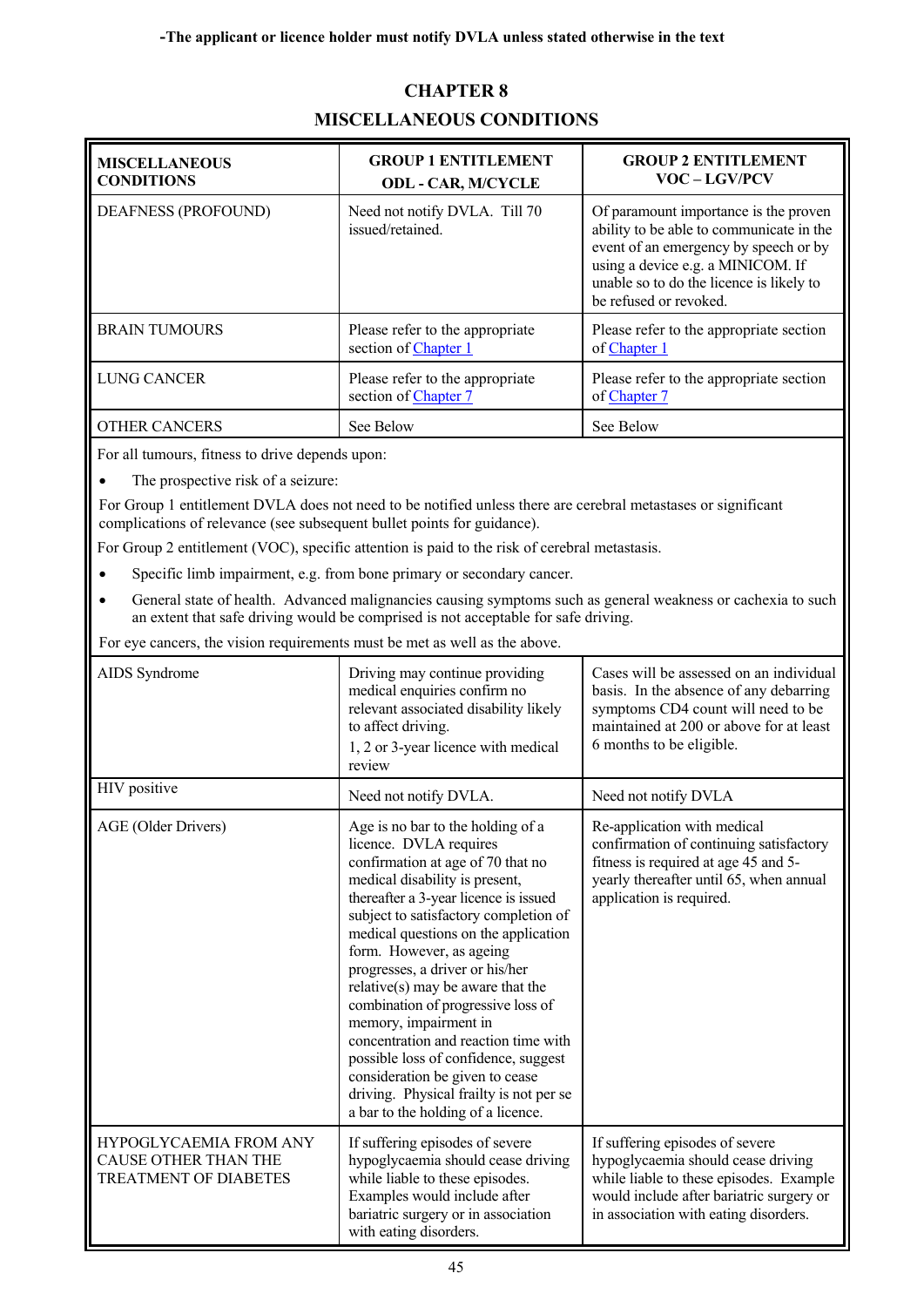### **IMPAIRMENT OF COGNITIVE FUNCTION**

e.g. post stroke, post head injury, early dementia

<span id="page-47-0"></span>There is no single or simple marker for assessment of impaired cognitive function although the ability to manage day to day living satisfactorily is a possible yardstick of cognitive competence. In-car assessments, on the road with a valid licence, are an invaluable method of ensuring that there are no features present liable to cause the patient to be a source of danger, e.g. visual inattention, easy distractibility, and difficulty performing multiple tasks. In addition it is important that reaction time, memory, concentration and confidence are adequate and do not show impairment likely to affect driving performance.

#### **COGNITIVE DISABILITY**

Group 2

Impairment of cognitive functioning is not usually compatible with the driving of these vehicles. Mild cognitive disability may be compatible with safe driving and individual assessment will be required.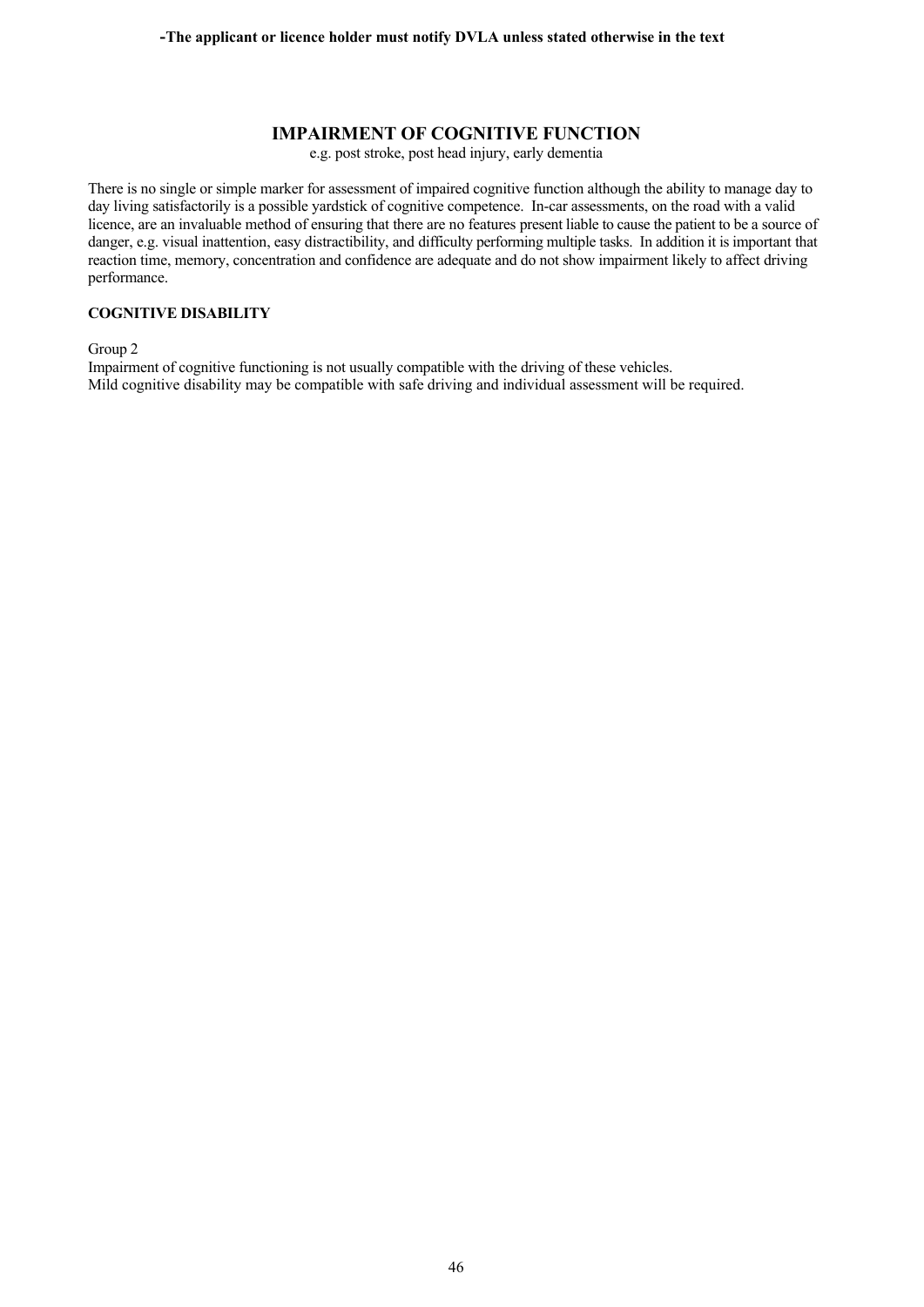### **Appendix 1**

#### **DISABLED DRIVERS**

#### <span id="page-48-0"></span>**CARS (Group 1)**

Driving is possible in both static and progressive or relapsing disorders but vehicle modification may be needed.

| 1) Permanent Limb Disabilities<br><b>Spinal Disabilities</b> | e.g. Amputation, Hemiplegia/Cerebral Palsy, Ankylosing Spondylitis,<br>Severe Arthritis, especially with pain |
|--------------------------------------------------------------|---------------------------------------------------------------------------------------------------------------|
| 2) Chronic Neurological Disorders:                           | e.g. Multiple Sclerosis, Parkinson's Disease,<br>Motor Neurone Disease, peripheral neuropathy                 |

Sophisticated vehicle adaptation is now possible and varies from automatic transmission to joy sticks and infra red controls for people with severe disabilities.

The DVLA will need to know which, if any, of the controls require to be modified and will ask the patient to complete a simple questionnaire. The driving licence will then be coded to reflect the modifications. A list of assessment centres is available at appendix 2, which will be able to give advice should the licence holder require it.

#### **NB: A person in receipt of the higher rate mobility component of the Disability Living Allowance may hold a driving licence from 16 years of age.**

#### **LGV/PCV (Group 2)**

Some disabilities **may** be compatible with the driving of large vehicles if mild and non-progressive. Individual assessment will be required.

#### ELECTRICALLY PROPELLED INVALID CARRIAGES (CLASS 2 & 3)

Class 2 vehicles are limited to 4 miles per hour and Class 3 vehicles to 8 miles per hour whilst on the road.

Users of these vehicles are not required to hold a driving licence and so are not required to meet the medical standards required of drivers of motor vehicles. However, individuals whose medical condition may affect their ability to drive an invalid carriage safely are advised to consult their GP before using these vehicles. We also recommend that the user is able to read a car number plate from a distance of 12.3 metres (40 ft). For further details please refer to the publication "Code of Practice for Class 3 Vehicle Users" available from the Mobility & Inclusion Unit, Department for Transport, Great Minster House, 76 Marsham Street, London SW1P 4DR; Tel: 0207 944 4461; Fax: 0207 944 6102; Email: [miu@dft.gsi.gov.uk](mailto:miu@dft.gsi.gov.uk)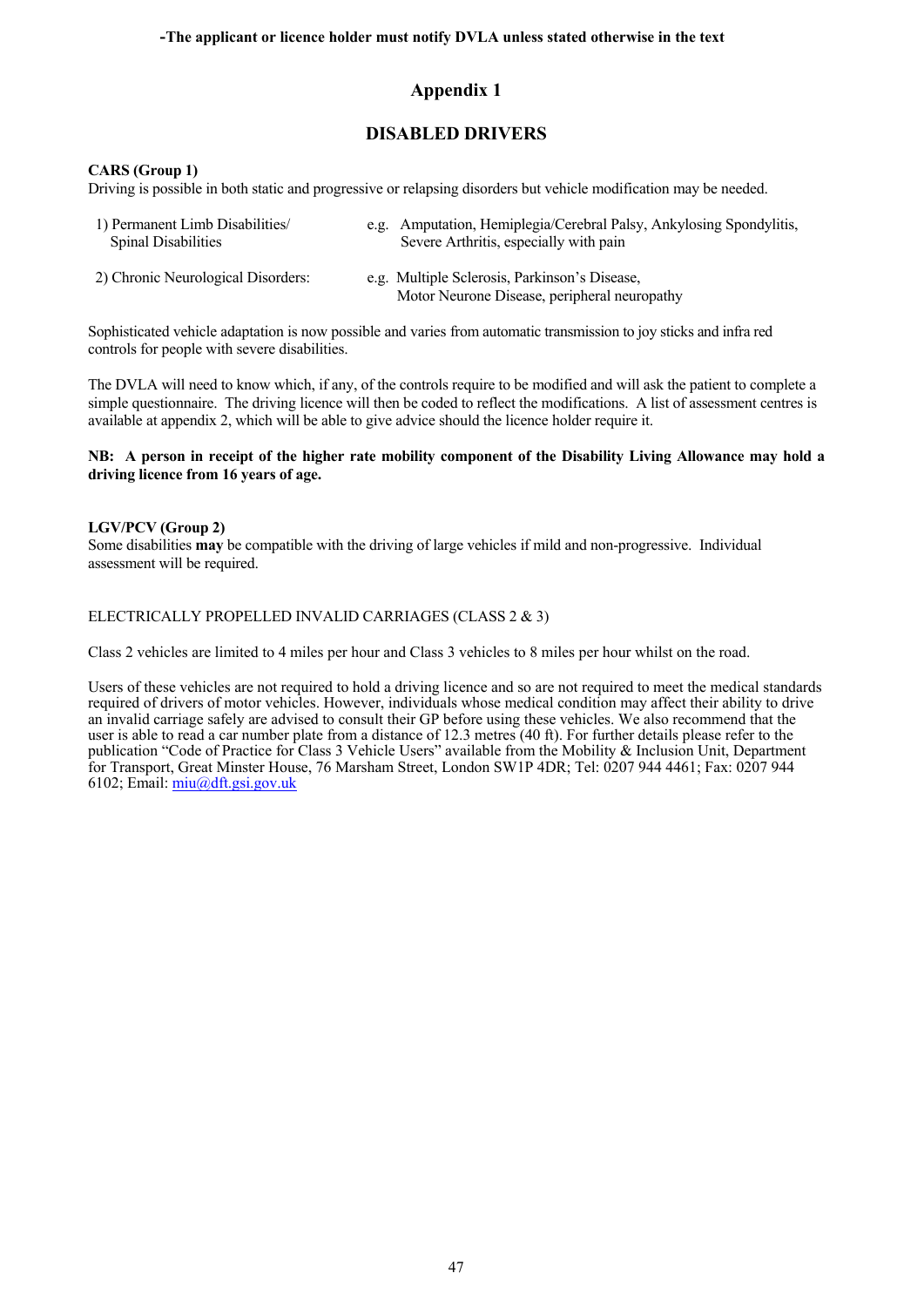#### **Appendix 2**

### **FORUM of**

#### **MOBILITY CENTRES**

Freefone: Tel: 0800 5593636 [www.mobility-centres.org.uk/](http://www.mobility-centres.org.uk/) 

(Incorporating satellite centres at Unit 11, Cannock, Staffordshire & Northampton). Network Park,

Tel: 0845 337 1540 Birmingham Fax: 0121 333 4568 B8 1AU

(Incorporating a satellite centre at. Assessment Service, Newtown, Powys) The Disability Resources Centre,

Tel: 01745 584 858 Denbighshire, Fax: 01745 535 042 LL18 5UJ.

(Incorporating a satellite centre at The Vassall Centre, Sparkford, Somerset) Gill Avenue,

Tel: 0117 965 9353 BS16 2QQ.

(Incorporating a satellite centre at Rookwood Hospital, Pembroke Dock) Fairwater Road,

Tel/Fax: 029 2055 5130 CF5 2YN.

Tel: 020 8770 1151 Carshalton, Fax: 020 8770 1211 Surrey, **I D P W**(advice on electric scooters SM5 4NR. and wheelchairs not manuals) Email:  $\frac{1}{2}$  mobility  $\frac{a}{q}$  ef.org.uk/ **T** Also training courses Website: [www.qef.org.uk](http://www.qef.org.uk/)

Tel: 01332 371929 DE22 3LZ.

<span id="page-49-0"></span>**BIRMINGHAM:** Regional Driving Assessment Centre, Duddeston Mill Road, Saltley, **I D P T** Email: info@rdac.co.uk Website: [www.rdac.co.uk](http://www.rdac.co.uk/) 

**BODELWYDDAN:** North Wales Mobility and Driving Glan Clwyd Hospital, Bodelwyddan, **IDPTAWG** Email: mobilityinfo@btconnect.com

**BRISTOL:** Mobility Service at Living (dlc) Fishponds, Bristol, Fax: 0117 965 3652 Email: [mobserv@thisisliving.org.uk](mailto:mobserv@thisisliving.org.uk) **I D P W T** Website: www.thisisliving.org.uk

**CARDIFF:** South Wales Mobility and Driving Assessment Service, Llandaff, Cardiff, **I D P G** Email: helen@waddac.co.uk

**CARSHALTON:** OEF Mobility Services. Damson Way, Fountain Drive,

**DERBY** Derby DrivAbility, Kingsway Hospital, Kingsway, Derby, Fax: 01332 382377 Email: [driving@derbyhospitals.nhs.uk](mailto:driving@derbyhospitals.nhs.uk) **I D P T A** Website: [http://www.derbydrivability.com](http://www.derbydrivability.com/)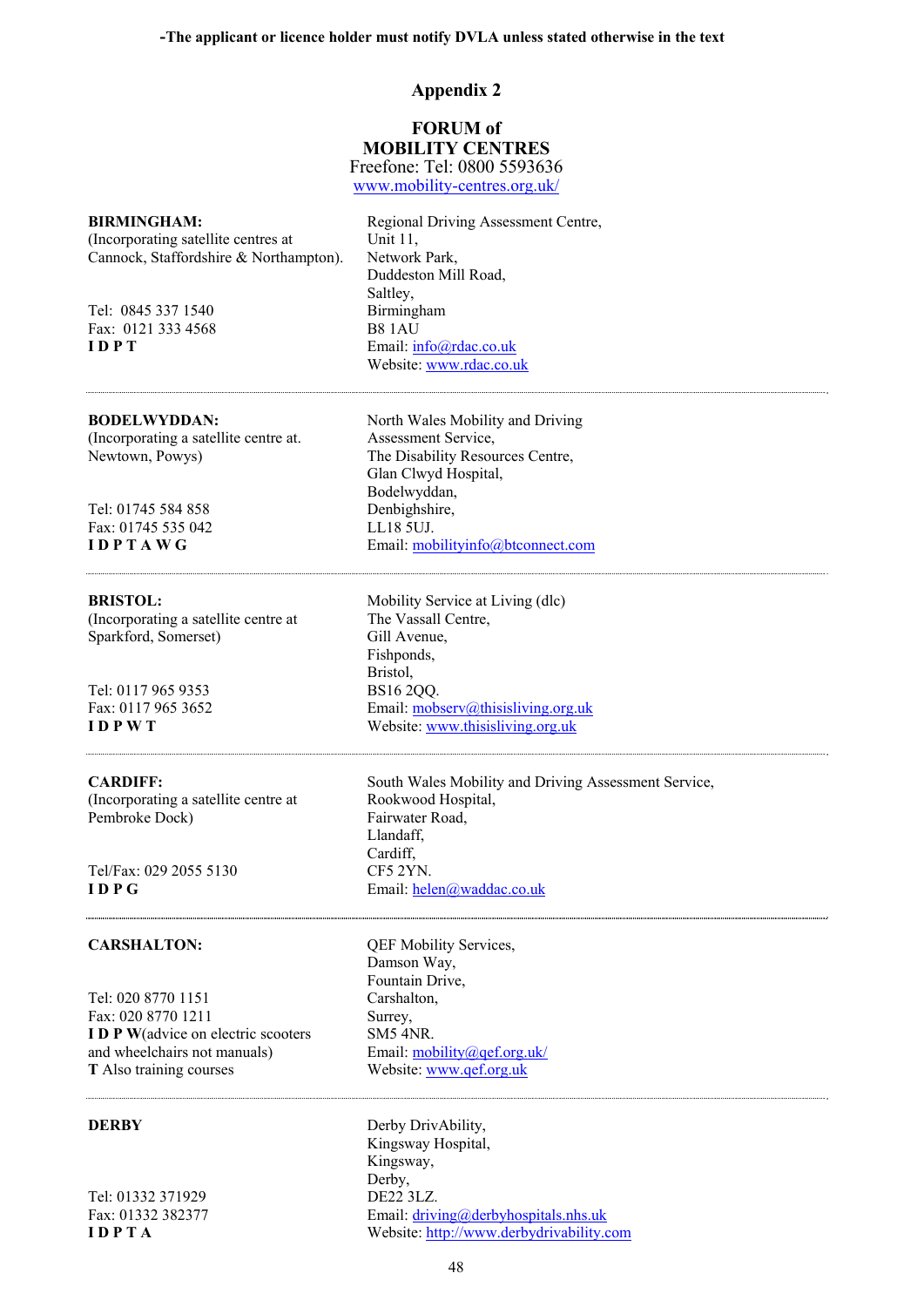| <b>EDINBURGH:</b><br>(Incorporating Mobile Driving Assessment)<br>at other hospital sites in Scotland:<br>Aberdeen, Inverness, Dundee<br>Paisley, Irvine and Dumfries).<br>Tel: 0131 537 9192<br>Fax: 0131 537 9193<br>IDP | Scottish Driving Assessment Service,<br>Astley Ainslie Hospital,<br>133, Grange Loan,<br>Edinburgh,<br>EH9 2HL<br>Email: marlene.mackenzie@nhslothian.scot.nhs.uk |
|----------------------------------------------------------------------------------------------------------------------------------------------------------------------------------------------------------------------------|-------------------------------------------------------------------------------------------------------------------------------------------------------------------|
| <b>HULL</b>                                                                                                                                                                                                                | c/o Regional Driving Assessment Centre,<br>Unit 11,<br>Network Park,<br>Duddeston Mill Road,                                                                      |
|                                                                                                                                                                                                                            | Saltley,                                                                                                                                                          |
| Tel: 0845 337 1540                                                                                                                                                                                                         | Birmingham,                                                                                                                                                       |
| Fax: 0121 333 4568<br><b>IDPT</b>                                                                                                                                                                                          | <b>B8 1AU</b><br>Email: info@rdac.co.uk                                                                                                                           |
|                                                                                                                                                                                                                            | Website: www.rdac.co.uk                                                                                                                                           |
| <b>LEEDS:</b>                                                                                                                                                                                                              | William Merritt Disabled Living Centre and Mobility Service,                                                                                                      |
| (Incorporating a satellite centre at                                                                                                                                                                                       | St Mary's Hospital,                                                                                                                                               |
| York)                                                                                                                                                                                                                      | Green Hill Road,                                                                                                                                                  |
|                                                                                                                                                                                                                            | Armley,                                                                                                                                                           |
|                                                                                                                                                                                                                            | Leeds,<br>LS12 3QE.                                                                                                                                               |
| Tel: 0113 305 5288<br>Fax: 0113 231 9291                                                                                                                                                                                   | Email: mobility.service@nhs.net                                                                                                                                   |
| <b>IDPW</b>                                                                                                                                                                                                                | Website: http://www.williammerrittleeds.org                                                                                                                       |
| <b>MAIDSTONE</b>                                                                                                                                                                                                           | South East DriveAbility,                                                                                                                                          |
| (Incorporating satellite centres at                                                                                                                                                                                        | Cobtree Ward,                                                                                                                                                     |
| Herne Bay, Kent &                                                                                                                                                                                                          | Preston Hall Hospital                                                                                                                                             |
| Hailsham, East Sussex)                                                                                                                                                                                                     | London Road,                                                                                                                                                      |
|                                                                                                                                                                                                                            | Aylesford,                                                                                                                                                        |
| Tel: 01622 795719                                                                                                                                                                                                          | Kent,                                                                                                                                                             |
| Fax: 01622 795720<br>IDP                                                                                                                                                                                                   | <b>ME20 7NJ</b><br>Email: wk-pct.sedriveability@nhs.net                                                                                                           |
|                                                                                                                                                                                                                            | Website: www.kentcht.nhs.uk/our-services/specialist-clinical-services/south-east-drive-ability                                                                    |
| <b>NEWCASTLE UPON TYNE:</b>                                                                                                                                                                                                | North East Drive Mobility                                                                                                                                         |
| (Incorporating satellite centre at                                                                                                                                                                                         | Walkergate Park<br>Centre for Neuro-rehabilitation and Neuro-psychiatry                                                                                           |
| Penrith, Cumbria)                                                                                                                                                                                                          | Benfield Road                                                                                                                                                     |
| Tel: 0191 287 5090                                                                                                                                                                                                         | Newcastle upon Tyne                                                                                                                                               |
|                                                                                                                                                                                                                            | NE64QD                                                                                                                                                            |
| Fax:                                                                                                                                                                                                                       | Email: northeast.drivemobility@ntw.nhs.uk                                                                                                                         |
| <b>IDPT</b>                                                                                                                                                                                                                | Website: www.ntw.nhs.uk                                                                                                                                           |
| <b>OXFORD:</b>                                                                                                                                                                                                             | c/o Regional Driving Assessment Centre<br>Unit 11                                                                                                                 |
|                                                                                                                                                                                                                            | Network Park                                                                                                                                                      |
|                                                                                                                                                                                                                            | Duddeston Mill Road                                                                                                                                               |
|                                                                                                                                                                                                                            | Birmingham                                                                                                                                                        |
| Tel: 0845 337 1540<br>Fax: 0121 333 4568                                                                                                                                                                                   | <b>B8 1AU</b><br>Email: info@rdac.co.uk                                                                                                                           |
| <b>IDPT</b>                                                                                                                                                                                                                | Website: www.rdac.co.uk                                                                                                                                           |
|                                                                                                                                                                                                                            |                                                                                                                                                                   |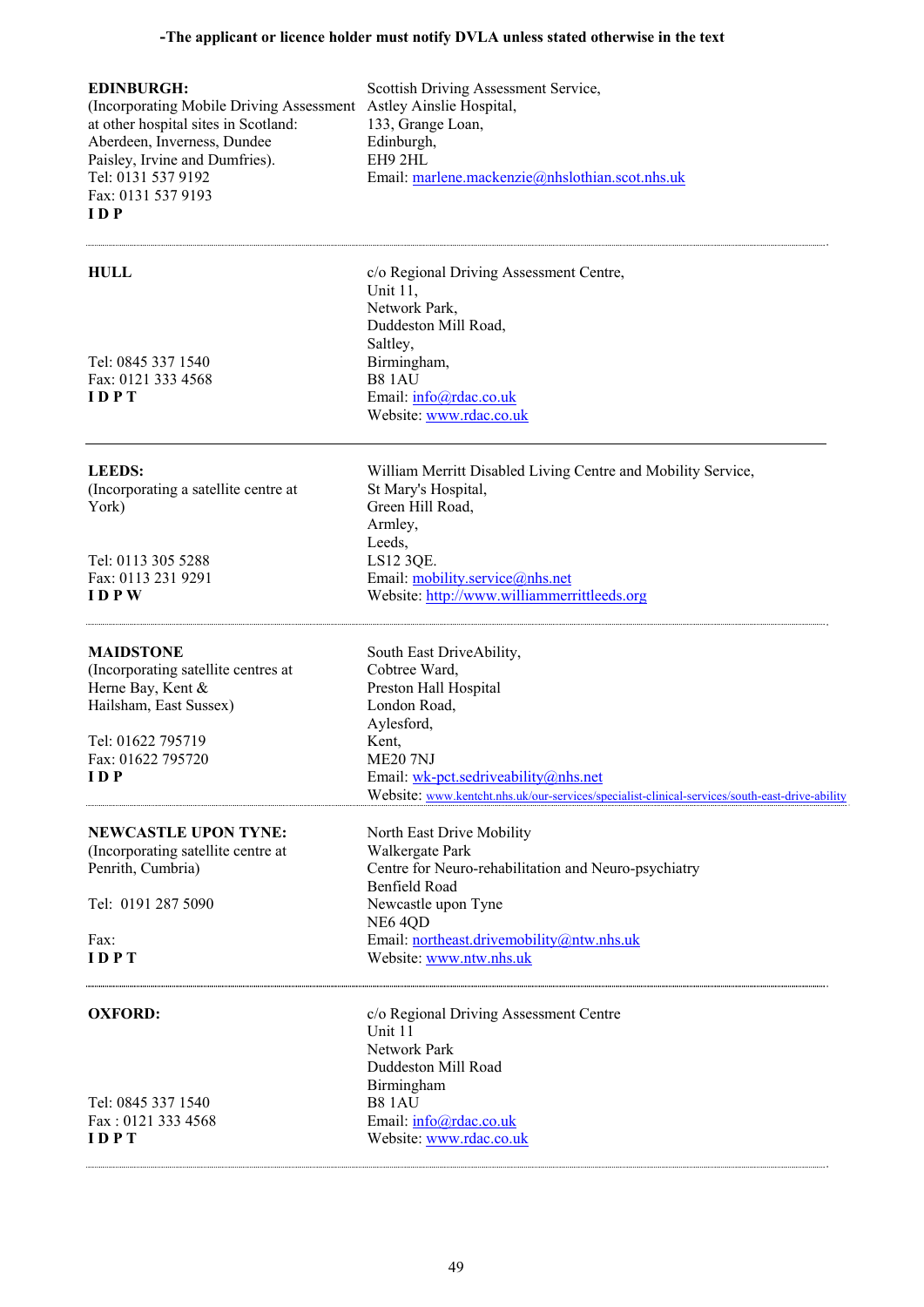#### **SOUTHAMPTON** Wessex DriveAbility,

(Incorporating satellite centres at Leornain House Salisbury, Wilts & Basingstoke) Portswood,

(Incorporating satellite centres at 2, Napier Place, Colchester, Essex & Spalding, Lincs) Thetford,

Tel: 01842 753 029 IP24 3RL.

#### **TRURO**

(Incorporating satellite centres at Cornwall Mobility Centre, Exeter, Plymouth, Holsworthy, Tehidy House, & Devon) Royal Cornwall Hospital,

#### Tel: 01872 254920 Cornwall,

Fax: 01872 254921 TR1 3LJ. **I D P W T A** Also wheelchair repairs, Email: mobility@rcht.cornwall.nhs.uk

(Incorporating a satellite centre at The Woodside Centre, Luton and Dunstable) The Commons,

Tel: 01707 324 581 AL7 4DD.

(Incorporating a satellite centre at Wrightington Hospital, Manchester) Hall Lane,

Tel: 01257 256409 Wigan, Fax: 01257 256538 Lancashire, **I D P (T** only following assessment WN6 9EP. in certain cases) Email: [mobility.centre@alwpct.nhs.uk](mailto:mobility.centre@alwpct.nhs.uk)

Southampton SO17 2LJ.<br>Tel: 023 8051 2222 Email: eng Email: [enquiries@wessexdriveability.org.uk](mailto:enquiries@wessexdriveability.org.uk) **IDPT** Website: [www.wessexdriveability.org.uk](http://www.wessexdriveability.org.uk/)

**THETFORD** East Anglian DriveAbility, Norfolk, Fax: 01842 755 950 Email: [info@eastangliandriveability.org.uk](mailto:info@eastangliandriveability.org.uk)  **IDPWT** Website: [www.eastangliandriveability.org.uk](http://www.eastangliandriveability.org.uk/)

Truro, Independent Living and Drop-in Centre Website: [http://www.cornwallmobilitycentre.co.uk](http://www.cornwallmobilitycentre.co.uk/) 

**WELWYN GARDEN CITY** Hertfordshire Action on Disability Mobility Centre, Welwyn Garden City, Hertfordshire, Fax: 01707 371 297 Email: driving@hadnet.org.uk **I D P W T** Website: http://www.hadnet.org.uk/

**WIGAN** Wrightington Mobility Centre, Appley Bridge,

#### **KEY TO FACILITIES AT THE CENTRES**

- **I** Free Information Service for disabled and older people, their families and professionals.
- **D** Advice on vehicle adaptations, ability to learn, continue or return to driving.
- **P** Assessment and advice for passengers getting in and out of vehicles and about safe loading of wheelchairs and other equipment.
- **W** Advice on the selection and use of wheelchairs (powered and manually propelled) and scooters.
- **T** Driving tuition, for novice drivers, those returning to driving after a break and those changing to a different method of vehicle control.
- **A** Fitting of car adaptations for both drivers and passengers with disabilities.
- **G** Advice and assessment for disabled drivers who require to drive LGV, PCV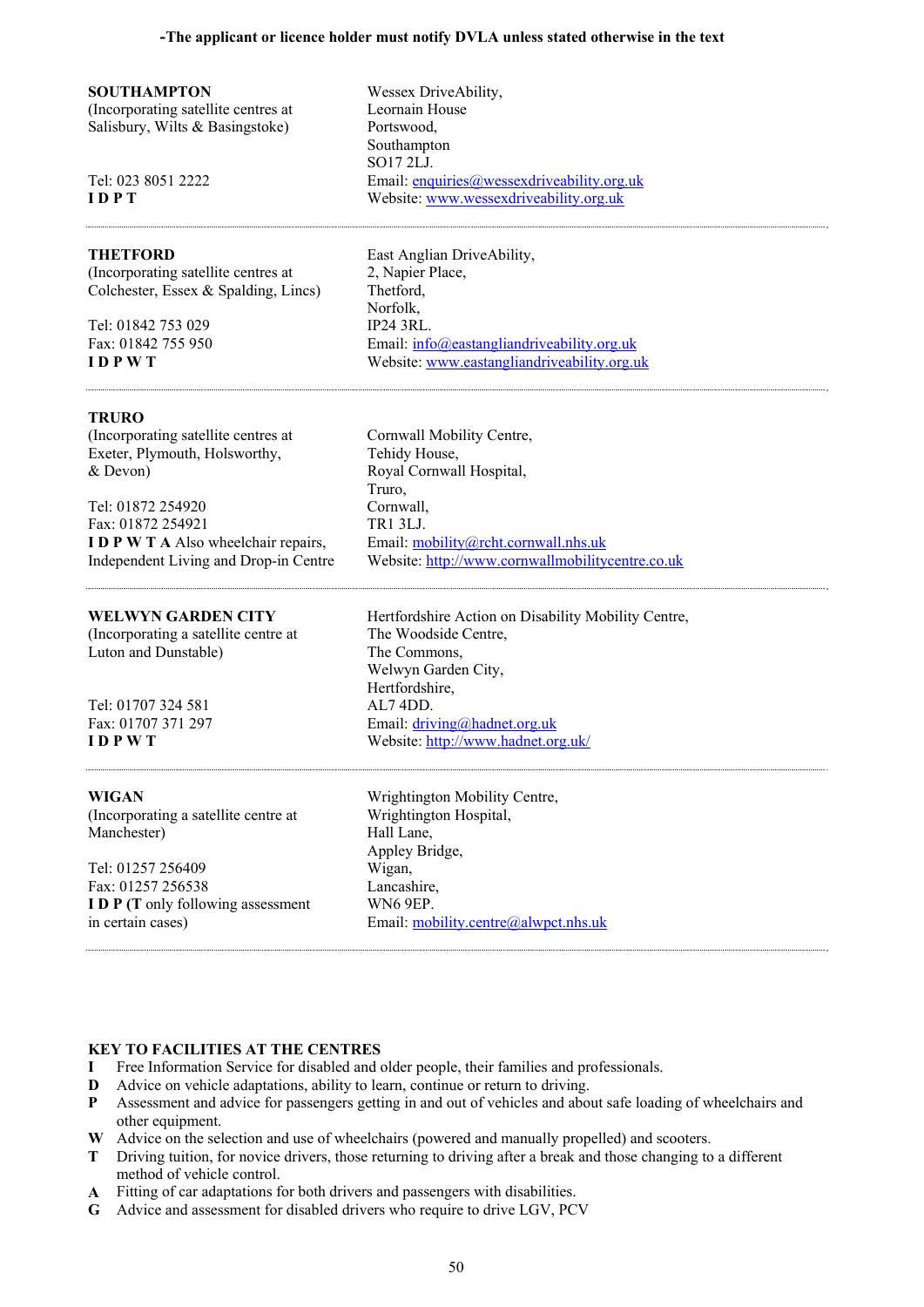# **INDEX**

<span id="page-52-0"></span>

| $\mathbf A$                                                  |                                    | C cont'd                                       |                                    |
|--------------------------------------------------------------|------------------------------------|------------------------------------------------|------------------------------------|
| ABSCESS (INTRACEREBRAL)                                      | 17                                 | <b>COLLOID CYSTS</b>                           | 10                                 |
| ACOUSTIC NEUROMA/SCHWANNOMA                                  | 12                                 | CONGENITAL HEART DISEASE                       |                                    |
| <b>ACUITY</b>                                                | 41                                 | CORONARY ANGIOGRAPHY                           | $\frac{27}{28}$                    |
| ACUTE CORONARY SYNDROMES                                     | 20                                 | <b>COUGH SYNCOPE</b>                           | $\overline{44}$                    |
| ACUTE ENCEPHALITIC ILLNESS AND                               |                                    | <b>CRANIOTOMY</b>                              | 10,16                              |
| <b>MENINGITIS</b>                                            | 10                                 |                                                |                                    |
| ACUTE PSYCHOTIC DISORDERS                                    |                                    | D                                              |                                    |
| OF ANY TYPE                                                  | <u>33</u>                          |                                                |                                    |
| AGE (OLDER DRIVERS)                                          | $\overline{45}$                    | DEFIBRILLATOR - CARDIOVERTER                   | $22 - 23$                          |
| <b>AIDS</b>                                                  | $\frac{45}{5}$                     | <b>DEAFNESS</b>                                |                                    |
| ALCOHOL MISUSE/DEPENDENCE                                    | $\overline{37}$                    | <b>DEMENTIA</b>                                | $\frac{45}{35}$ $\frac{33}{34}$    |
| $6, 37 - 38$<br>ALCOHOL SEIZURES/DISORDERS                   |                                    | <b>DEPRESSION</b>                              |                                    |
| <b>AMAUROSIS FUGAX</b>                                       |                                    | DEVELOPMENTAL DISORDERS                        |                                    |
| ANEURYSM (AORTIC)                                            | $\frac{9}{23}$                     | <b>DIABETES - ALL ASPECTS</b>                  | $29 - 32$                          |
| ANGINA (STABLE OR UNSTABLE)                                  |                                    | DIABETES leaflet TAB1 (INF188/2)               |                                    |
| ANGIOGRAPHY (CORONARY)                                       | $\frac{20}{28}$<br>$\frac{28}{33}$ | <b>DIABETES</b> leaflet DIABINF                | $\frac{31}{32}$<br>$\frac{42}{47}$ |
| <b>ANXIETY</b>                                               |                                    | <b>DIPLOPIA</b>                                |                                    |
| AORTIC DISSECTION (CHRONIC)                                  | $\frac{24}{10}$                    | <b>DISABLED DRIVERS</b>                        |                                    |
| <b>ARACHNOID CYSTS</b>                                       |                                    | DISABLED DRIVERS ASSESSMENT                    |                                    |
| <b>ARRHYTHMIA</b>                                            | $\overline{21}$                    | <b>CENTRES</b>                                 | $48 - 50$                          |
| ARRHYTHMOGENIC RIGHT VENTRICULAR                             |                                    | <b>DRIVING AFTER SURGERY</b>                   | <u>5</u>                           |
| CARDIOMYOPATHY (ARVC)                                        | 25                                 | DRUG MISUSE/DEPENDENCY                         | 39-40                              |
| ARTERIOVENOUS MALFORMATION                                   | 15                                 | <b>DURAL AV FISTULA</b>                        | $\frac{15}{5}$                     |
| <b>ASPERGER'S SYNDROME</b>                                   | $\frac{35}{5}$                     | <b>DVLA Contact Details</b>                    |                                    |
| <b>ASTHMA</b>                                                | $\overline{44}$                    |                                                |                                    |
| ATRIAL DEFIBRILLATOR                                         | 21                                 | E                                              |                                    |
| ATTENTION DEFICIT HYPERACTIVITY                              |                                    |                                                |                                    |
| <b>DISORDER</b>                                              | 35                                 | <b>ECG ABNORMALITY</b>                         | $\frac{27}{19}$ $\frac{9}{6}$      |
| <b>AUTISM</b>                                                | 35                                 | <b>ECLAMPTIC SEIZURES</b>                      |                                    |
|                                                              |                                    | <b>ENCEPHALITIC ILLNESS</b>                    |                                    |
| B                                                            |                                    | <b>EPILEPSY</b><br><b>EPILEPSY REGULATIONS</b> |                                    |
|                                                              |                                    | ETT and HYPERTROPHIC CARDIOMYOPATHY            | $\overline{28}$                    |
| <b>BEHAVIOUR DISORDERS</b>                                   | 35                                 | <b>EXERCISE TESTING</b>                        | 28                                 |
| BENIGN INFRATENTORIAL TUMOUR<br>BENIGN SUPRATENTORIAL TUMOUR | 12                                 | EXTRAVENTRICULAR DRAIN                         | 17                                 |
| <b>BLEPHAROSPASM</b>                                         | 11<br>42                           |                                                |                                    |
| $\mathbf C$                                                  |                                    | F                                              |                                    |
|                                                              |                                    |                                                |                                    |
| CABG                                                         | 20                                 | FIELD OF VISION REQUIREMENTS                   |                                    |
| <b>CANCER OTHER</b>                                          | 45                                 | Group 1 Licence Entitlement                    | 43                                 |
| CAPD (continuous ambulatory peritoneal dialysis)             | $\overline{44}$                    | FIT (Solitary/First)                           | 6                                  |
| <b>CARCINOMA OF LUNG</b>                                     | 44                                 |                                                |                                    |
| CARDIAC RESYNCHRONISATION THERAPY                            |                                    | G                                              |                                    |
| (CRT)                                                        |                                    |                                                |                                    |
| CARDIOMYOPATHY (Hypertrophic)                                | $\frac{26}{25}$                    | <b>GIDDINESS</b>                               | $\overline{9}$                     |
| CARDIOMYOPATHY (Dilated)                                     | $\overline{25}$                    | <b>GLAUCOMA</b>                                | $\frac{41}{12}$                    |
| <b>CAROTID ARTERY STENOSIS</b>                               | $\frac{24}{5}$                     | <b>GLIOMAS</b>                                 |                                    |
| <b>CATARACT</b>                                              | 41                                 |                                                |                                    |
| <b>CATHETER ABLATION</b>                                     | 21                                 | $\mathbf H$                                    |                                    |
| CAVERNOUS MALFORMATION                                       | 16                                 |                                                |                                    |
| 8,47<br>CHRONIC NEUROLOGICAL DISORDERS                       |                                    | HAEMATOMA - INTRACEREBRAL                      | <u>15</u>                          |
| <b>CHRONIC RENAL FAILURE</b>                                 | $\frac{44}{1}$                     | HEAD INJURY - SIGNIFICANT                      | 13                                 |
| <b>CHRONIC SUBDURAL</b>                                      | $\overline{13}$                    | <b>HEART FAILURE</b>                           |                                    |
| COPD (chronic obstructive pulmonary disease)                 | $\overline{44}$                    | HEART/HEART AND LUNG TRANSPLANT                |                                    |
| <b>COLOUR BLINDNESS</b>                                      | 42                                 | HEART VALVE DISEASE<br><b>HEMIANOPIA</b>       | $\frac{25}{26}$<br>$\frac{26}{41}$ |
|                                                              |                                    |                                                | $\overline{38}$                    |
|                                                              |                                    | HIGH RISK OFFENDER SCHEME                      |                                    |

 $\overline{\phantom{a}}$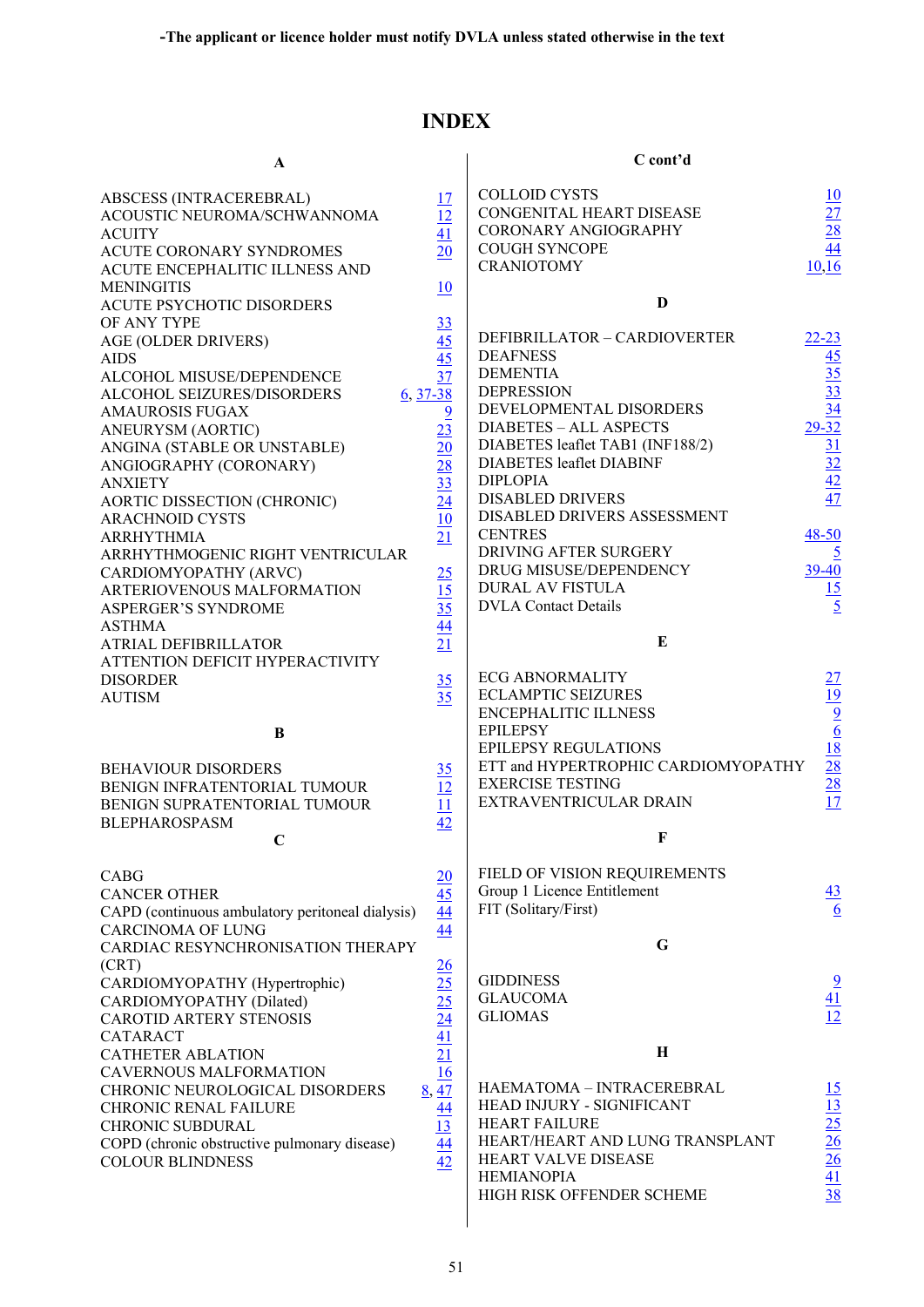| H cont'd                            |                                                                        | P cont'd                                                  |                                                       |
|-------------------------------------|------------------------------------------------------------------------|-----------------------------------------------------------|-------------------------------------------------------|
| <b>HIV</b>                          |                                                                        | PITUITARY TUMOUR                                          |                                                       |
| <b>HYDROCEPHALUS</b>                | $\frac{45}{5}$                                                         |                                                           | 10                                                    |
| <b>HYPERTENSION</b>                 | $\frac{\frac{12}{17}}{\frac{24}{25}}$ $\frac{29-32,45}{2}$             | POLICE, AMBULANCE<br>(Health Service Vehicle) Information |                                                       |
| HYPERTROPHIC CARDIOMYOPATHY         |                                                                        | PRE-EXCITATION                                            | 3,30                                                  |
| <b>HYPOGLYCAEMIA</b>                |                                                                        | PRIMARY/CENTRAL HYPERSOMIAS                               | 27                                                    |
| HYPOMANIA/MANIA                     | $\overline{34}$                                                        | PROVOKED SEIZURES                                         | $\frac{8}{6,19}$                                      |
|                                     |                                                                        | PSYCHIATRIC NOTES                                         | 36                                                    |
| I                                   |                                                                        | <b>PSYCHOSES</b>                                          | 34,38                                                 |
|                                     |                                                                        |                                                           |                                                       |
| ICD                                 | 22,23                                                                  | $\bf{R}$                                                  |                                                       |
| <b>IMPAIRMENT DUE TO MEDICATION</b> | $\overline{4}$                                                         | REFLEX VASOVAGAL SYNCOPE                                  |                                                       |
| IMPAIRMENT OF COGNITIVE FUNCTION    | 46                                                                     | <b>RENAL DISORDERS</b>                                    | $\frac{7}{44}$                                        |
| <b>IMPAIRMENT SECONDARTY TO</b>     |                                                                        | RESPIRATORY DISORDERS                                     | 44                                                    |
| MULTIPLE MEDICAL CONDITIONS         |                                                                        |                                                           |                                                       |
| <b>IMPLANTED ELECTRODES</b>         |                                                                        | ${\bf S}$                                                 |                                                       |
| <b>INFRATENTORIAL AVMs</b>          | $\frac{\frac{4}{17}}{\frac{15}{17}}$                                   |                                                           |                                                       |
| <b>INTRACEREBRAL ABSCESS</b>        |                                                                        | <b>SCHIZOPHRENIA</b>                                      | <u>34</u>                                             |
| INTRACRANIAL PRESSURE MONITOR       | 17                                                                     | <b>SEATBELT EXEMPTION</b>                                 | $\overline{3}$                                        |
| <b>INTRAVENTRICULAR SHUNT</b>       | 17                                                                     | <b>SEIZURES</b>                                           | $6,8-19,37-40$                                        |
|                                     |                                                                        | <b>SLEEP DISORDERS</b>                                    | 44                                                    |
| L                                   |                                                                        | SPONTANEOUS ACUTE SUBDURAL                                |                                                       |
|                                     |                                                                        | <b>HAEMATOMA</b>                                          | 13                                                    |
| <b>LEARNING DISABILITY</b>          | 35                                                                     | <b>STROKES/TIAs</b>                                       |                                                       |
| LEFT BUNDLE BRANCH BLOCK            | $\overline{27}$                                                        | SUBARACHNOID HAEMORRHAGE                                  | $\frac{9}{13}$                                        |
| LEFT VENTRICULAR ASSIST DEVICES     | 26                                                                     | SUBDURAL EMPYEMA                                          | $\overline{17}$                                       |
| LOSS OF CONSCIOUSNESS/LOSS OF OR    |                                                                        | <b>SUBSTANCE MISUSE</b>                                   | 6,19,34,39                                            |
| <b>ALTERED AWARENESS</b>            | $7 - 8$                                                                | SUPRATENTORIAL AVMs                                       | 15                                                    |
|                                     |                                                                        | SYNCOPAL ATTACKS                                          | 27,44                                                 |
| M                                   |                                                                        | T                                                         |                                                       |
| <b>MALIGNANT TUMOURS</b>            |                                                                        |                                                           |                                                       |
| <b>MARFAN'S SYNDROME</b>            | $\frac{12}{24}$<br>$\frac{11}{9}$<br>$\frac{9}{35}$<br>$\frac{41}{17}$ | <b>TAXI LICENSING</b>                                     |                                                       |
| <b>MENINGIOMA</b>                   |                                                                        | TRANSIENT GLOBAL AMNESIA                                  | $\frac{3}{10}$<br>$\frac{21}{10}$                     |
| <b>MENINGITIS</b>                   |                                                                        | <b>TRANSIENT ARRHYTHMIAS</b>                              |                                                       |
| MILD COGNITIVE IMPAIRMENT (MCI)     |                                                                        | TRANSPHENOIDAL SURGERY                                    |                                                       |
| MONOCULAR VISION                    |                                                                        |                                                           |                                                       |
| MOTOR CORTEX STIMULATOR             |                                                                        | $\mathbf U$                                               |                                                       |
| MOTOR NEURONE DISEASE               | 8,47                                                                   |                                                           |                                                       |
| MULTIPLE SCLEROSIS                  | 8,47                                                                   | UNPACED CONGENITAL COMPLETE                               |                                                       |
| <b>MUSCLE DISORDERS</b>             |                                                                        | <b>HEART BLOCK</b>                                        | 21                                                    |
| MYOCARDIAL INFARCTION               | $\frac{8}{27}$                                                         |                                                           |                                                       |
|                                     |                                                                        | V                                                         |                                                       |
| N                                   |                                                                        |                                                           |                                                       |
| NEUROENDOSCOPIC PROCEDURES          |                                                                        | <b>VALVE HEART DISEASE</b>                                |                                                       |
| NIGHT BLINDNESS                     | $\frac{17}{42}$                                                        | VENTRICULAR CARDIOMYOPATHY                                |                                                       |
| NON EPILEPTIC SEIZURE ATTACKS       | 6                                                                      | <b>VISUAL ACUITY</b>                                      | $\frac{26}{25}$<br>$\frac{25}{41}$<br>$\frac{42}{43}$ |
| $\mathbf 0$                         |                                                                        | VISUAL FIELD DEFECTS                                      |                                                       |
|                                     |                                                                        | VISUAL FIELD REQUIREMENTS                                 |                                                       |
| ORGANIC BRAIN SYNDROME              | 35                                                                     |                                                           |                                                       |
| ${\bf P}$                           |                                                                        | W                                                         |                                                       |
|                                     |                                                                        | WITHDRAWAL OF ANTI-EPILEPSY                               |                                                       |
| PACEMAKER IMPLANT                   | 21                                                                     | <b>MEDICATION</b>                                         | <u>19</u>                                             |
| PARKINSONS DISEASE                  | 9,47                                                                   |                                                           |                                                       |
| PERCUTANEOUS CORONARY               |                                                                        |                                                           |                                                       |
| <b>INTERVENTION</b>                 |                                                                        |                                                           |                                                       |
| PERIPHERAL ARTERIAL DISEASE         |                                                                        |                                                           |                                                       |
| PERIPHERAL NEUROPATHY               |                                                                        |                                                           |                                                       |
| PERSONALITY DISORDER                | $\frac{\frac{20}{24}}{\frac{30,47}{35}}$                               |                                                           |                                                       |
|                                     |                                                                        |                                                           |                                                       |
|                                     |                                                                        |                                                           |                                                       |